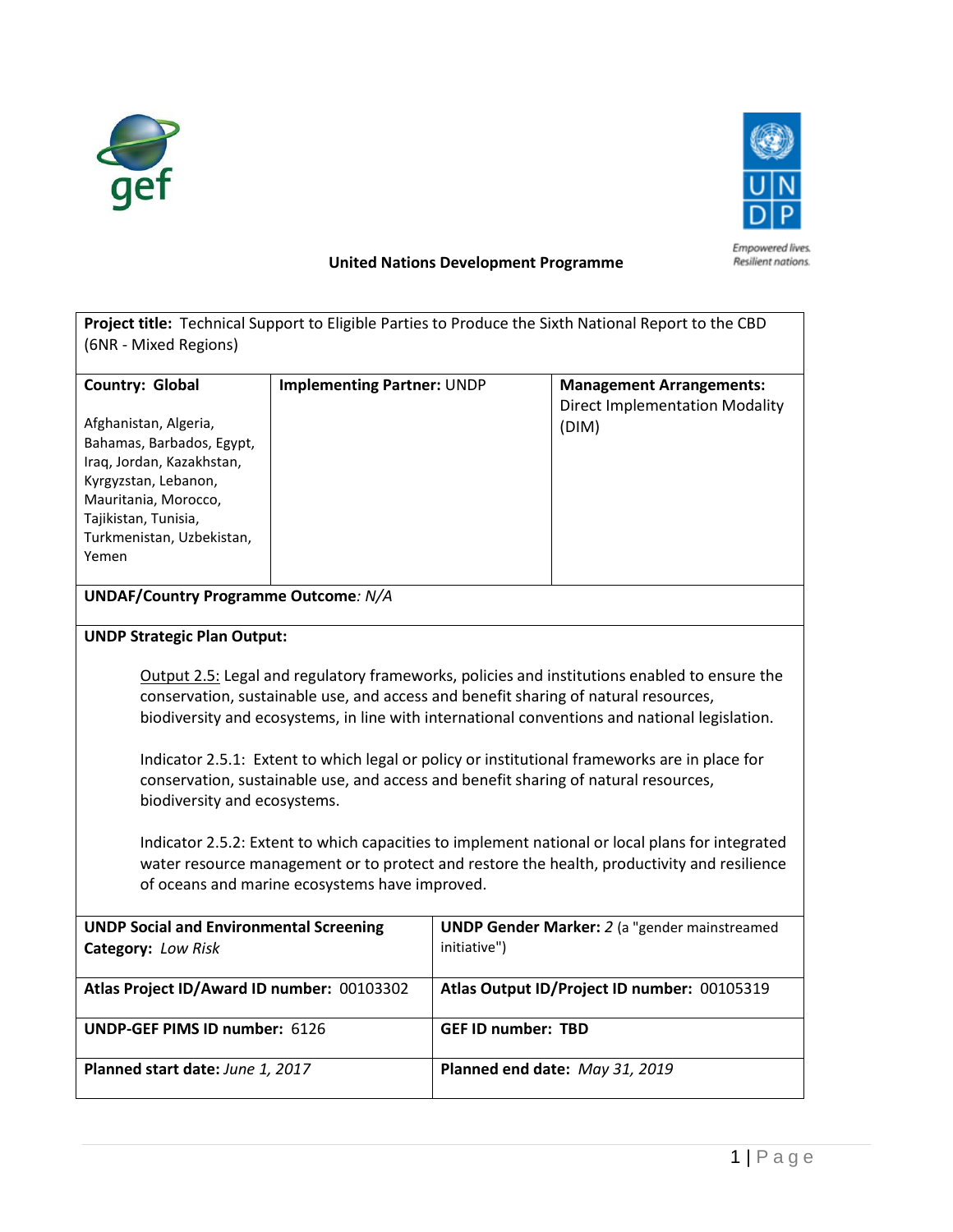**LPAC date:** May 2017

**FINANCING PLAN**

#### **Brief project description:**

*The goal of this project is to provide technical support to GEF-eligible Parties to the Convention on Biological -Diversity (CBD) in their work to develop a high quality, data-driven sixth national report (6NR) that improves national decision-making processes for the implementation of NBSAPs; that report on progress towards achieving the Aichi Biodiversity Targets and inform both the fifth Global Biodiversity Outlook (GBO5) and the Global Biodiversity Strategy of 2021 – 2030. The challenge is that the rate of change of natural capital, open which economies and human wellbeing depend, is too faster for policy makers to adapt to, and an updated national report is required to understand changes in the status and trends of biodiversity, and their implications. This information will provide the main rational for the follow up work on the Strategic Plan beyond this decade and will help shape the post-2020 global biodiversity agenda. It is therefore essential that these reports provide an accurate and up-to-date reflection of national and global progress to address the Aichi Biodiversity Targets (ABTs).*

| <b>GEF Trust Fund</b>                                                                             | USD: 1,963,500 |                  |                                |  |  |  |  |  |
|---------------------------------------------------------------------------------------------------|----------------|------------------|--------------------------------|--|--|--|--|--|
| <b>UNDP TRAC resources</b>                                                                        |                | USD <sub>0</sub> |                                |  |  |  |  |  |
| Cash co-financing to be administered by UNDP                                                      |                | USD <sub>0</sub> |                                |  |  |  |  |  |
| (1) Total Budget administered by UNDP                                                             | USD 1,963,500  |                  |                                |  |  |  |  |  |
| PARALLEL CO-FINANCING (all other co-financing that is not cash co-financing administered by UNDP) |                |                  |                                |  |  |  |  |  |
|                                                                                                   | <b>UNDP</b>    | USD 100,000      |                                |  |  |  |  |  |
| Government                                                                                        |                | USD 1,722,500    |                                |  |  |  |  |  |
| (2) Total co-financing                                                                            |                | USD 1,822,500    |                                |  |  |  |  |  |
| (3) Grand-Total Project Financing $(1)+(2)$                                                       |                | USD 3,786,000    |                                |  |  |  |  |  |
| <b>SIGNATURES</b>                                                                                 |                |                  |                                |  |  |  |  |  |
| Signature: Adriana Dinu<br><b>UNDP</b>                                                            |                | <b>Agreed by</b> | Date/Month/Year:<br><b>TBD</b> |  |  |  |  |  |
|                                                                                                   |                |                  |                                |  |  |  |  |  |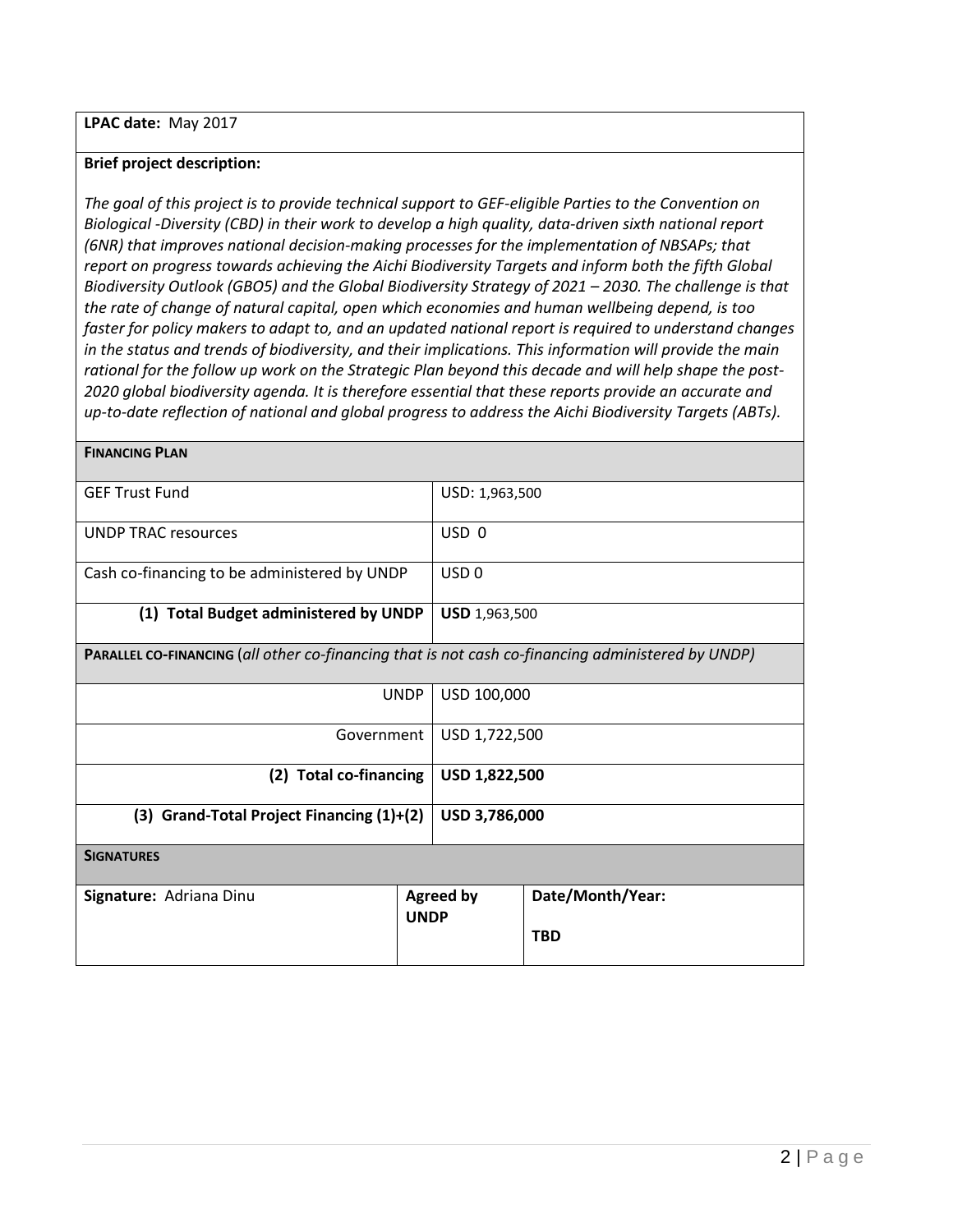## <span id="page-2-0"></span>**I. TABLE OF CONTENTS**

| $\mathbf{L}$    |  |
|-----------------|--|
| $\mathbf{II}$ . |  |
| III.            |  |
| IV.             |  |
| V.              |  |
| VI.             |  |
| VII.            |  |
| VIII.           |  |
| IX.             |  |
| Χ.              |  |
| XI.             |  |
| XII.            |  |

## *Acronyms used in this proposal:*

| 6NR           | Sixth National Report on Biodiversity to the Convention on Biological Diversity |
|---------------|---------------------------------------------------------------------------------|
| <b>CBD</b>    | Convention on Biological Diversity                                              |
| <b>SCBD</b>   | Secretariat of the Convention on Biological Diversity                           |
| <b>GEF</b>    | <b>Global Environment Facility</b>                                              |
| <b>GEFSEC</b> | <b>Global Environment Facility Secretariat</b>                                  |
| <b>MSP</b>    | <b>Medium Sized Project</b>                                                     |
| <b>NBSAP</b>  | National Biodiversity Strategies and Action Plan                                |
| <b>PIR</b>    | <b>GEF Project Implementation Report</b>                                        |
| <b>POPP</b>   | Programme and Operations Policies and Procedures                                |
| UNDP-GEF      | <b>UNDP Global Environmental Finance Unit</b>                                   |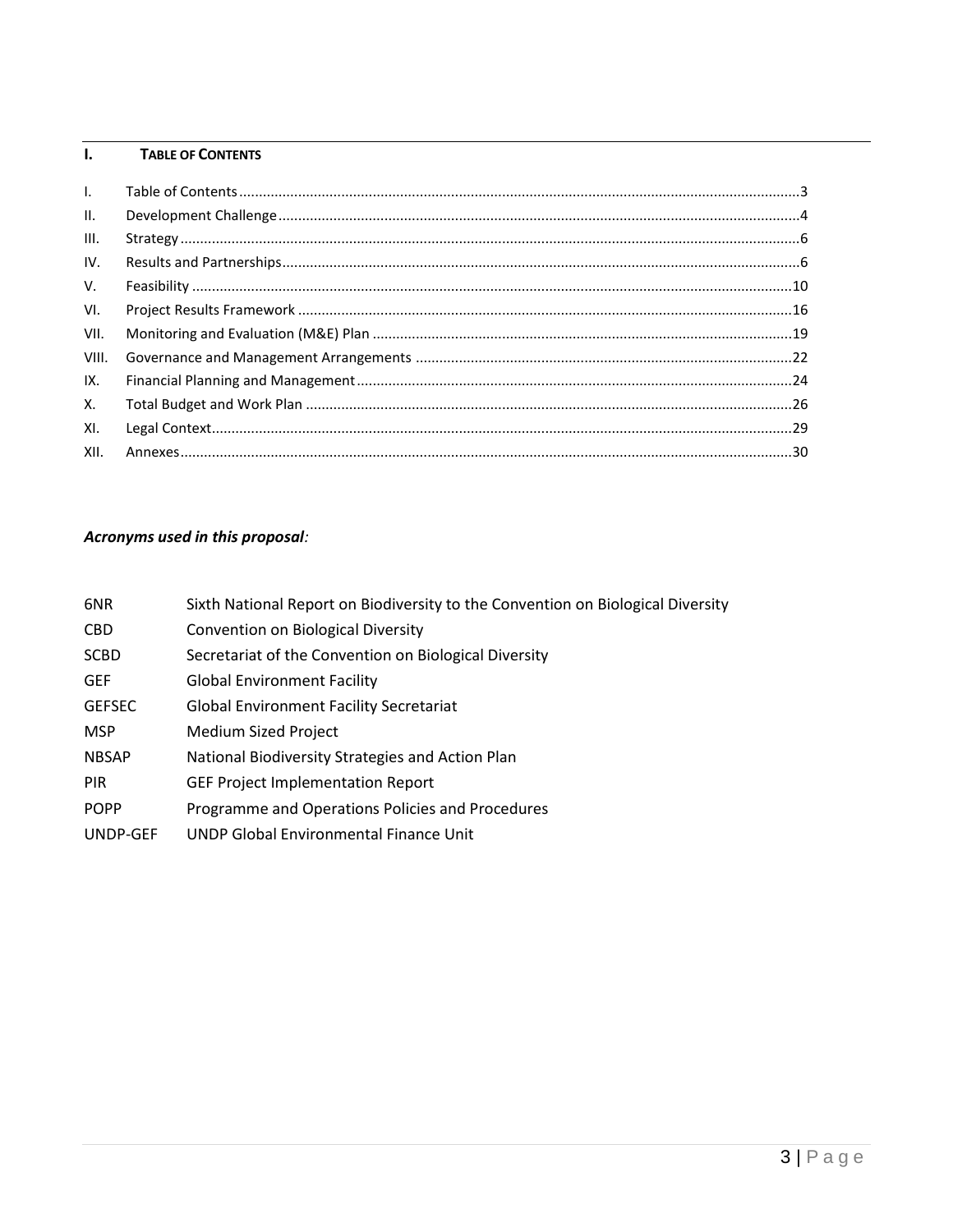#### <span id="page-3-0"></span>**II. DEVELOPMENT CHALLENGE**

Biodiversity is currently being lost at unprecedented rates due to human activities around the globe. To address this problem, the CBD COP adopted a Strategic Plan in 2002 (Decision VI/26). In its mission statement, CBD Parties committed themselves to more effective and coherent implementation of the three CBD objectives with the purpose of achieving a significant reduction of the current rate of biodiversity loss at the global, regional and national level by the year 2010, as a contribution to poverty alleviation and to the benefit of all life on earth. These agreements became known as the 2010 Biodiversity Commitments, for which a set of targets and indicators were later established.

The targets associated with the 2010 Biodiversity Commitments inspired action at many levels, however, they were not achieved at a sufficient enough scale to successfully address the pressures on biodiversity. While the commitments did result in some understanding of the linkages between biodiversity, ecosystem services and human well-being, biodiversity issues were insufficiently integrated and generally not reflected into broader policies, strategies, programmes, actions and incentive structures. As a result, the underlying drivers of biodiversity loss were not significantly reduced at the global level. The diversity of genes, species and ecosystems continued to decline, as the pressures on biodiversity remained constant or increased in intensity, mainly as a result of human actions. This loss has profound impacts on human wellbeing, and compromises the ability to adapt to future stressors and shocks.

COP 10 decisions recognize that achieving positive outcomes for biodiversity requires actions at multiple entry points. The new Strategic Plan for Biodiversity 2011-2020 (CBD COP decision XI/2) reflects this perspective by including 20 headline targets for 2015 or 2020, which are referred to as the Aichi Biodiversity Targets (ABT), and are organized under five strategic goals. The goals and targets comprise aspirations for achievement at the global level and a flexible framework for the establishment of national or regional targets. The decision invites Parties to set their own targets within this flexible framework, taking into account national needs and priorities, while also considering how national actions contribute to the achievement of the global targets. NBSAPs are the key conduit for implementing the Strategic Plan and achieving the ABTs at a national level, and are a central policy-making tool for national biodiversity management. The Convention requires countries to prepare a national biodiversity strategy, or equivalent instrument, and to ensure that it, and the principles of conservation and sustainable use, are integrated into the planning and activities of those sectors whose activities can have an impact (positive and negative) on biodiversity. Consequently, post-2010, countries were called to revise their NBSAPs, or equivalent documents, with the purpose of setting national targets to attain the Strategic Plan, and prescribe national strategies and actions to achieve them. It is these targets whose implementation and attainment will be assessed during the 6NR process.

Parties are required by Article 26 of the Convention to submit national reports to the COP on measures taken to implement it, and the effectiveness of those actions in meeting the Convention's objectives. The 6NR will focus on monitoring the effectiveness of national strategies and actions in achieving National and Aichi Biodiversity Targets (ABT) and related biodiversity outcomes. This will require an assessment of progress on achieving national targets, using the global and/or national indicators of biodiversity status and trends. However, reporting places a significant burden on countries and results are generally superficial. A lack of spatial data analysis, root cause analysis, and monitoring changes in the status and trends of biodiversity at regular intervals are resulting a pervasive lack of evidence-based reporting and decision making. These gaps are compounded during assessments regarding the impact of NBASP actions, many of which are not financeable, measurable or sufficiently detailed to be enacted. Many parties will be challenged to populate the CBD online reporting system because of these issues and the variability in post 2010 NBSAPs and previous national reports. The 6NR approach necessitates new thinking about how to development a dynamic reporting framework and decision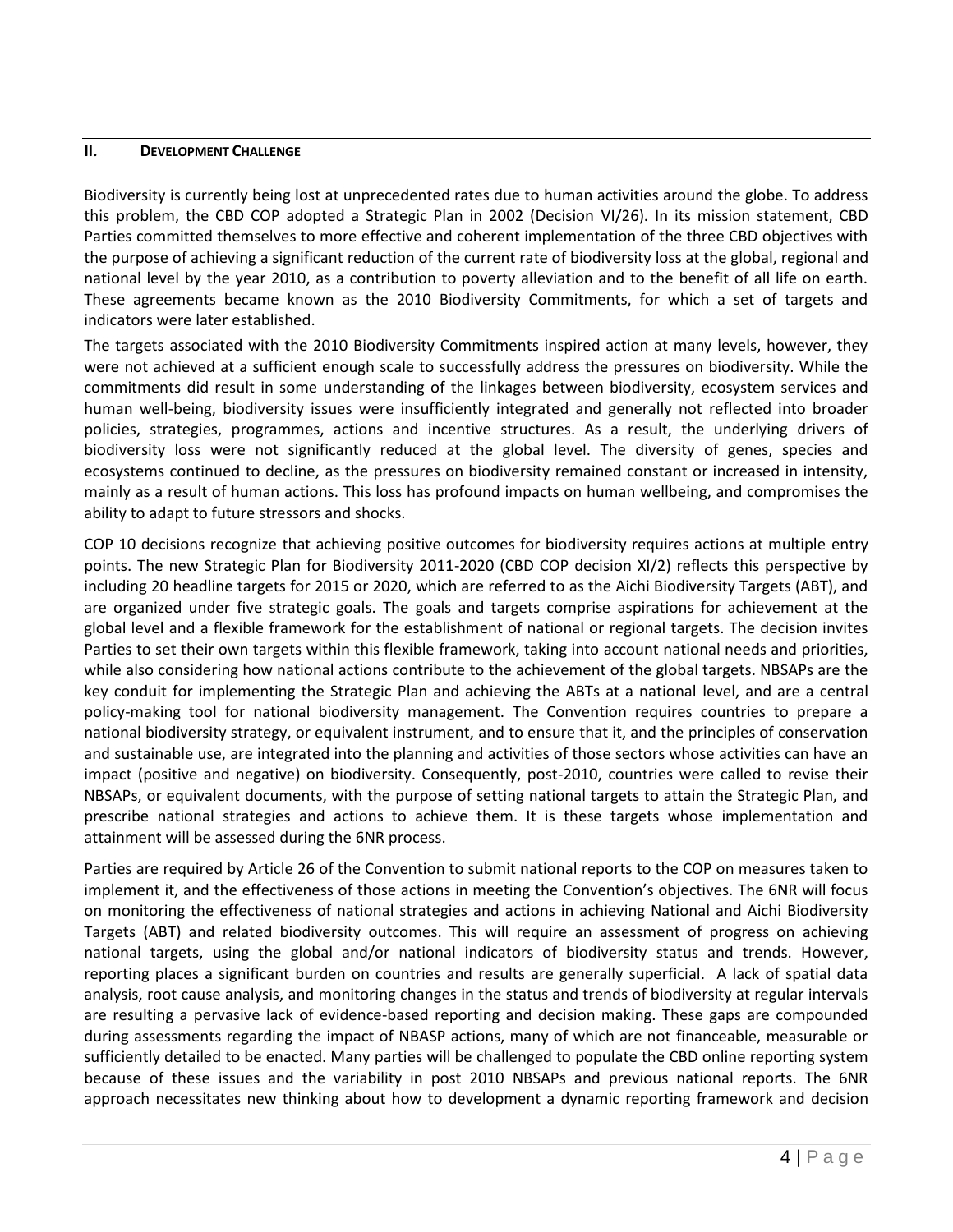support system that builds the capacity of countries to facilitate dynamic monitoring, reporting, and decision making to ensure they can more efficiently and effectively undertake their national reporting obligations.

Most Parties have identified lack of financial, human and technical resources as limiting their implementation of the Convention. Meanwhile, technology transfer under the Convention has been very limited, and there is concern that insufficient scientific information for policy and decision-making is a further obstacle for the implementation of the Convention. Many countries do not find themselves able to commit the necessary funds, planning, and time for following up on their international commitments with sufficient technical quality. Without the benefit of external assistance and extra guidance, capacity in several countries is simply not sufficient for carrying out the assessment and consultation in a truly participatory fashion and with adequate technical and scientific standards. This is particularly the case for Least Developed Countries (LDCs) and Small Island Developing States (SIDS).

Because the global biodiversity strategic plan is ending in 2020, and because there is need to have quality reporting from Parties on progress in implementing the plan, COP 13 requested that the GEF "provide adequate funding for the preparation of the sixth national report in a timely and expeditious manner". In particular, this project proposes to address the need to engage broad groups of stakeholders (including both men and women) at the national level in the process of developing data driven assessment process of progress towards ABT achievement. The project also ensures that national biodiversity planning process will continue to contribute to the national policy agenda and be considered in decision-making processes both at the global level and in participating countries. In addition, the project will reduce the barriers of Parties to integrate issues pertaining to the Nagoya Protocol on Access to Genetic Resources and the Fair and Equitable Sharing of Benefits Arising from their Utilization (the 'Nagoya Protocol'). Finally, this project will also build the capacity of Parties to align reporting on implementation of the CBD 2015-2020 Gender Plan of Action (decision XII/7).

Parties view their capacities to undertake national reporting efforts as insufficient, both financially and technically. During national reporting discussions at COP 13, Parties requested that the CBD Executive Secretary, "subject to the availability of resources, and, where possible and appropriate, in collaboration with relevant partners and related process, to organize capacity-building activities … support developing countries, in particular the least developed countries and small islands developing States, as well as Parties with economies in transition, in the preparation of their 6NR" (decision XIII/27, paragraph 6). In the same decision, Parties also requested that the GEF, "provide adequate funding for the preparation of the 6NR in a timely and expeditious manner to developing countries, in particular least developed countries and small island developing States, as well as Parties with economies in transition" (decision XIII/27, paragraph 3).

At COP 12, Parties requested the preparation of an assessment of capacity-building and awareness raising needs related to the coherent and synergistic implementation of the biodiversity-related conventions at the national level. The assessment was undertaken by UNEP-WCMC. Parties (UNEP/CBD/BRC/WS/1/INF/1) identified a number of capacity-building needs related to national reporting (Piloting Integrated Processes and Approaches to Facilitate National Reporting to Rio Conventions). These include:

- Strengthening institutional capacity on the mobilization of information,
- Managing and processing data for effective flow of information and knowledge,
- Developing methods of data analysis, and
- Drafting of national reports.

Similar capacity building needs have also been identified through previous GEF-funded support for national reporting in Least Developed Countries (LDCs) and Small Island Developing States (SIDS). These capacity-building needs can be addressed via the 6NR support project, through providing technical support regarding the national reporting process as well as the development of the content of 6NRs.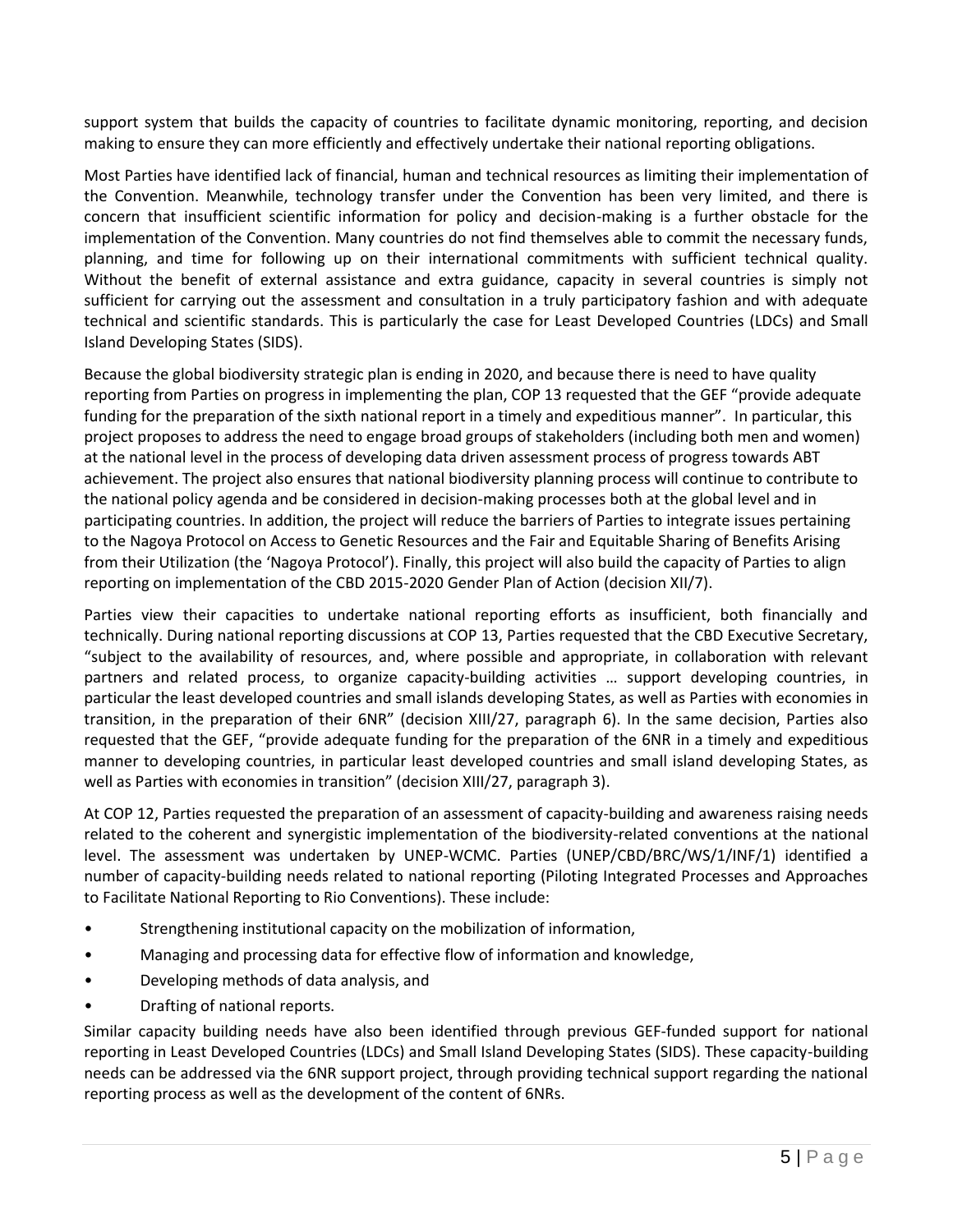## <span id="page-5-0"></span>**III. STRATEGY**

This project proposes to enhance CBD's efforts to build national reporting capacity by providing targeted and timely technical and financial support to a wide range of countries in an effective and cost-efficient manner. The project objective is to support parties to develop high quality, data driven 6NRs, that are owned by stakeholders, and more accurately report on progress towards achieving the ABTs and implementing National Biodiversity Strategy and Action Plans (NBSAPs) using nationally verified data, with the purpose of informing the fifth Global Biodiversity Outlook (GBO5) and the Global Biodiversity Strategy of 2021 – 2030. The project will include trainings and capacity building opportunities that are based on the information provided in the 6NR reference manual, and that are developed and executed in close collaboration with the CBD Secretariat. The project will also support Parties to assess each national target using a stakeholder consultation process, and to participate in a technical peer review process. This will help to ensure the preparation of a comprehensive report and create ownership of its conclusions.

To support the achievement of the Strategic Plan, UNDP, UN Environment, through its World Conservation Monitoring Center (UNEP-WCMC), and the Secretariat to the Convention on Biological Diversity (SCBD) are also collaborating on the GEF-funded "Global Support to NBSAP" project. The project partners provide technical support and capacity building services to 128 GEF eligible countries during the NBSAP revision and early implementation process. As a result, the quality benchmark and policy relevance of the next generation of NBSAPs is improving, and the level of public participation in their preparation is increasing. These actions contribute to the global achievement of ABT 17, which states, "By 2015, each Party has developed, adopted as a policy instrument, and has commenced implementing an effective, participatory and updated national biodiversity strategy and action plan." The project is measurably improving the incorporation of Aichi-inspired biodiversity conservation and sustainable use targets into NBSAPs by implementing two work streams: (1) the development and delivery of global learning materials, and (2) the delivery of direct technical support. The delivery of one-on-one support and the peer review of NBSAPs are also the important tools to improve NBSAP quality and assist countries to align their NBSAPs with the ABTs. This project will utilize a similar project model and building on the strengths of this existing partnership in successfully building the capacity of GEF-eligible countries

## <span id="page-5-1"></span>**IV. RESULTS AND PARTNERSHIPS**

Expected Results: There are two primary global environmental benefits to this project. First, it contributes to the global assessment of progress in achieving the ABTs, and to an understanding of the national contributions made to the Strategic Plan by this progress. The same information is also relevant to assessment of progress in addressing aspects of other international commitments including the SDGs). Second, it provides an important basis for consideration of the post-2020 global biodiversity strategy. The information developed during this project can be used not only to understand current biodiversity status and trends, but also to understand how well a country's actions are contributing to national and global conservation targets.

The results will provide a simultaneous and comparable snapshot of how countries are implementing CBD obligations, and the results of those strategies and actions. This project is an intervention in alignment with the GEF's mandate to generate global benefits by paying for the incremental costs of planning and foundational enabling activities that countries implement to generate global biodiversity benefits.

This project has the following components, outcomes and outputs.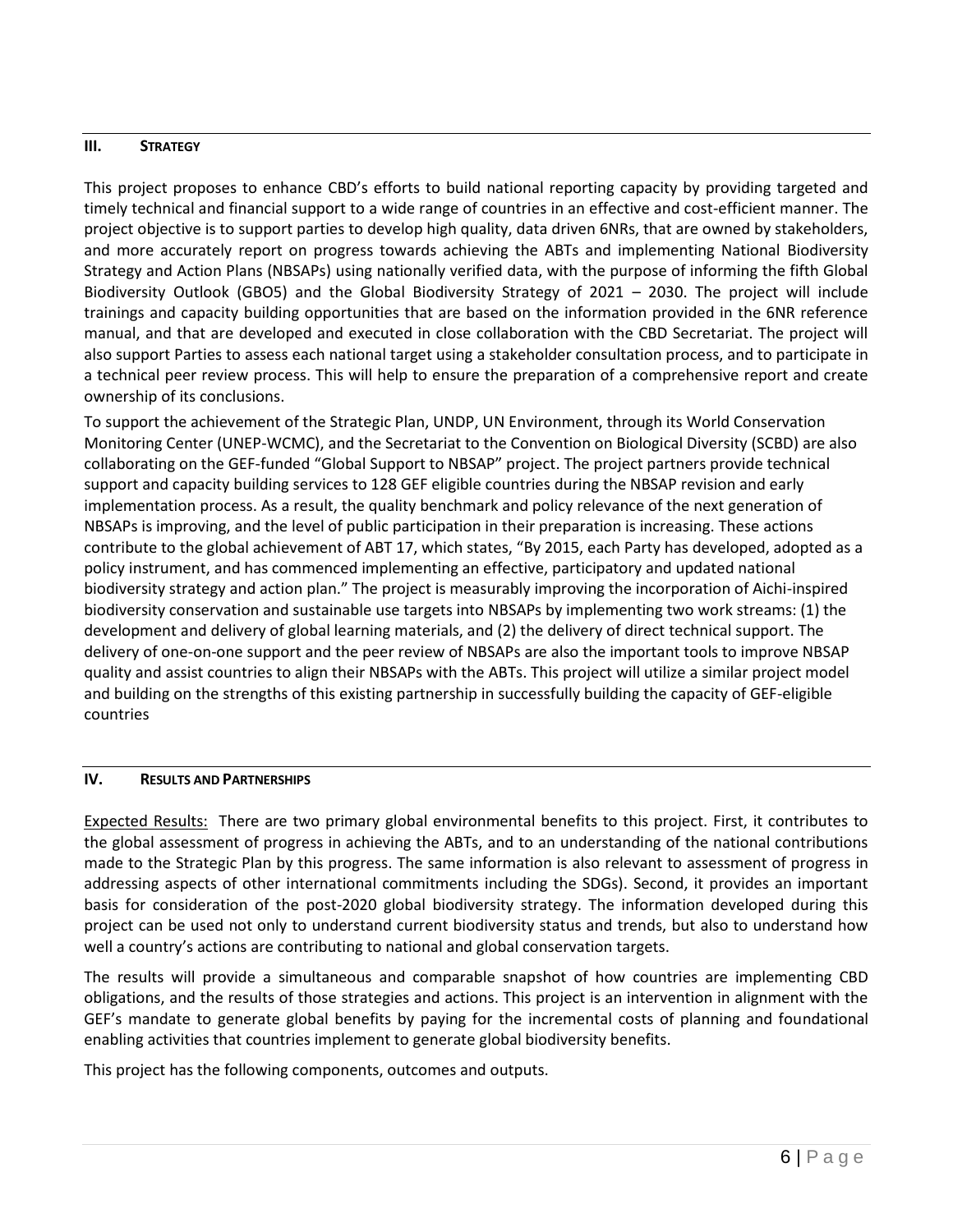## **Component 1: Project inception meeting & identification of funding resources**

**Outcome 1:** A functional steering committee (SC) is formed in each country to prepare the 6NR, project times and methods are developed, funding is mobilized, where necessary, and training and capacity building activities are complete.

- Output 1.1 The SC and coordination role(s) for 6NR preparation are assigned, and a production plan and timeline is developed. Activities include: (a) deciding on the working arrangements and methods for preparing the 6NR, including issues related to the use of the online reporting tool; (c) identifying the relevant stakeholders for each national target or target component. UNDP will establish and maintain close collaboration between SCBD and each country, establishing an open line of communication regarding technical requirements for all aspects of National Reporting; and (d) holding the inception meeting.
- Output 1.2: Funding and Resource are acquired, including the development of a workplan and finer country specific budget and the identification of other funding sources. Activities include: (a) identifying of other sources of funding and in-kind support, and (b) identifying partner organizations, agencies and centers of excellence to support the project. UNDP to establish and maintain close collaboration between SCBD and each country, establishing an open line of communication regarding technical requirements for all aspects of National Reporting; (b) identifying the responsible actors and organizations for the different elements of the report.
- Output 1.3: Participation in training and capacity building opportunities for the project team and the steering committee. Activities include: (a) training in the use of the CBD online reporting tool, and (b) training in the development of data that reports on progress in achieving the targets and activities in the post-2010 NBSAP.

#### **Component 2: Assessment of progress towards each national target**

**Outcome 2. Stakeholder owned reports for each** ABT and/or national equivalent are produced and compiled [Parties are requested to report on both achievement of each identified national target (Section III), and on achievement of each Aichi Biodiversity Target (Section IV).

- Output 2.1: A scoping report/zero draft for each ABT and/or national equivalent is prepared. Activities include: (a) preparing the initial draft elements of the national report, including data and progress assessments that are already available for each ABT and/or national equivalent; (b) identifying information gaps for each ABT and/or national equivalent that is required to undertake the assessment of implementation measures and the assessment of progress towards national targets required in 6NR sections II and III. UNDP will provide all countries with a standard base layer of data and information on key variables related to National Reports, in collaboration with the UN Global Pulse Lab and with UN Environment-WCMC. In addition, UNDP to provide, on an as-needed and cost-recovery basis, additional support in integrating additional data layers relevant to the particular needs of each country.
- Output 2.2: Consultations with stakeholders are undertaken to verify data and progress assessments and address information gaps. Activities include: (a) facilitating a process that convenes experts from a full range of disciplines, including women, indigenous groups and business sectors, to determine the status of NBSAP implementation, identify data gaps and validate spatial information; and (b) working with experts during stakeholder workshops to draw conclusions on national progress related to NBSAP implementation and achievement of ABT, in support of Decision VII/25. Given the breadth of the national targets adopted by countries, multiple consultations may need to be undertaken, and can include national focal points for the Cartagena and Nagoya Protocols, national focal points for the other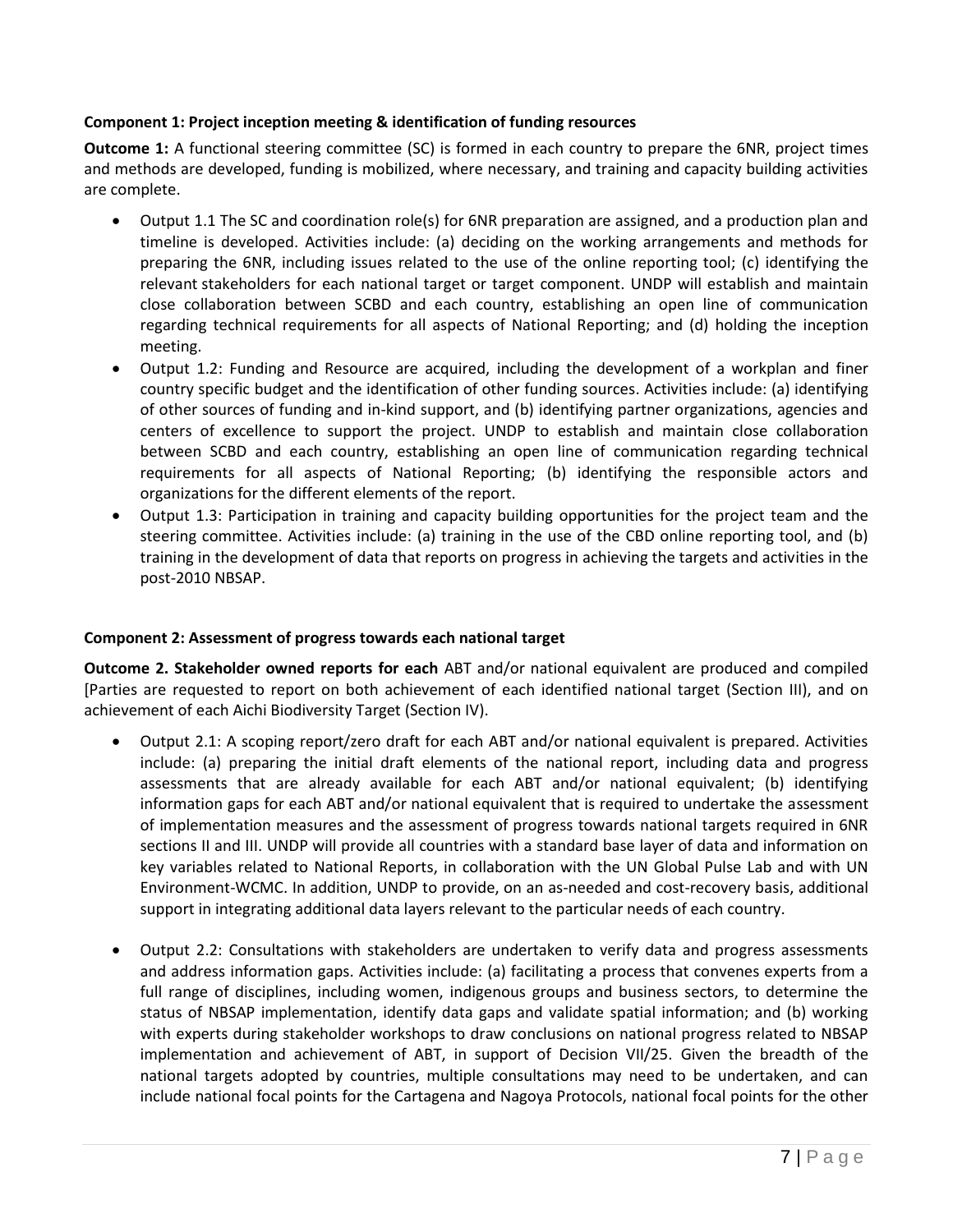biodiversity-related conventions, Rio Conventions and other relevant international and regional processes and agreements, representatives of other government ministries and local governments, representatives of indigenous peoples and local community organizations, research and academic bodies, the private sector, bodies representing the agricultural, forestry, fishery, tourism or other sectors, environmental management bodies, non-governmental organizations, women's organizations, and agencies addressing sustainable development and poverty eradication.

 Output 2.3: Reports for each ABT and/or national target equivalent are developed, and are based on the information collected during the activities that are described above. Activities include: (a) developing progress assessments for each ABT and/or national target equivalent; (b) reviewing NBSAP implementation (c) reviewing actions to mainstream biodiversity (d) assessing of the effectiveness of the actions undertaken to implement the Strategic Plan and NBSAPS. The individual assessments serve as a series of small, stand-alone reports, which when combined, constitute the main body of the 6NR. This output builds the capacity of countries to facilitate dynamic monitoring, reporting and decision making to ensure they can more efficiently and effectively undertake their national reporting obligations.

## **Component 3: Sixth national Report production and submission**

#### **Outcome 3: A Stakeholder owned 6th national Report is produced and submitted to the CBD**

- Output 3.1: The 6NR is compiled, reviewed, revised and finalized. Activities include: (a) compiling the target level assessments into a comprehensive draft 6NR, and following all formatting requirements to ensure consistency across targets; (b) circulating the draft 6NR to the SC and UNDP/UN Environment for a technical peer review; (c) revising the assessment to incorporate additional data sources and technical expertise; (d) facilitating additional stakeholder consultations, as needed; (e) developing a final 6NR report; and (f) obtain final approval from steering committee. Depending on the comments received during the review period, a country may wish to make the report available for a second round of peer review. UNDP to establish a roster of technical peer reviewers, who can review documents in English and Spanish, and will train these consultants in a peer review checklist, to be developed in consultation with SCBD. Following the peer review the report will be revised and the final version produced.
- Output 3.2: The 6NR is validated and officially submitted to the CBD. Activities include: (a) official validation of the report by the government, which often requires approval from the Minister or Cabinet; and (b) submitting the 6NR as an official document to the CBD in accordance with Article 26. The 6NR should comply with national procedures for such submissions. If the 6NR is being prepared with the use of the online reporting tool, the report may be submitted directly to the Secretariat through this system. Parties not using the online reporting tool may send their 6NR to the main email address of the SCBD [\(secretariat@cbd.int\)](mailto:secretariat@cbd.int). A national report submitted in document form should be accompanied by an official letter from the national focal point or the senior government official responsible for the implementation of the Convention.
- ii. Partnerships:

The project will also draw on the guidance and engagement of a number of regional partners that work together with UNDP, UNEP and the CBD Secretariat in different ways (the list is not exhaustive). From Mesoamerica and South America: REDPARQUES, CATIE, IUCN WCPA regional vice chairs, WWF, TNC, Birdlife International, GIZ regional offices, Government of Brazil. From the Caribbean: IUCN regional office implementing BIOPAMA,TNC, and UNEP-CEM/CaCMP. From Africa (Southern & Eastern): SANBI,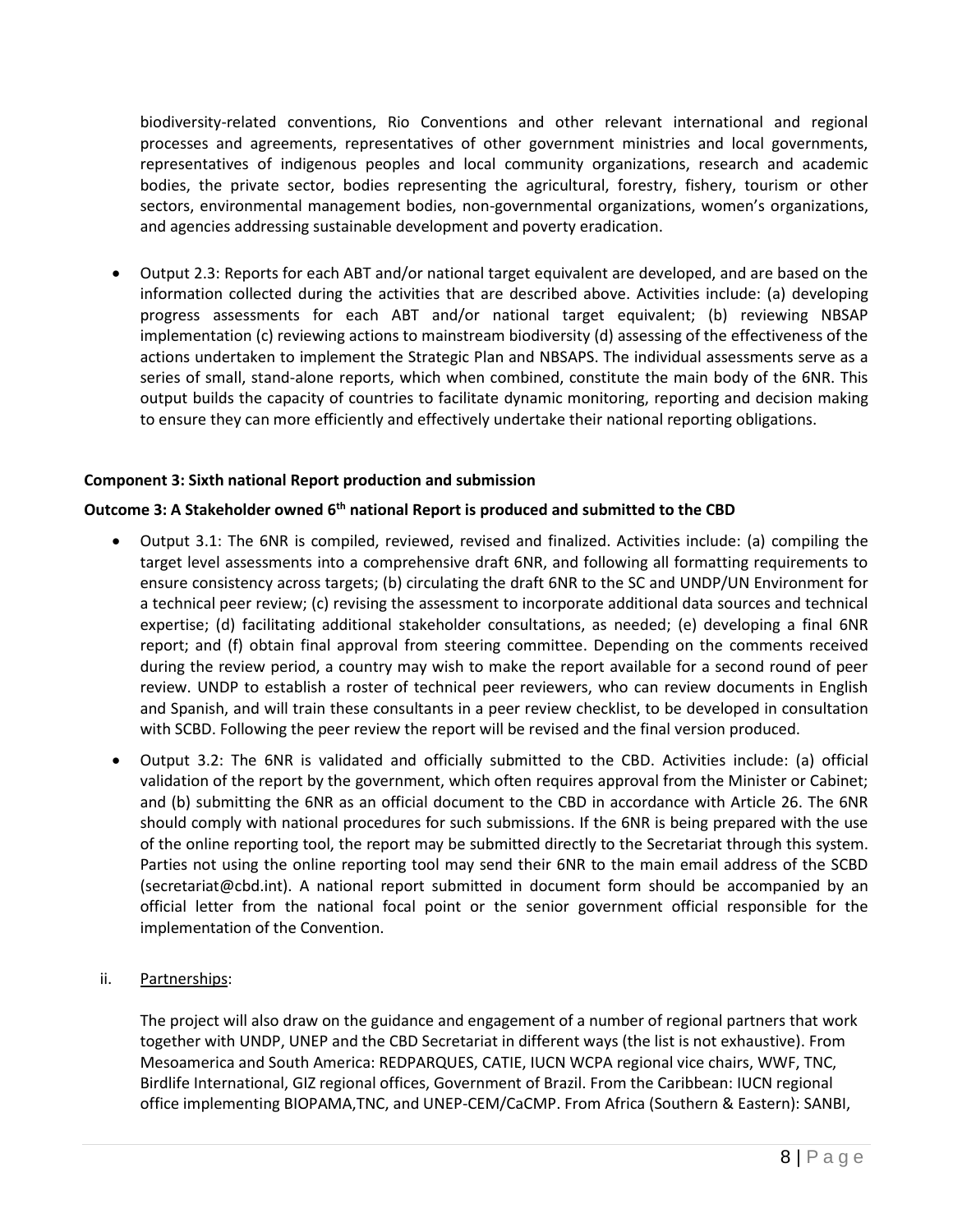IUCN regional office for Southern and Eastern Africa which is implementing BIOPAMA, WWF, CI, Birdlife, IUCN TILCEPA. From central Africa: IUCN PACO, TNC, and AWF. From West Africa: WWF, PMRC (supported by a consortium of NGOs and donors), Birdlife international, IUCN PAPACO and MIKE Programmes. From Northern Africa and West Asia: IUCN regional offices for West Asia and Mediterranean, ROPME, LAS. Ramsar regional coordinator, CMS Abu Dabi office, and the Government of Egypt and UAE. From the Pacific: SPREP, TNC, WWF, WCS, Birdlife International, IUCN Oceania, and Rare. From South Asia: ICIMOD and Wildlife Institute of India, IUCN - WCPA regional vice chair and Rare. From South and East Asia: Government of Korea, ASEAN Centre for Biodiversity, IUCN regional office in Vietnam supported by WCS, WWF and Birdlife International. From CEE and Central Asia: WWF, Bfn (German nature academy), TNC, and WCS. Biodiversity data partners will be enlisted from: GLOBE, NASA, JRC, WCMC, TNC, IUCN, EOL/BioSynthesis Group, GBIF, BirdLife, UNESCO, CI, Ramsar, UNESCO, FAO, among others. The primary role of these organizations is technical support, to provide the inputs that go into each  $6<sup>th</sup>$  National Report.

In addition, the project will work closely with the United Nations Global Pulse Lab to assist countries in attaining globally and nationally available data sets that provide the foundation for the National Reports. Other data providers include Montana State University, Woods Hole, Forest Watch and WRI, among others.

## iii. Stakeholder engagement*:*

Countries are expected to involve a wide multi-sectoral group of stakeholders in the various stages of consultations, and where possible, are encouraged to include the entities listed in Table 3.1. During the funding of previous enabling activities, GEF eligible countries conducted stakeholder mapping exercises for biodiversity issues. Participating parties may re-engage those working groups during the 6NRreporting period. Where there are emerging issues, such as gender equality, additional stakeholders will be invited to participate in the process.

The stakeholder engagement process should start with the CBD national focal points, the NBSAP responsible authority or whoever has responsibility for NBSAP coordination, the preparation of CBD national reports; and thereafter it should expand to include a much broader range of national actors. Existing guidance repeatedly emphasizes that during the transition from biodiversity planning to biodiversity implementation (and related progress assessments and reporting), then everyone with a stake in the outcome of the NBSAP needs to be engaged. At the country level, UNDP and UNEP generally recommend instituting a national steering committee that includes representatives of all sectors. These could include line ministries, research and academic bodies, business and industry, indigenous and local community organizations, bodies representing the agricultural, forestry, fishing or other sectors, environmental management bodies, non- governmental organizations, women's organizations, bodies and agencies addressing sustainable development and poverty eradication, educators, the media, and others. Each country's list will be different, but comprehensive. The NBSAP Forum will be key to ensuring disclosure, participation and inclusiveness. This project will create the means for ensuring that, at the country level, the development of the 6NR will be a widely inclusive and participatory process.

The project will follow SCBD training modules recommendations for stakeholder engagement, which include involving the following sets of actors:

- national ministries that are responsible for managing the environment portfolio in each participating country;
- national ministries responsible for production sectors (e.g., fisheries, forestry, agriculture)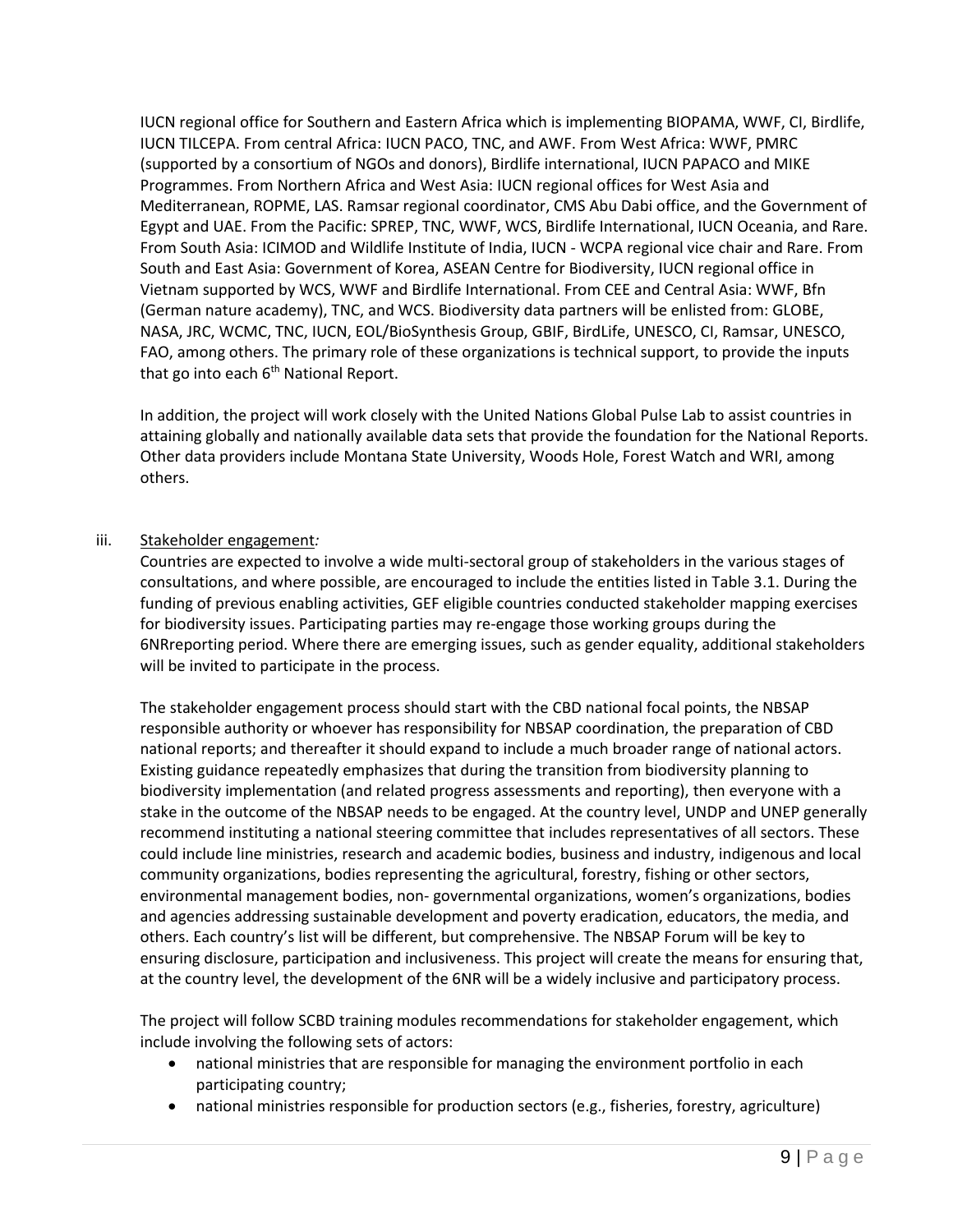- national ministries responsible for development sectors (e.g., infrastructure, mining, energy, transportation)
- national ministries responsible for finance, budgeting
- other national stakeholders, including multi-sectoral government ministries, local authorities, local communities, civil society organizations (CSOs), local non-governmental organizations (NGOs) and universities;
- private sector entities;
- local communities and indigenous peoples;
- international NGOs, such as BirdLife International, IUCN and the World Wildlife Fund
- multi-lateral agencies, such as FAO, the World Bank and others. Section 5 gives a detailed identification of relevant institutions and their expected roles in the consultations.
- iv. Mainstreaming gender: Gender mainstreaming is an important aspect of CBD implementation and it is enshrined not just in the Strategic Plan 2011-2020 itself (refer to COP 10 Decision X/2, article 8), but also in a number of other COP decisions. Quoting the mentioned article, "Recalls decision IX/8, which called for gender mainstreaming in national biodiversity strategies and action plans, and decision IX/24, in which the COP approved the gender plan of action for the Convention, which, among other things, requests Parties to mainstream a gender perspective into the implementation of the Convention and promote gender equality in achieving its three objectives, and requests Parties to mainstream gender considerations, where appropriate, in the implementation of the Strategic Plan for Biodiversity 2011- 2020 and its associated goals, the ABT, and indicators." The project will be a vehicle for further implementing these decisions. The reporting template will consider gender when assessing process in achieving the ABDT and/or national target equivalent. All Parties will be encouraged to undertake strategies and actions that highlight women's role in conservation/sustainable use and that address the need for a more gender-equitable sharing of its benefits. Based on the analysis of gender that the CBD Secretariat conducted in advance of CoP13<sup>1</sup>, and based on UNDP's own analysis of gender-related actions across all post-2010 NBSAPs, UNDP will ensure that key dimensions of gender are integrated into the project, including an increase in understanding of gender-differentiated connections to biodiversity conservation and sustainable use to support more sustainable outcomes, an understanding of the steps related to gender equality and women's empowerment, identifying opportunities for women that make use of their biodiversity knowledge; and reinforcing efforts to include women in the implementation of biodiversity-sensitive Sustainable Development Goals.
- *v.* South-South and Triangular Cooperation (SSTrC): The project will encourage South-South and Triangular Cooperation (SSTrC) through the existing partnership of the NBSAP Global Support Partnership. The project will identify and share best practices in National Reporting and will encourage virtual exchanges via best practices, case studies, webinars and direct communications.

#### <span id="page-9-0"></span>**V. FEASIBILITY**

 $\overline{a}$ 

## *i.* Cost efficiency and effectiveness*:*

The proposed project will ensure that the investments already placed in national reporting (3-5NR) and NBSAP development, revision and implementation, including GEF funding, UNDP and UNEP co-financing,

<sup>1</sup> See Progress in Implementing the Gender Plan of Action: Update on Mainstreaming Gender Considerations in National Biodiversity Strategies and Action Plans, UNEP/CBD/COP/13/8/Add.319October2016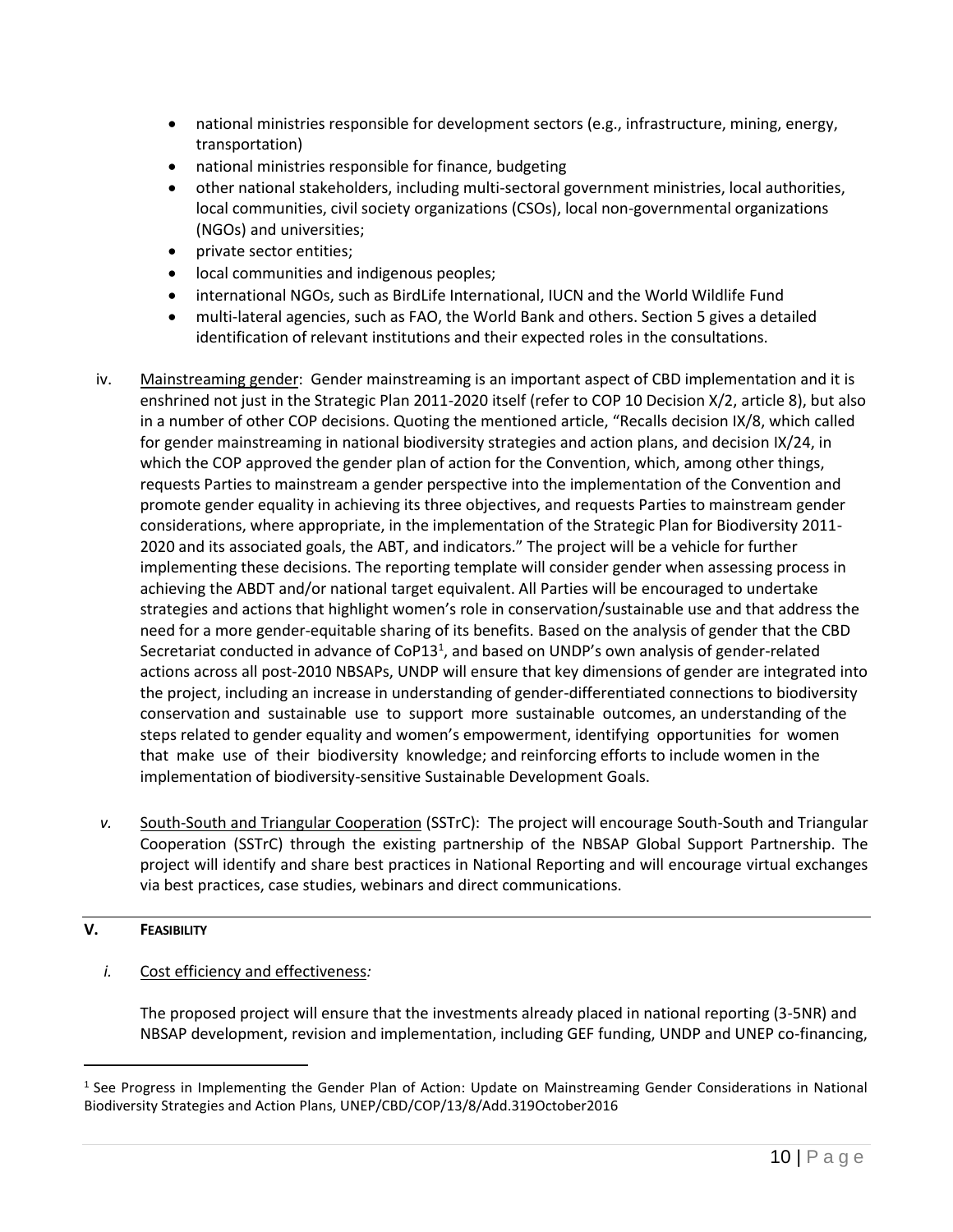and government co-financing, will achieve the intended result of measuring progress in achieving the Strategic Plan and the related Aichi Biodiversity Targets, and that help to transform the biodiversity, finance and development trajectories and provide a pathway toward sustainable development. By collecting and reporting on foundational conservation data, it lays the foundation for more efficient execution of future conservation strategies and actions. By collaborating through the NBSAP Forum, and the existing partnership channels and capacity building and technical support networks developed during the "Global Support to NBSAP" project, this project will ensure that all tools developed will be rapidly accessible to every GEF-eligible country. An emphasis on webinars and digital learning and communication tools helps promote a low-carbon approach to distillation and dissemination of lessons, and provides a platform for further expanding learning within countries. Additional cost savings will be achieved by rolling out regional groupings of multiple countries simultaneously. This enables effective oversight by the implementing agencies, and enhances lesson learning quicker while the countries are executing a similar project at the same time. The umbrella program mechanism is highly cost effective, as it saves countries the time and expense of developing a single country projects, and improves the efficiencies for the implementing agencies and the GEF Secretariat. In addition, this project is an intervention that serves to align the GEF's mandate to generate global benefits by paying for the incremental costs of planning and foundational enabling activities that countries implement to generate global biodiversity benefits.

If GEF funds are not provided, the countries would "self-finance" the preparation of the 6NR. Past experience has shown that this method is very ineffective, and that many countries may not develop the 6NR, or will be very late in doing so.

In both cases, the functioning of the CBD, and in particular its decision-making processes for the next strategic plan, will be seriously compromised. Without a significant number of national reports, the CBD COP cannot review the implementation of the Strategic Plan and consequently provide adequate guidance for the CBD implementation at various levels. This will hamper production of GBO5 and possible development of post-2020 global biodiversity strategy

#### ii. Risk Management*:*

Current risks include 1) the potential for slow implementation of the  $6<sup>th</sup>$  National Report; 2) inadequate national consultation; 3) inadequate capacity to develop CBD national reports; and 4) that countries may not adequately consider gender in the development of the  $6<sup>th</sup>$  National Report.

As per standard UNDP requirements, the Technical Project Coordinator will monitor risks quarterly and report on the status of risks to the UNDP Country Office. The UNDP Country Office will record progress in the UNDP ATLAS risk log. Risks will be reported as critical when the impact and probablity are high (i.e. when impact is rated as 5, and when impact is rated as 4 and probability is rated at 3 or higher). Management responses to critical risks will also be reported to the GEF in the annual PIR.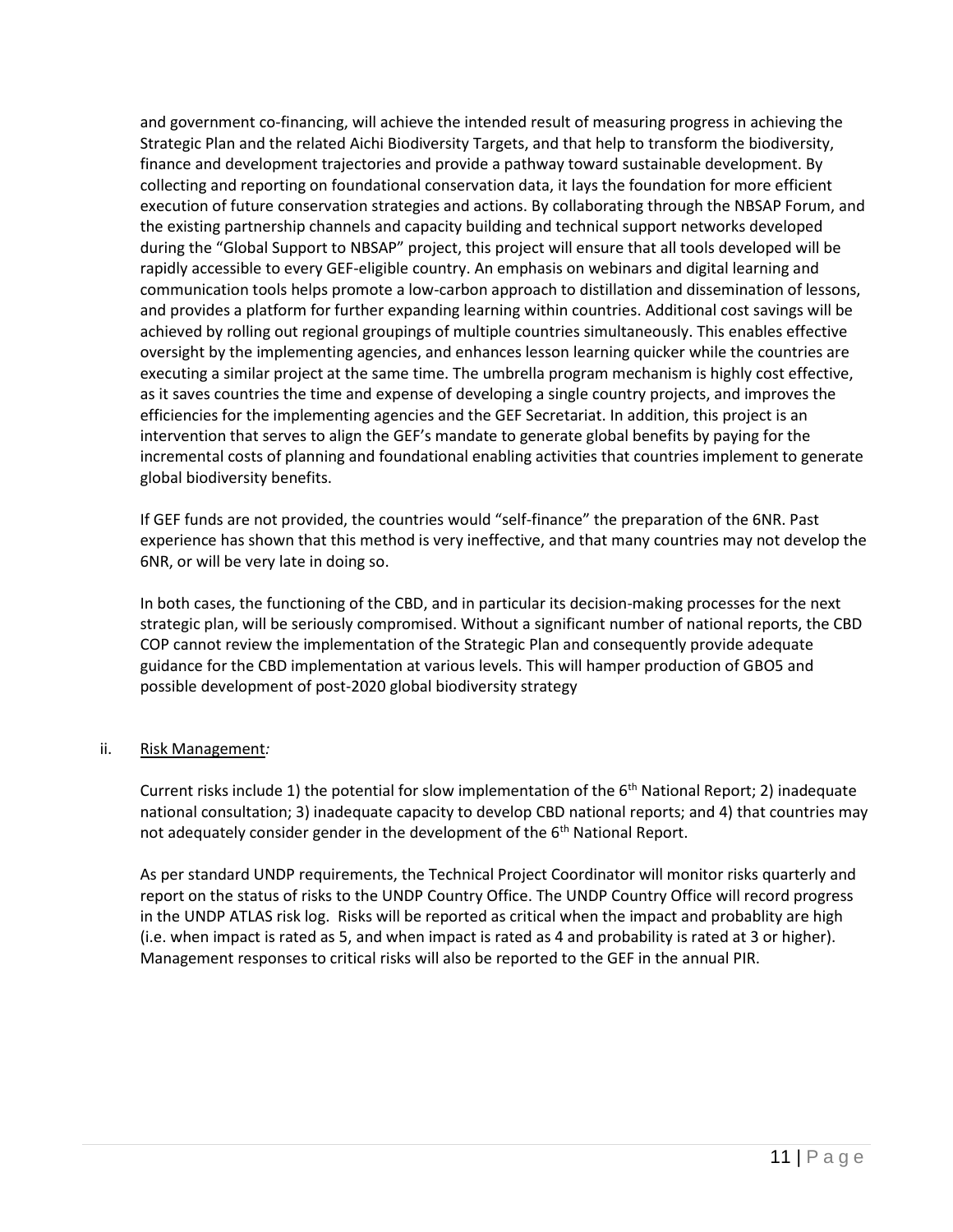| <b>Project risks</b>                                                                                                                                                                                                                                                                                                                                                              |                 |                                                                                                                                                                                                          |                                                                                                                                                                                                                                                                                                                                                                                                                                                                                                                                                                                                                                |                                                            |               |  |  |  |
|-----------------------------------------------------------------------------------------------------------------------------------------------------------------------------------------------------------------------------------------------------------------------------------------------------------------------------------------------------------------------------------|-----------------|----------------------------------------------------------------------------------------------------------------------------------------------------------------------------------------------------------|--------------------------------------------------------------------------------------------------------------------------------------------------------------------------------------------------------------------------------------------------------------------------------------------------------------------------------------------------------------------------------------------------------------------------------------------------------------------------------------------------------------------------------------------------------------------------------------------------------------------------------|------------------------------------------------------------|---------------|--|--|--|
| <b>Description</b>                                                                                                                                                                                                                                                                                                                                                                | <b>Type</b>     | Impact &                                                                                                                                                                                                 | <b>Mitigation Measures</b>                                                                                                                                                                                                                                                                                                                                                                                                                                                                                                                                                                                                     | <b>Owner</b>                                               | <b>Status</b> |  |  |  |
|                                                                                                                                                                                                                                                                                                                                                                                   |                 | <b>Probability</b>                                                                                                                                                                                       |                                                                                                                                                                                                                                                                                                                                                                                                                                                                                                                                                                                                                                |                                                            |               |  |  |  |
| The third, fourth and<br>fifth national reporting<br>projects to the CBD<br>showed that many<br>countries were slow to<br>prepare and remit this<br>information to the GEF<br>implementing agency.<br>Often requests were<br>incomplete or contained<br>inconsistent texts.                                                                                                       | Operation<br>al | Potential effect:<br>Probability:4<br>Impact: 2                                                                                                                                                          | The financial and technical support<br>packages are designed to support<br>countries to develop timely, data driven<br>national reports. Working with SCBD,<br>UNDP will ensure there is better<br>articulation of the requirements of each<br>country during the project. As part of their<br>contribution to this project, UNDP and<br>UNEP will prepare a readymade template<br>for country requests and related guidance<br>materials.                                                                                                                                                                                     | Technic<br>al<br>Project<br>Coordin<br>ator,<br><b>RTA</b> | No change     |  |  |  |
| Previous national reports<br>often missed the<br>opportunity to involve<br>civil society in<br>consultations.                                                                                                                                                                                                                                                                     | Political       | Potential effect:<br>There will be<br>limited buy-in<br>into the results of<br>the 6 <sup>th</sup> National<br>Reports<br>Probability:4<br>Impact: 2                                                     | A major component of this project is<br>technical support related to stakeholder<br>engagement in the reporting process.<br>Countries also received funding to<br>undertake this exercise during the post-<br>2010 NBSAP revision process and<br>demonstrated significant improvement in<br>doing so. UNDP and UNEP will ensure that<br>individual country proposals contain a<br>comprehensive list of the stakeholders<br>that will be engaged in the process. In<br>partnership with the SCBD, experts will be<br>engaged to train country teams on how to<br>facilitate a comprehensive stakeholder<br>engagement process. | Technic<br>al<br>Project<br>Coordin<br>ator,<br><b>RTA</b> | No change     |  |  |  |
| The third, fourth and<br>fifth national reporting<br>projects to the CBD<br>showed that many<br>countries do not have<br>adequate capacity to<br>prepare CBD reports,<br>and Parties generally do<br>not review key issues<br>such as gender when<br>preparing their national<br>reports, as this is not<br>explicitly referred to in<br>the decision, guidelines<br>or template. | Strategic       | Potential effect:<br>The NR will be of<br>low quality, and<br>will provide<br>inadequate<br>guidance to<br>countries and to<br>the CBD's 5 <sup>th</sup><br>Global Outlook<br>Probability:3<br>Impact: 2 | The project will build on the capacity<br>building program that SCBD, UNDP and<br>UNEP implement to support parties with<br>NBSAP revision and implementation.<br>In addition, UNDP and UNEP-WCMC will<br>maintain a technical support facility<br>through the NBSAP Forum to support<br>countries during project. UNDP and UNEP<br>will also provide a technical peer review of<br>the draft reports.<br>The operational procedures and<br>substantive guidance will also be located<br>on in the CBD website in multiple<br>languages.                                                                                       | Technic<br>al<br>Project<br>Coordin<br>ator,<br><b>RTA</b> | No change     |  |  |  |
| There is a risk that<br>countries will not review<br>gender issues<br>substantially.                                                                                                                                                                                                                                                                                              | Strategic       | Potential effect:<br>The 6 <sup>th</sup> National<br>Report will not be<br>gender-<br>responsive                                                                                                         | UNDP and UNEP will ensure that gender<br>issues are fully mainstreamed into the<br>6NR through the technical review process                                                                                                                                                                                                                                                                                                                                                                                                                                                                                                    | Technic<br>al<br>Project<br>Coordin<br>ator,               | No change     |  |  |  |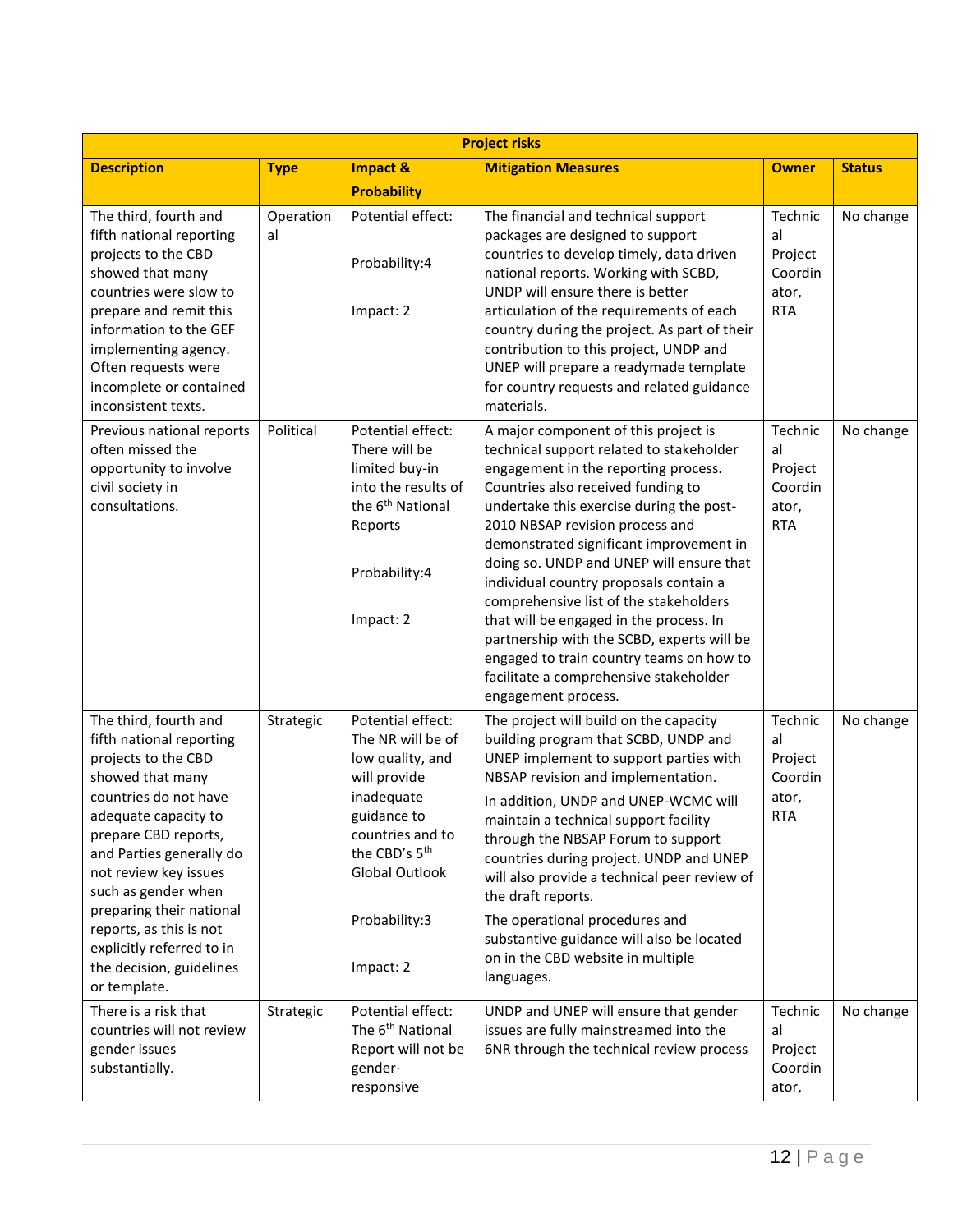|  |               | <b>RTA</b> |  |
|--|---------------|------------|--|
|  | Probability:3 |            |  |
|  |               |            |  |
|  | Impact: 2     |            |  |

#### iii. Social and environmental safeguards*:*

The project supports preparation of the  $6<sup>th</sup>$  National Report to the CBD and has no field interventions. The rating of low for social and environmental safeguards was assigned because the impact of the project has negligible or no adverse impacts on communities, individuals and/or environment, including on human rights, gender equality, biodiversity conservation, climate mitigation and adaptation, community health, safety and working conditions; cultural heritage, displacement and resettlement, indigenous peoples, or pollution.

## iv. Sustainability and Scaling Up:

#### *Innovation*

Elevating biodiversity concerns into the policies and plans of government ministries and private sector companies is a goal that can take many years to achieve, and require tremendous amounts of energy and. This project builds the capacity of Parties to develop high quality 6NR that support ministries and CBD to communicate the value of biodiversity to improve ABT-related outcomes to key sectors. These will be reports needed to make a compelling argument for conservation, influence development decisions and have the potential to improve outcomes for biodiversity and poverty. The reports will be gender responsive.

Included in the 6NRs will be direct and explicit linkages to Sustainable Development Goals and to national development goals and planning. Sustainability

#### *Institutional Sustainability*

The project's sustainability will be assured by building institutional capacity to develop high quality, data driven national assessments of progress to achieve national biodiversity targets and to report on progress towards achieving the Aichi Biodiversity Targets and implementing National Biodiversity Strategy and Action Plans (NBSAPs) with the purpose of informing the fifth Global Biodiversity Outlook (GBO5) and the Global Biodiversity Strategy of 2021 – 2030. The stakeholder driven reporting process will ensure ownership of the outcomes and help Parties to further set and evaluate the importance of a national conversation strategy, and the elements it is intended to address. In most GEF-eligible countries, these committees and structures operated or are operating through previous GEF projects targeting enabling activities. Measures will be taken to ensure adequate representation of the stakeholder's responsible gender equality and the involvement of indigenous peoples and other emerging issues, and to the engagement of focal points of other multilateral agreements and processes. Project design is a direct response to needs identified in the capacity assessment carried out by WCMC in 2012 with respect to national biodiversity planning, as well as needs assessments during the "Global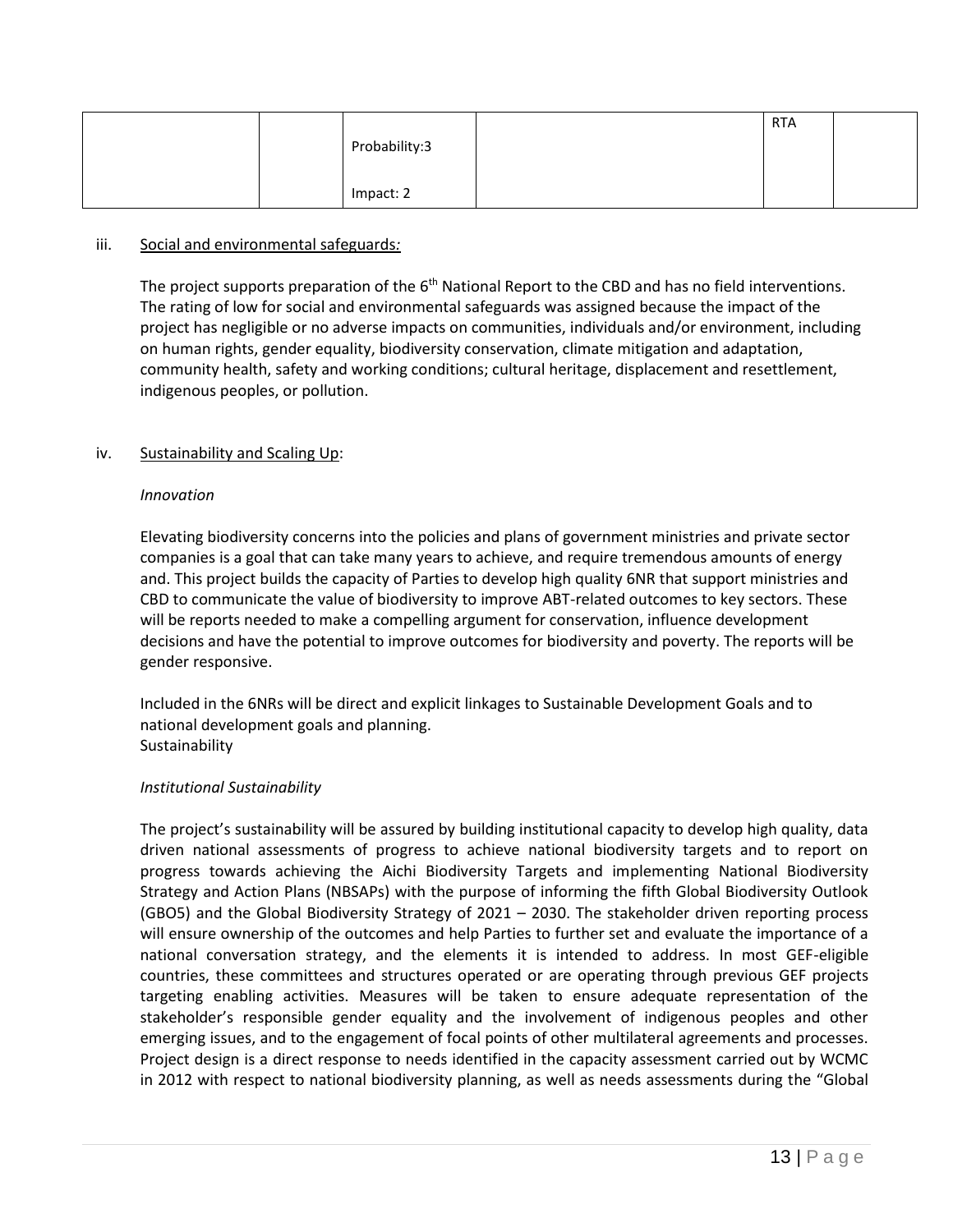Support to NBSAP" project. Both project's highlight the concept that biodiversity planning is a cyclical and incremental process of capacity building.

#### *Sustainability through strengthening networks*

The technical sustainability of the outcomes of the project is dependent on the maintenance and management of the national, regional and global communications infrastructure. This project will be executed at country level but may have participation of various regional and global actors such as UNDP and UNEP Regional offices, UNEP WCMC, and SCBD as deemed necessary. Networks will also include actors relevant to issues of gender equality.

## *Anchoring the project in the UNDAFs and in implementation of the SDGs*

UNDP will ensure this project is anchored in the individual country UNDAF processes, and thus will expose the results to the rest of the UN players in the region. This is crucial to making sure that the outputs and outcomes are visible to many other development agencies and therefore stand a better chance to attract more national and regional support in the future.

While the number of countries may pose a challenge for this mainstreaming due to differences UNDAF cycles, it will still be possible to capture and include it sometime within the 36 months of the project duration. A typical UNDAF framework runs for 5 years and has five pillars including (a) Human rights; (b) Gender mainstreaming; (c) Environment Sustainability; (d) Capacity development; and (e) Results-based management. This 6th NR project is based on the environment angle but addresses all the others- and so it will be easy for any country to articulate and mainstream the project in UNDAF. Each of the 17 countries will interrogate their own UNDAF documents and make sure the project answers to their requirements.

In addition, UNDP will ensure that this project is incorporated into its roll out of "Mainstreaming, Acceleration and Policy Support" of SDGs in UNDP-supported countries over the next two year. The MAPS approach captures three core components of the UNDG's upstream support to the SDGs: a) Mainstreaming work to raise public awareness on the 2030 Agenda and ensure that the principles and goals of sustainable development found in the 2030 Agenda are fully integrated into national and subnational policy formulation, planning and budgetary processes; b) Analytical work that informs policy makers of the drivers and bottlenecks to sustainable development at the country level, and that contributes to the design of policy interventions that can accelerate progress towards achieving national SDGs by 2030; and c) Policy Support, in terms of joined-up approaches that will enable the UN to deploy its technical expertise and advice to Member States in support of SDG implementation in a coherent and integrated way. UNDP will ensure that the process and results of the  $6<sup>th</sup>$  NR projects are incorporated into this support to countries.

## *Potential for scaling up*

The proposed project builds on the positive results of previous projects, including the enabling activities funding and technical support packages provided to Parties during the post-2010 NBSAP revision process. All project activities are designed with maximum replicability as an integral aim. Integral project components, such as the consultation teams, the multi-sectoral stakeholder groups, the technical peer review framework and the thematic biodiversity committees, have been used in previous GEF-funded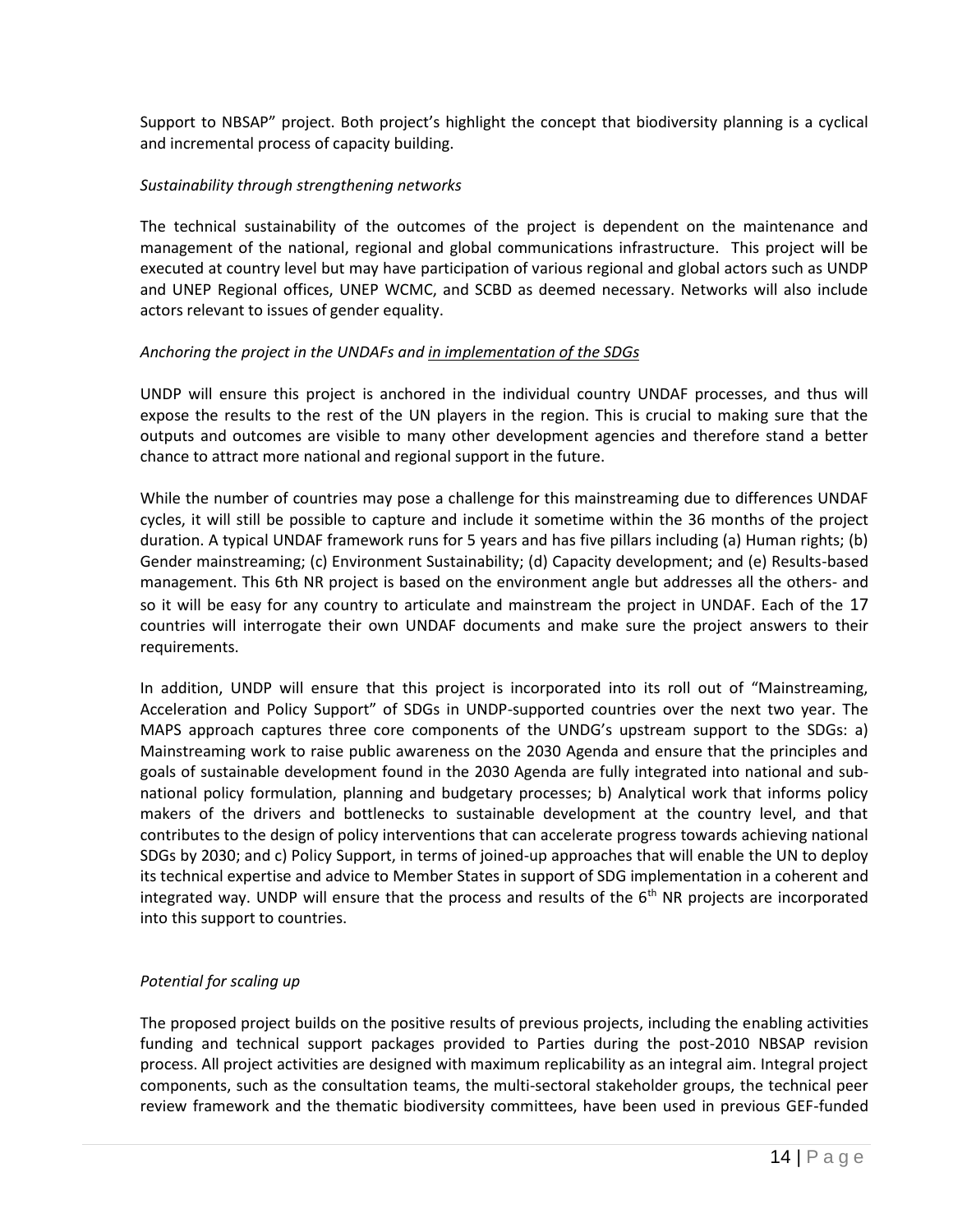projects that are focused on enabling activities project. These approaches will be replicated and refined in this project, and the scaled up for use during other GEF supported enabling activities.

The project is also already drawing interesting lessons on the importance of inter-agency collaboration and on the need to involve the Convention in partnerships. During the development of the Third and Fourth National reports, and implementation of the 'Global Support to NBSAP' project, UNEP and UNDP had a similar mode of using an umbrella program encompassing many countries. This modus operandi has several advantages which could be replicated in other GEF and non-GEF projects that involve mandatory enabling activities. The advantages include:

- The umbrella approach is aimed at reducing transaction costs of individual country requests, providing the GEF, and UNEP an opportunity for managing the biodiversity Enabling Activities more strategically in close partnership with the CBD and other key global actors
- A second aspect that is already being replicated from previous umbrella projects is parallel training for country teams for issues pertaining to the project and organized by the SCBD.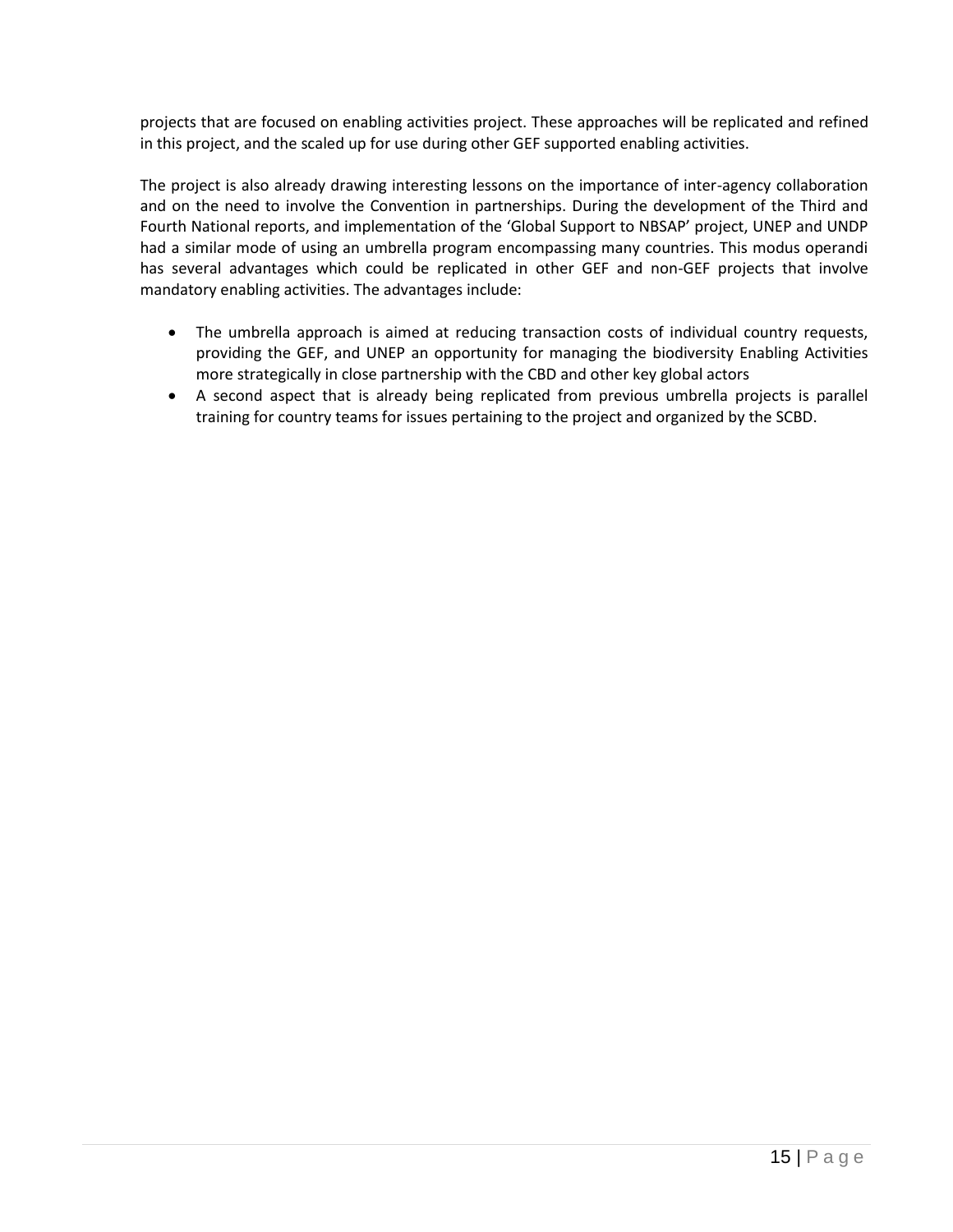#### **VI. PROJECT RESULTS FRAMEWORK**

## **This project will contribute to the following Sustainable Development Goal (s):** *Goals 14 and 15*

**This project will contribute to the following country outcome included in the UNDAF/Country Programme Document:** This is a global project. UNDP will ensure this project is anchored in the individual country UNDAF processes, and thus will expose the results to the rest of the UN players in the region. This is crucial to making sure that the outputs and outcomes are visible to many other development agencies and therefore stand a better chance to attract more national and regional support in the future. While the number of countries may pose a challenge for this mainstreaming due to differences UNDAF cycles, it will still be possible to capture and include it sometime within the 24 months of the project duration. A typical UNDAF framework runs for 5 years and has five pillars including (a) Human rights; (b) Gender mainstreaming; (c) Environment Sustainability; (d) Capacity development; and (e) Results-based management. This  $6<sup>th</sup> NR$ project is based on the environment angle but addresses all the others- and so it will be easy for any country to articulate and mainstream the project in UNDAF. Each of the 17 countries will interrogate their own UNDAF documents and make sure the project answers to their requirements.

## **This project will be linked to the following output of the UNDP Strategic Plan:**

<span id="page-15-0"></span>Output 2.5: Legal and regulatory frameworks, policies and institutions enabled to ensure the conservation, sustainable use, and access and benefit sharing of natural resources, biodiversity and ecosystems, in line with international conventions and national legislation.

|                                                                                                                                                                                                                                                                                                                                                                                                                                                                                                        | <b>Objective and</b><br><b>Outcome Indicators</b>                                                                           | <b>BASELINE</b>                                                                                                                                                                                                                                                                                                                      | <b>END OF PROJECT</b><br><b>TARGETS</b>                                                    | <b>MEANS OF</b><br><b>VERIFICATION</b>                                                                                                                                          | <b>MID-TERM</b><br><b>EVALUATION</b> | <b>ASSUMPTIONS</b>                                                                                                                                                                                                                                                                                       |
|--------------------------------------------------------------------------------------------------------------------------------------------------------------------------------------------------------------------------------------------------------------------------------------------------------------------------------------------------------------------------------------------------------------------------------------------------------------------------------------------------------|-----------------------------------------------------------------------------------------------------------------------------|--------------------------------------------------------------------------------------------------------------------------------------------------------------------------------------------------------------------------------------------------------------------------------------------------------------------------------------|--------------------------------------------------------------------------------------------|---------------------------------------------------------------------------------------------------------------------------------------------------------------------------------|--------------------------------------|----------------------------------------------------------------------------------------------------------------------------------------------------------------------------------------------------------------------------------------------------------------------------------------------------------|
| Objective: To provide<br>financial and<br>technical support to<br>GEF-eligible Parties to<br>the Convention on<br><b>Biological Diversity</b><br>(CBD) in their work to<br>develop high quality,<br>data driven sixth<br>national reports<br>(6NR) that will<br><i>improve national</i><br>decision-making<br>processes for the<br>implementation of<br>NBSAPs; that report<br>on progress towards<br>achieving the Aichi<br><b>Biodiversity Targets</b><br>(ABTs) and inform<br>both the fifth Global | Number of countries<br>that have produced<br>their 6 <sup>th</sup> National<br>reports and submitted<br>them to the CBD Sec | In the past the<br>GEF eligible<br>countries have<br>been supported<br>to conduct<br>country planning<br>for BD<br>conservation<br>including initial<br>NBSAPs, four<br>rounds of<br>national reports<br>for biodiversity.<br>This planning<br>has been useful<br>in guiding the<br>countries and<br>the COPs in BD<br>conservation. | 17 National reports<br>produced and<br>uploaded on the CBD<br>website by end of<br>project | Project reports.<br>Minutes of the PSC.<br><b>Terminal</b><br>evaluation<br>Project website at<br>the SCBD.<br>Interviews with<br>government agents,<br><b>CBD</b> focal points | NA                                   | 1. Development and<br>sectoral planning<br>frameworks at country<br>level integrated<br>measurable biodiversity<br>conservation and<br>sustainable use targets<br>during the NBSAP<br>process.<br>2. The 17 countries are<br>enabled and informed<br>for better decision<br>making in BD<br>conservation |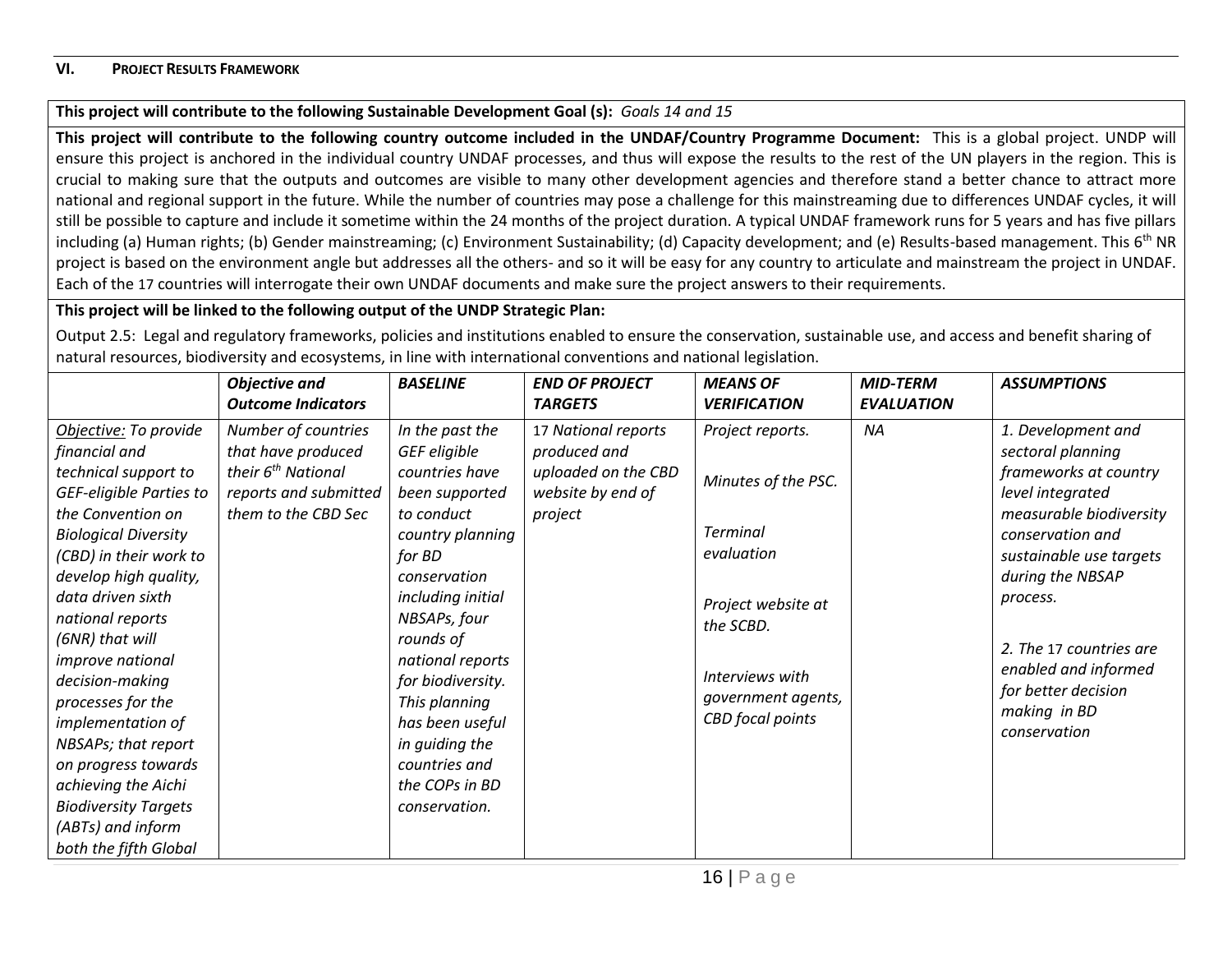| <b>Biodiversity Outlook</b><br>(GBO5) and the<br><b>Global Biodiversity</b><br>Strategy of 2021-<br>2030.                                                                                                                                  |                                                                                                                                                                                                 |                                                                                                                                               |                                                                                                                                                                                                                                                                                                                                                                  |                                                                                                                                              |           |                                                                                                                                            |
|--------------------------------------------------------------------------------------------------------------------------------------------------------------------------------------------------------------------------------------------|-------------------------------------------------------------------------------------------------------------------------------------------------------------------------------------------------|-----------------------------------------------------------------------------------------------------------------------------------------------|------------------------------------------------------------------------------------------------------------------------------------------------------------------------------------------------------------------------------------------------------------------------------------------------------------------------------------------------------------------|----------------------------------------------------------------------------------------------------------------------------------------------|-----------|--------------------------------------------------------------------------------------------------------------------------------------------|
| <b>Outcome 1: A</b><br>functional steering<br>committee is formed<br>to prepare the 6NR,<br>project timelines and<br>methods are<br>developed, funding is<br>mobilized and<br>training and capacity<br>building activities are<br>complete | Percentage of<br>countries with<br>functional steering<br>committees                                                                                                                            | All the<br>participating<br>countries do not<br>have functional<br>project steering<br>committees for<br>the production<br>of the $6^{th}$ NR | At least 80% of the<br>countries have<br>functional steering<br>committees by<br>midterm of the<br>project and 100% by<br>project end                                                                                                                                                                                                                            | Project reports.<br>Minutes of the PSC.<br><b>Terminal</b><br>evaluation<br>Interviews with<br>government agents,<br><b>CBD</b> focal points | <b>NA</b> | Relevant key institutions<br>will be willing to second<br>their staff for<br>membership of the<br>steering committee                       |
|                                                                                                                                                                                                                                            | <b>Outputs:</b>                                                                                                                                                                                 |                                                                                                                                               | 1.1. The SC is formed, roles for the preparation of the 6NR are assigned, and a production plan and timeline is developed.<br>1.2. Funding and resource are acquired, including the submission of a funding request and the identification of other funding sources.<br>that reports on progress in achieving the targets and activities in the post-2010 NBSAP. |                                                                                                                                              |           | 1.3. Participation in training and capacity building opportunities on the use of the CBD online reporting tool and the development of data |
| <b>Outcome 2:</b><br>Stakeholder owned<br>reports for each ABT<br>and/or national<br>equivalent are<br>produced and<br>compiled                                                                                                            | Percentage of all<br>identified<br>stakeholders<br>registered in a<br>comprehensive<br>stakeholder inventory<br>involved in producing<br>and compiling of ABTs<br>and/or national<br>equivalent | 0%                                                                                                                                            | 100%                                                                                                                                                                                                                                                                                                                                                             | Project reports.<br>Minutes of the PSC.<br><b>Terminal</b><br>evaluation<br>Interviews with<br>government agents,                            | <b>NA</b> | Forming partnerships<br>between relevant<br>stakeholders interested<br>in biodiversity<br>conservation issues and<br>in development issues |
|                                                                                                                                                                                                                                            | Percentage of<br>countries that have<br>produced reports for<br>each ABT and/or<br>national equivalent                                                                                          | 0%                                                                                                                                            | At least 80% of the<br>countries have<br>produced reports for<br>each national targets<br>by midterm of project                                                                                                                                                                                                                                                  | <b>CBD</b> focal points                                                                                                                      |           |                                                                                                                                            |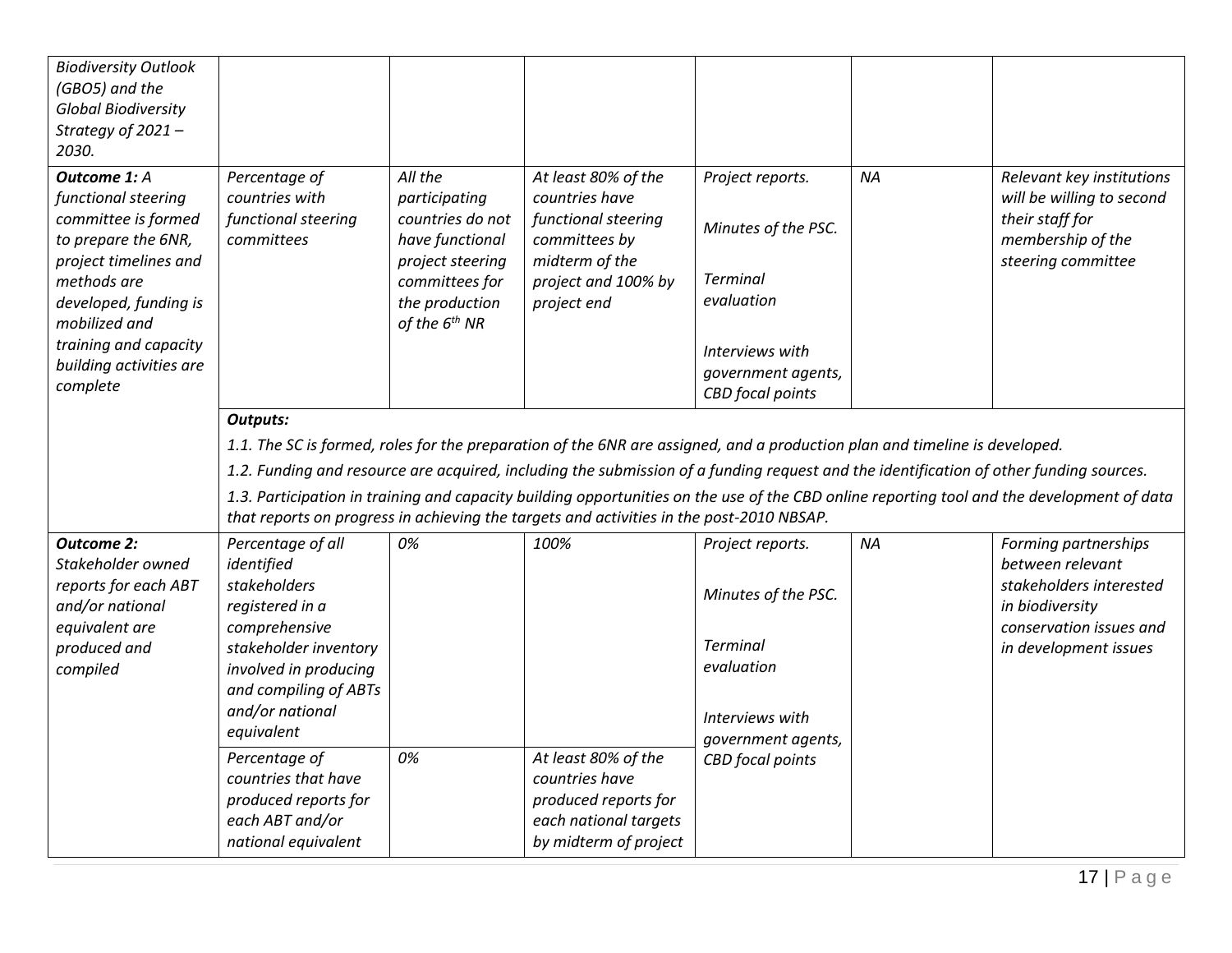|                                                                                                     | Number of countries<br>with reports for each<br>ABT and/or national<br>equivalent include a<br>gender section                                                                  | 0                                                                                                | time frame and 100%<br>by project end<br>17                                                                                                                                |                                                                                                                                              |    |                                                                                                                                                   |  |  |  |  |
|-----------------------------------------------------------------------------------------------------|--------------------------------------------------------------------------------------------------------------------------------------------------------------------------------|--------------------------------------------------------------------------------------------------|----------------------------------------------------------------------------------------------------------------------------------------------------------------------------|----------------------------------------------------------------------------------------------------------------------------------------------|----|---------------------------------------------------------------------------------------------------------------------------------------------------|--|--|--|--|
|                                                                                                     | 2.2. Consultations with stakeholders are undertaken.                                                                                                                           |                                                                                                  | 2.1. Scoping report/zero draft for each ABT and/or national equivalent is prepared.<br>2.3. Gender-sensitive reports for each ABT and/or national equivalent are developed |                                                                                                                                              |    |                                                                                                                                                   |  |  |  |  |
| Outcome 3: A<br>Stakeholder owned<br>6th national Report is<br>produced and<br>submitted to the CBD | Percentage of the<br>number of countries<br>submitting 6NRs to<br>the CBD                                                                                                      | None of the<br>participating<br>countries have<br>submitted the<br>$6th$ NR to the<br><b>CBD</b> | 50% of the countries<br>submit 6NRs to the<br>CBD by midterm and<br>100% at project end                                                                                    | Project reports.<br>Minutes of the PSC.<br><b>Terminal</b><br>evaluation<br>Interviews with<br>government agents,<br><b>CBD</b> focal points | ΝA | The ongoing training by<br>SCBD will support countries<br>and contribute to better<br>articulation of country<br>requirements for the<br>project. |  |  |  |  |
|                                                                                                     | <b>Outputs:</b><br>3.1. The draft 6NR is compiled, undergoes a technical peer review, revised and finalized.<br>3.2. The 6NR is validated and officially submitted to the CBD. |                                                                                                  |                                                                                                                                                                            |                                                                                                                                              |    |                                                                                                                                                   |  |  |  |  |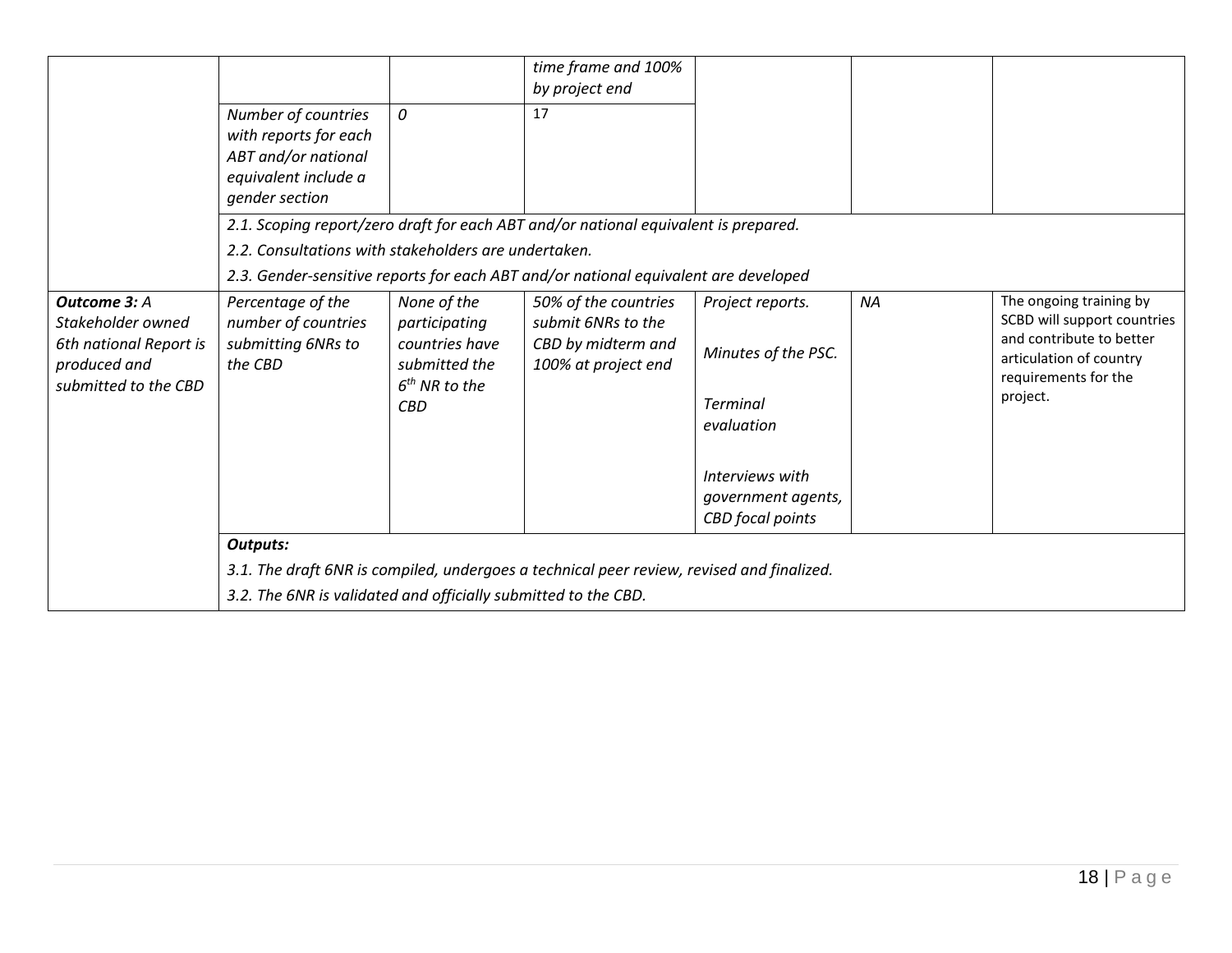#### <span id="page-18-0"></span>**VII. MONITORING AND EVALUATION (M&E) PLAN**

## *Guidance to project developer:*

Project monitoring and evaluation is supported with donor reports submitted in a timely manner with due technical quality. In addition to normal M&E activities typically foreseen in a GEF project, this project will use the networking power of UNDP to apply periodic surveys aimed at assessing progress towards achieving project objectives and the capacity needs of project beneficiaries. This will improve project performance during implementation.

The project results as outlined in the project results framework will be monitored annually and evaluated periodically during project implementation to ensure the project effectively achieves these results.

Project-level monitoring and evaluation will be undertaken in compliance with UNDP requirements as outlined in the [UNDP POPP](http://www.undp.org/content/undp/en/home/operations/accountability/programme_and_operationspoliciesandprocedures.html) and [UNDP Evaluation Policy.](http://www.undp.org/content/undp/en/home/operations/accountability/evaluation/evaluation_policyofundp.html) Additional mandatory GEF-specific M&E requirements (as outlined below) will be undertaken in accordance with the [GEF M&E policy](http://www.thegef.org/gef/Evaluation%20Policy%202010) and other relevant GEF policies<sup>2</sup>.

## **M&E Oversight and monitoring responsibilities:**

Technical Project Coordinator: The Technical Project Coordinator is responsible for day-to-day project management and regular monitoring of project results and risks. S/he will ensure that all project staff maintain a high level of transparency, responsibility and accountability in M&E and reporting of project results. S/he will inform the Project Board, the UNDP Country Office and the UNDP-GEF RTA of any delays or difficulties as they arise during implementation so that appropriate support and corrective measures can be adopted.

The Technical Project Coordinator will develop annual work plans based on the multi-year work plan included in Annex A, including annual output targets to support the efficient implementation of the project. S/he will ensure that the standard UNDP and GEF M&E requirements are fulfilled to the highest quality. This includes, but is not limited to, ensuring the results framework indicators are monitored annually in time for evidence-based reporting in the GEF PIR, and that the monitoring of risks and the various plans/strategies developed to support project implementation (e.g. gender strategy, KM strategy etc.) occur on a regular basis.

Project Board, also known as the **Global Coordination Committee (GCC)**: The Project Board will take corrective action as needed to ensure the project achieves the desired results. The Project Board will hold project reviews to assess the performance of the project and appraise the Annual Work Plan for the following year. In the project's final year, the Project Board will hold an end-of-project review to capture lessons learned and discuss opportunities for scaling up and to highlight project results and lessons learned with relevant audiences. This final review meeting will also discuss the findings outlined in the project terminal evaluation report and the management response.

UNDP-GEF Unit: The UNDP-GEF Unit will provide project execution oversight, ensuring issuance of ASL (Authorized Spending Limit). It will initiate and organize key GEF M&E activities including the annual GEF PIR, the independent terminal evaluation.

 $\overline{a}$ 

<sup>&</sup>lt;sup>2</sup> Se[e https://www.thegef.org/gef/policies\\_guidelines](https://www.thegef.org/gef/policies_guidelines)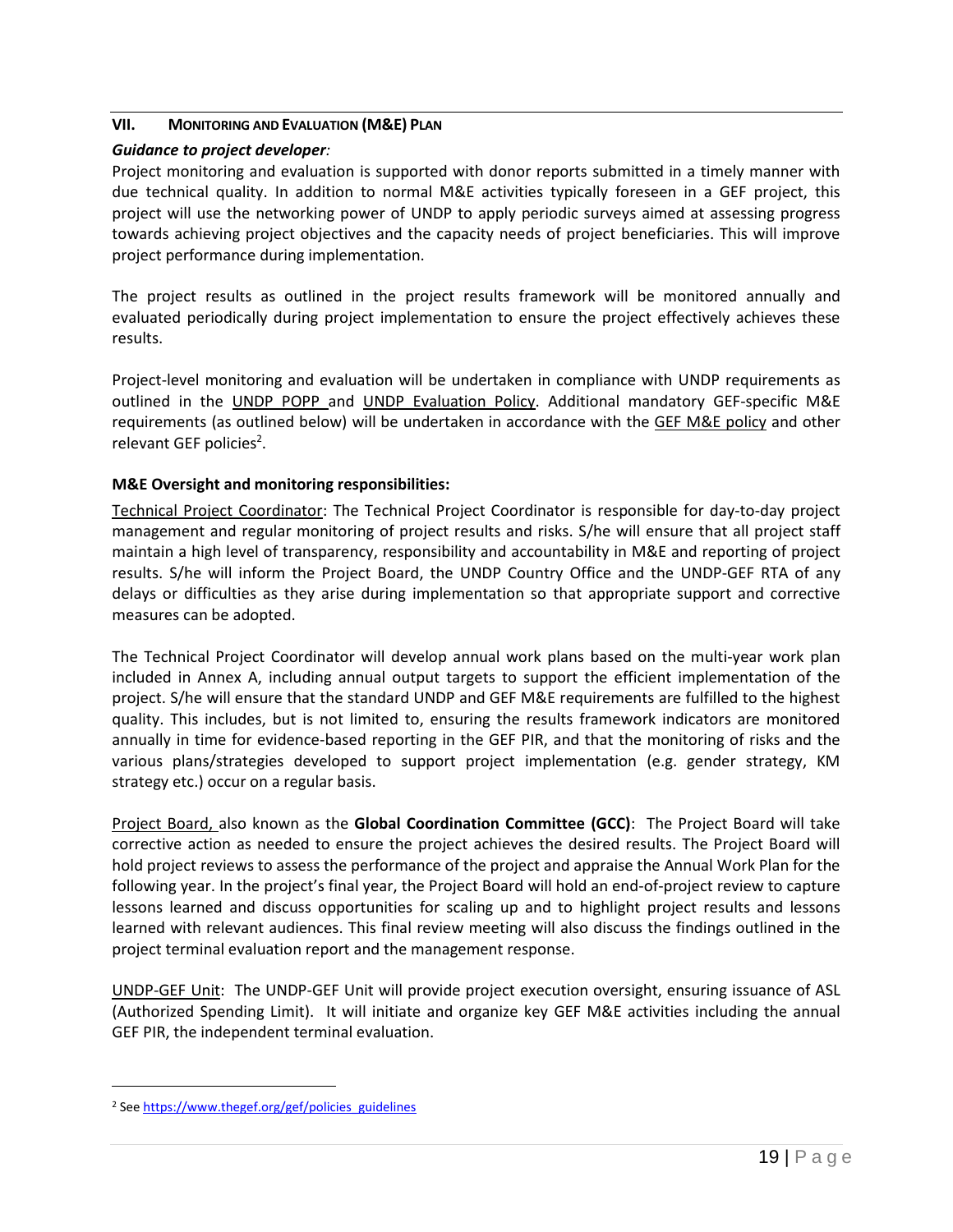The UNDP-GEF Unit is responsible for complying with all UNDP project-level M&E requirements as outlined in the [UNDP POPP.](http://www.undp.org/content/undp/en/home/operations/accountability/programme_and_operationspoliciesandprocedures.html) This includes ensuring the UNDP Quality Assurance Assessment during implementation is undertaken annually; that annual targets at the output level are developed, and monitored and reported using UNDP corporate systems; the regular updating of the ATLAS risk log; and, the updating of the UNDP gender marker on an annual basis based on gender mainstreaming progress reported in the GEF PIR and the UNDP ROAR. Any quality concerns flagged during these M&E activities (e.g. annual GEF PIR quality assessment ratings) must be addressed by the UNDP-GEF Unit and the Technical Project Coordinator.

The UNDP-GEF Unit will retain all M&E records for this project for up to seven years after project financial closure in order to support ex-post evaluations undertaken by the UNDP Independent Evaluation Office (IEO) and/or the GEF Independent Evaluation Office (IEO).

**Audit**: The project will be audited according to UNDP Financial Regulations and Rules and applicable audit policies on DIM implemented projects.<sup>3</sup>

## **Additional GEF monitoring and reporting requirements:**

 $\overline{a}$ 

Rigorous monitoring and evaluation of the project will be undertaken based on the monitoring and evaluation plan annexed to the Project Document. Main monitoring and evaluation activities are as follows. PMU will conduct quarterly monitoring of progress of national level activities.

GEF Project Implementation Report (PIR): The Technical Project Coordinator, the UNDP Country Office, and the UNDP-GEF Regional Technical Advisor will provide objective input to the annual GEF PIR in 2018 covering the period from the project start and June 2018. The Technical Project Coordinator will ensure that the indicators included in the project results framework are monitored annually in advance of the PIR submission deadline so that progress can be reported in the PIR. Any environmental and social risks and related management plans will be monitored regularly, and progress will be reported in the PIR. The PIR submitted to the GEF will be shared with the Project Board. The UNDP Country Office will coordinate the input of the GEF Operational Focal Point and other stakeholders to the PIR as appropriate.

Terminal Evaluation (TE): An independent terminal evaluation (TE) will take place upon completion of all major project outputs and activities. The terminal evaluation process will begin three months before operational closure of the project allowing the evaluation mission to proceed while the project team is still in place, yet ensuring the project is close enough to completion for the evaluation team to reach conclusions on key aspects such as project sustainability. The Technical Project Coordinator will remain on contract until the TE report and management response have been finalized. The terms of reference, the evaluation process and the final TE report will follow the standard templates and guidance prepared by the UNDP IEO for GEF-financed projects available on the [UNDP Evaluation Resource Center.](http://web.undp.org/evaluation/guidance.shtml#gef) As noted in this guidance, the evaluation will be 'independent, impartial and rigorous'. The consultants that will be hired to undertake the assignment will be independent from organizations that were involved in designing, executing or advising on the project to be evaluated. The GEF Operational Focal Point and other stakeholders will be involved and consulted during the terminal evaluation process. Additional quality assurance support is available from the UNDP-GEF Directorate. The final TE report will be cleared

<sup>3</sup> See guidance here:<https://info.undp.org/global/popp/frm/pages/financial-management-and-execution-modalities.aspx>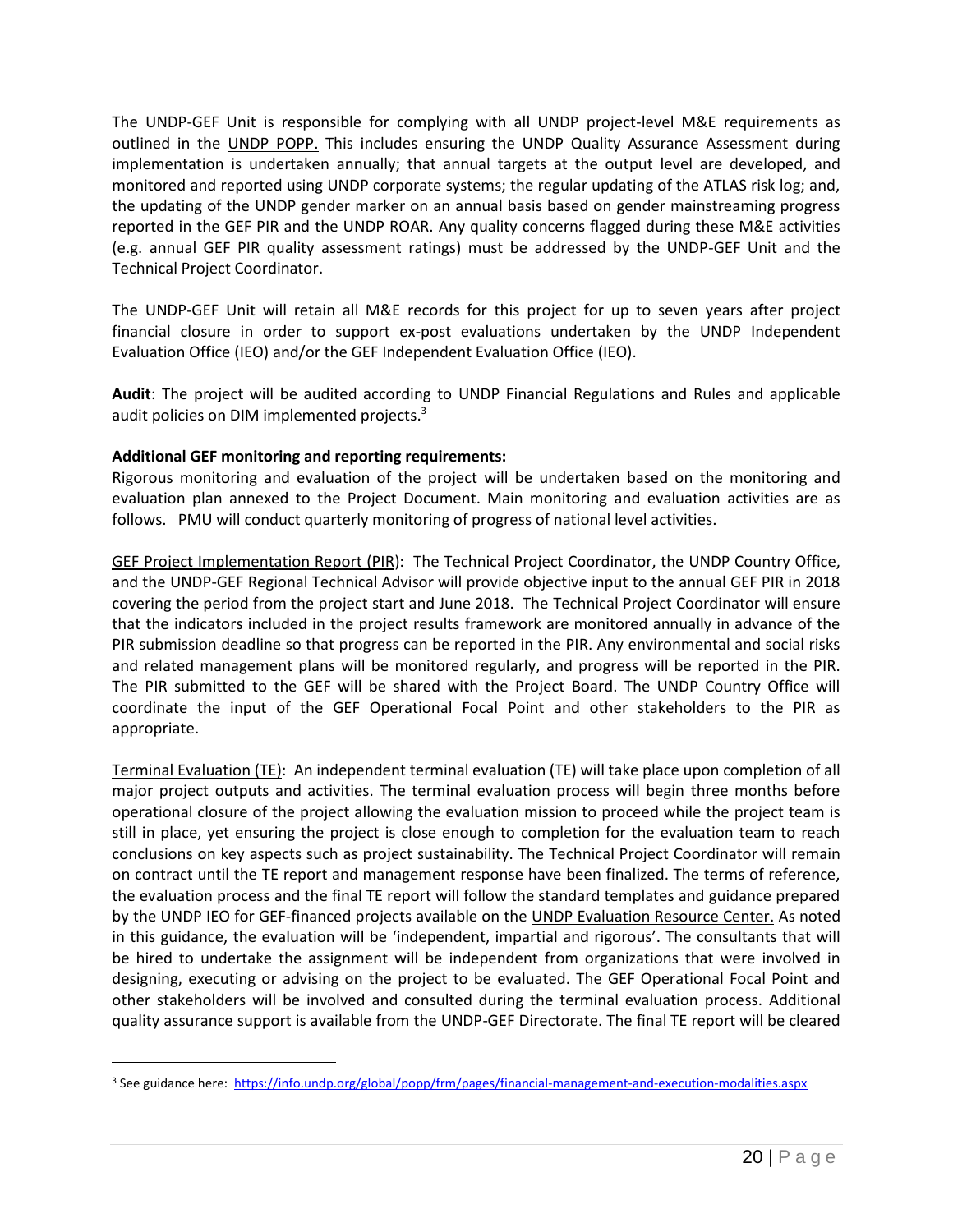by the UNDP Country Office and the UNDP-GEF Regional Technical Adviser, and will be approved by the Project Board. The TE report will be publically available in English on the UNDP ERC.

Final Report: The project's terminal PIR along with the terminal evaluation (TE) report and corresponding management response will serve as the final project report package. The final project report package shall be discussed with the Project Board during an end-of-project review meeting to discuss lesson learned and opportunities for scaling up.

#### **Mandatory GEF M&E Requirements and M&E Budget:**

| <b>GEF M&amp;E requirements</b>                                                                                      | Primary<br>responsibility                                                                      | Indicative costs to be<br>charged to the Project<br>Budget <sup>4</sup> (US\$) | <b>Time frame</b>   |                                                                                                                     |
|----------------------------------------------------------------------------------------------------------------------|------------------------------------------------------------------------------------------------|--------------------------------------------------------------------------------|---------------------|---------------------------------------------------------------------------------------------------------------------|
|                                                                                                                      |                                                                                                | <b>GEF grant</b>                                                               | <b>Co-financing</b> |                                                                                                                     |
| <b>Inception Report</b>                                                                                              | <b>Technical Project</b><br>Coordinator                                                        | None                                                                           | None                | Within two<br>month after<br>project signature                                                                      |
| <b>Standard UNDP monitoring and</b><br>reporting requirements as outlined<br>in the UNDP POPP                        | UNDP-GEF                                                                                       | None                                                                           | None                | Quarterly,<br>annually                                                                                              |
| Monitoring of indicators in project<br>results framework (add name of<br>national/regional institute if<br>relevant) | <b>Technical Project</b><br>Coordinator                                                        | None                                                                           | add                 | Annually                                                                                                            |
| <b>GEF Project Implementation</b><br><b>Report (PIR)</b>                                                             | <b>Technical Project</b><br>Coordinator and<br>UNDP-GEF                                        | None                                                                           | None                | Annually                                                                                                            |
| Lessons learned and knowledge<br>generation                                                                          | <b>Technical Project</b><br>Coordinator                                                        | US 20,000                                                                      | \$10,000            | Annually                                                                                                            |
| Monitoring of environmental and<br>social risks, and corresponding<br>management plans as relevant                   | <b>Technical Project</b><br>Coordinator                                                        | None                                                                           | None                | On-going                                                                                                            |
| Addressing environmental and<br>social grievances                                                                    | <b>Technical Project</b><br>Coordinator<br><b>UNDP Country Office</b><br><b>BPPS</b> as needed | None for time<br>of project<br>manager,<br>and UNDP CO                         | add                 | Costs associated<br>with missions,<br>workshops, BPPS<br>expertise etc. can<br>be charged to the<br>project budget. |
| Project Board (also known as the<br><b>Global Coordination Committee)</b><br>meetings                                | Project Board<br><b>Technical Project</b><br>Coordinator                                       | None                                                                           | None                | At minimum<br>annually                                                                                              |
| <b>Oversight missions</b>                                                                                            | UNDP-GEF team                                                                                  | None                                                                           | None                | Troubleshooting<br>as needed                                                                                        |
| <b>Independent Terminal Evaluation</b><br>(TE) included in UNDP evaluation                                           | UNDP-GEF                                                                                       | USD 15,000                                                                     | None                | At least three<br>months before                                                                                     |

<sup>4</sup> Excluding project team staff time and UNDP staff time and travel expenses.

 $\overline{a}$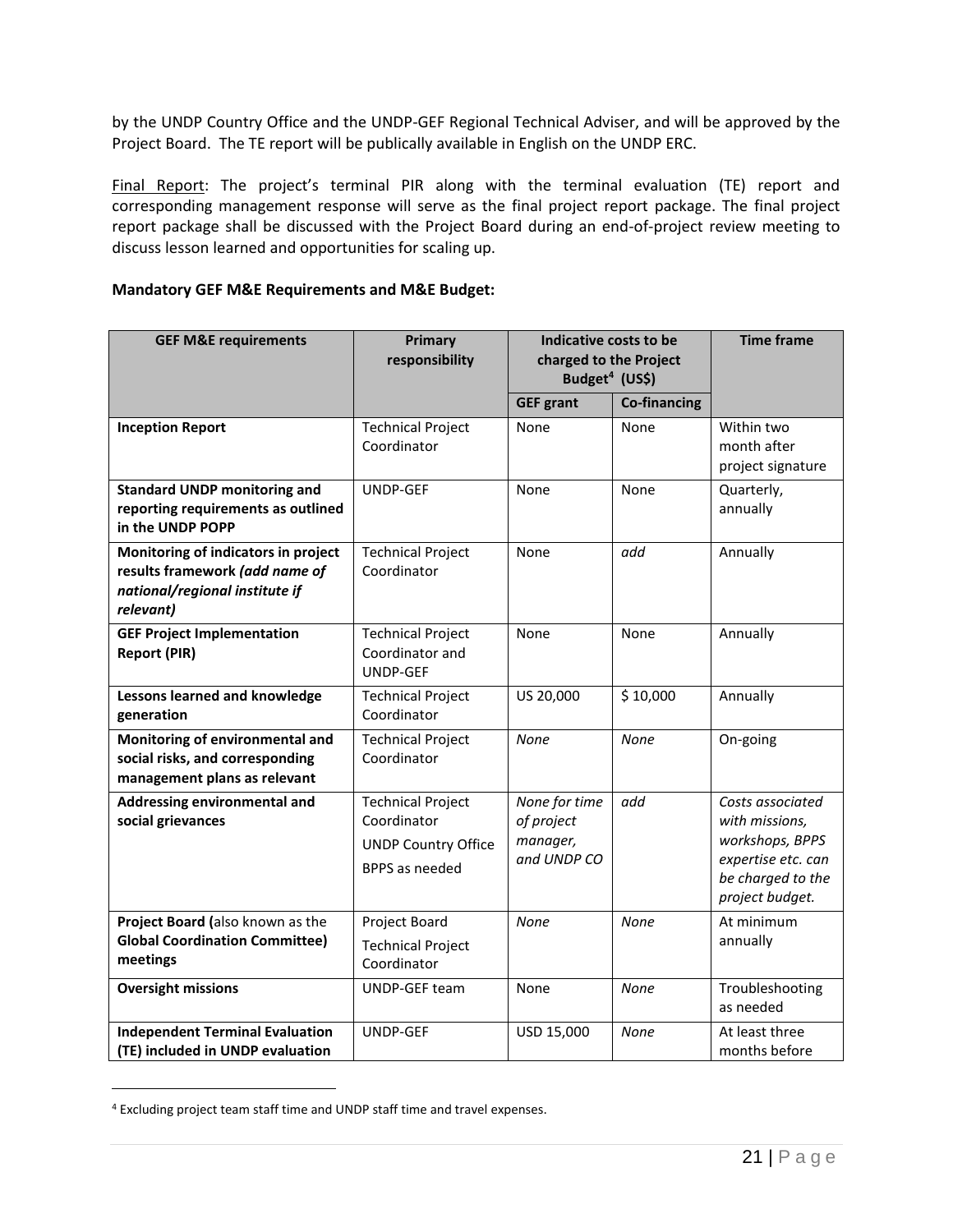| <b>GEF M&amp;E requirements</b>                                                                          | Primary<br>responsibility | Indicative costs to be<br>charged to the Project<br>Budget <sup>4</sup> (US\$) |                     | <b>Time frame</b>      |
|----------------------------------------------------------------------------------------------------------|---------------------------|--------------------------------------------------------------------------------|---------------------|------------------------|
|                                                                                                          |                           | <b>GEF</b> grant                                                               | <b>Co-financing</b> |                        |
| plan, and management response                                                                            |                           |                                                                                |                     | operational<br>closure |
| TE reports into English                                                                                  | UNDP-GEF                  | None                                                                           | None                | ٠                      |
| Audit                                                                                                    | UNDP-GEF                  | USD 3,000                                                                      | None                | Annual                 |
| <b>TOTAL indicative COST</b><br>Excluding project team staff time, and UNDP staff and travel<br>expenses |                           | <b>USD 38,000</b>                                                              | <b>USD 10,000</b>   |                        |

#### <span id="page-21-0"></span>**VIII. GOVERNANCE AND MANAGEMENT ARRANGEMENTS**

This project will be implemented following the UNDP Direct Implementation Modality (DIM). This modality was considered as the most flexible and effective mechanism based on (a) the short time frame until 31 December 2018; (b) the small size of individual country requests (not exceeding \$100,000 per country) and (c) the large number of countries to be assisted under this project (~17 per MSP, up to 65 countries under UNDP).

Project will be coordinated through the Project Management Unit (PMU) established for this project with: (i) a full-time project technical coordinator and; (ii) a full-time project support staff. Overall implementation oversight will be provided by UNDP-GEF Unit. Necessary direct project services relating to recruitment of project personnel, payment services, travel arrangements, logistic support to workshops/trainings, and procurement support will be provided by the UNDP-GEF Management and Programme Support Unit and UNDP Country Offices (COs) in respective locations.

The funding destined to countries under this umbrella project (i.e. \$ 100,000 per country) will be operationalized by the UNDP/GEF unit upon receipt by the PMU of a satisfactory workplan and budget from the countries. Each CO will be assigned as Responsible Party based on the approved budget and workplan. As this is a global DIM project, all activities including budget allocated under CO's budgetary department must be carried out following UNDP DIM Policies and procedures. UNDP COs will provide procurement support and disburse funds to service providers based on the workplan and budget approved by UNDP-GEF Unit.

UNDP will provide Direct Project Services (DPS), according to UNDP policies on GEF funded projects. DPS costs are those incurred by UNDP for the provision of services that are execution driven and can be traced in full to the delivery of project inputs. Direct Project Services are over and above the project cycle management services. They relate to operational and administrative support activities carried out by UNDP. DPS include the provision of the following estimated services: i) Payments, disbursements and other financial transactions; ii) Recruitment of staff, project personnel, and consultants; iii) Procurement of services and equipment, including disposal; iv) Organization of training activities, conferences, and workshops, including fellowships; v) Travel authorization, visa requests, ticketing, and travel arrangements; vi) Shipment, custom clearance, vehicle registration, and accreditation. As is determined by the GEF Council requirements, these service costs are assigned as Project Management Cost, identified in the project budget as Direct Project Costs. Eligible Direct Project Costs should not be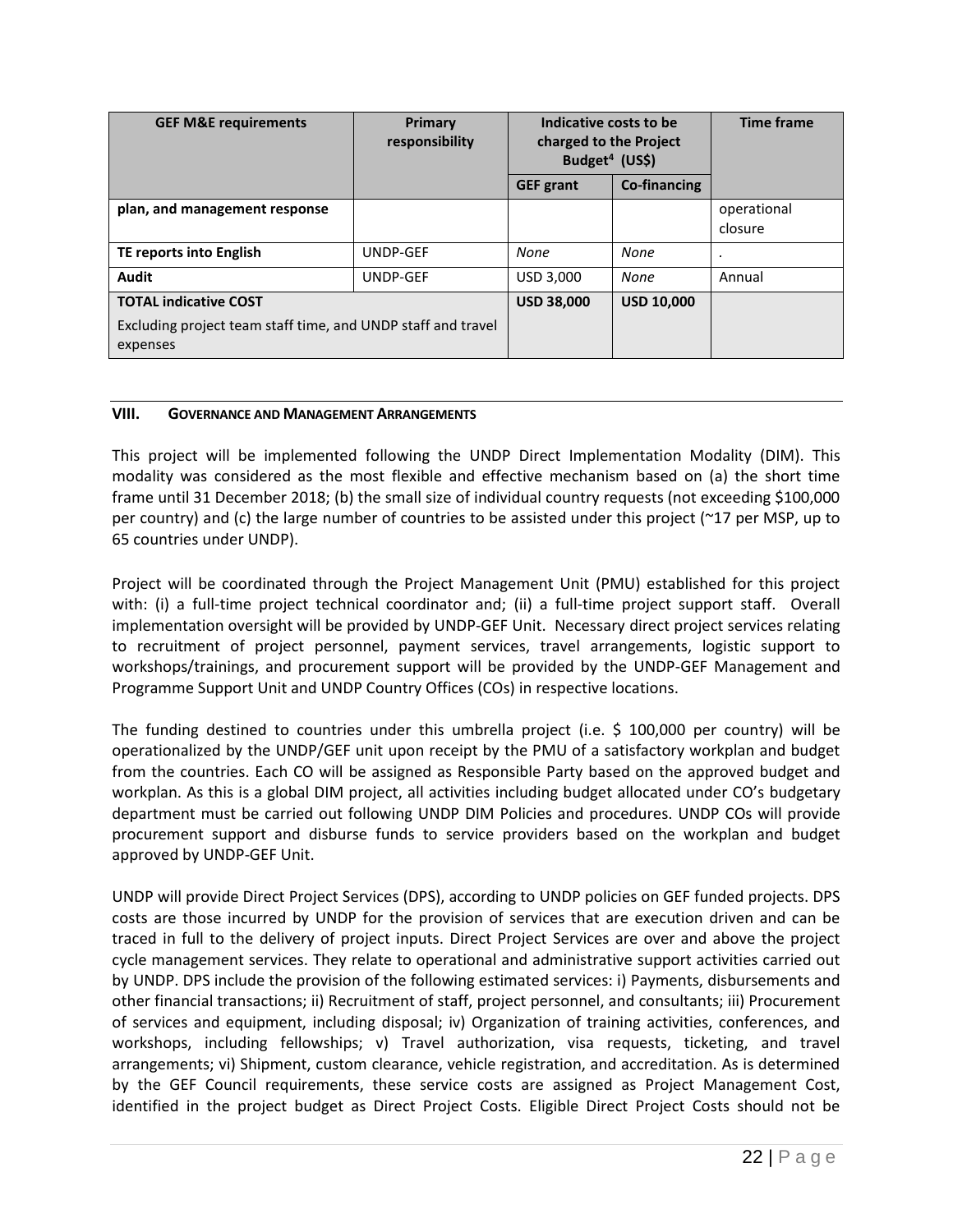charged as a flat percentage. They should be calculated on the basis of estimated actual or transaction based costs and should be charged to the direct project costs account codes: "64397 – 'Services to projects - CO staff' and 74596 – 'Services to projects - GOE for CO'."

The project organisation structure is as follows:



At the global level, the **Project Board** also known as the **Global Coordination Committee (GCC)**, which is composed of representatives from UNDP, UN Environment, UN Environment-WCMC SCBD and the GEF Secretariat, will guide the project. The GCC will act as a coordinating committee to discuss and monitor the progress of the program. All GCC members will attend the sessions at their own cost. The Chairmanship will be provided by the SCBD, co-chaired by the GEF. The committee will meet virtually or face-to-face, whenever possible during international events. This operational modality was adopted in past umbrella enabling activities and was found to be successful. This GCC is the current convener and the host of the NBSAP Forum, which provides online technical and capacity building support to countries to meet their CBD obligations.

The Project Board is responsible for making by consensus, management decisions when guidance is required by the Technical Project Coordinator, including recommendation for UNDP/Implementing Partner approval of project plans and revisions. In order to ensure UNDP's ultimate accountability, Project Board decisions should be made in accordance with standards that shall ensure management for development results, best value money, fairness, integrity, transparency and effective international competition. In case a consensus cannot be reached within the Project Board, final decision shall rest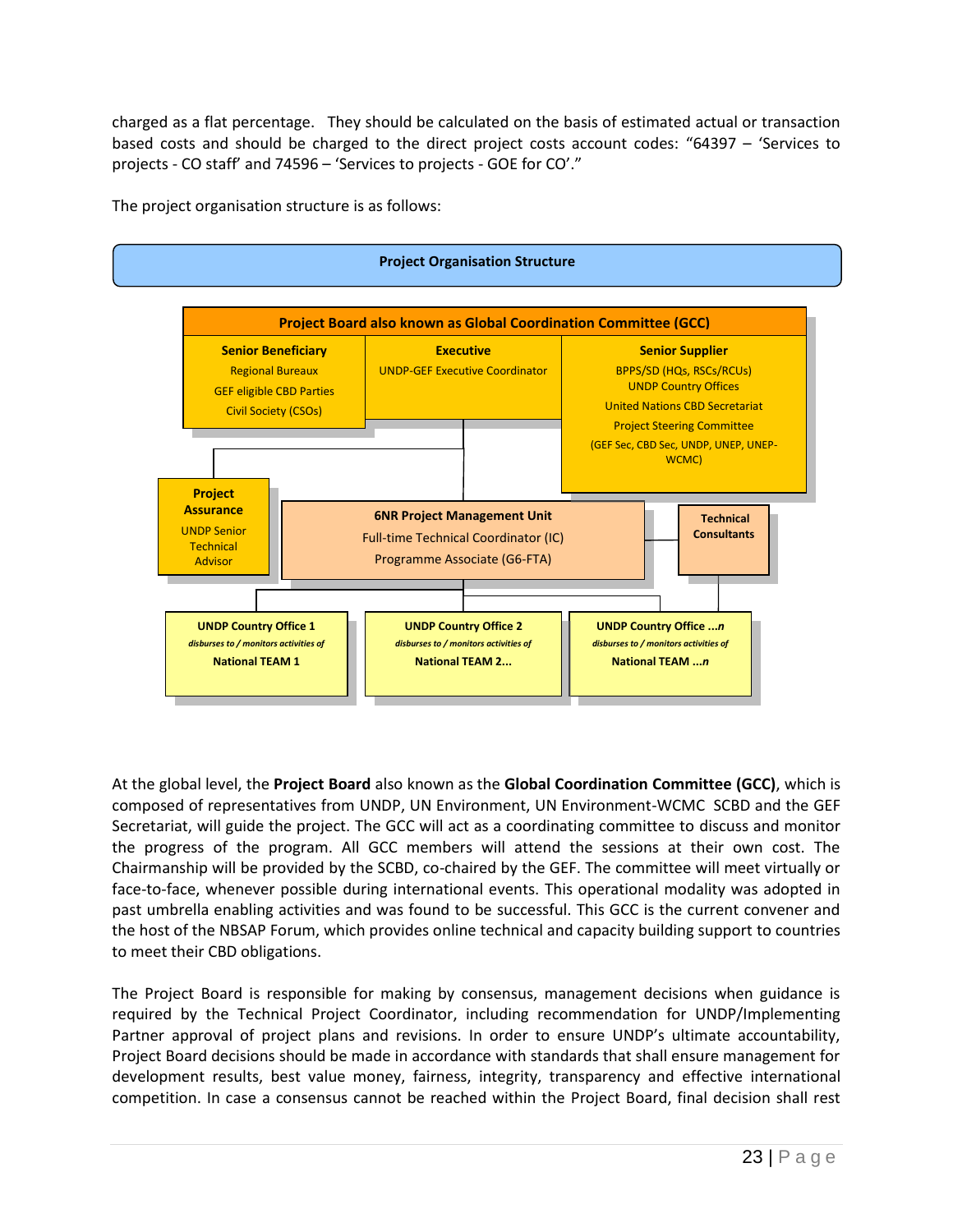with the UNDP-GEF Executive Coordinator. The terms of reference for the Project Board are contained in Annex*.* 

The **Project Technical Coordinator** will run the project on a day-to-day basis on behalf of the Implementing Partner within the constraints laid down by the Board. The Project Technical Corodinator function will end when the final project terminal evaluation report and corresponding management response, and other documentation required by the GEF and UNDP, has been completed and submitted to UNDP (including operational closure of the project).

The **project assurance** role will be provided by UNDP including UNDP-GEF Unit,

In order to accord proper acknowledgement to the GEF for providing funding, a GEF logo should appear on all relevant GEF project publications and the website, including among others, project hardware and vehicles purchased with GEF funds. Any citation on publications regarding projects funded by GEF should also accord proper acknowledgment to GEF. The [UNDP logo](http://intra.undp.org/gef/programmingmanual/undp_logo_page.htm) be separated from the [GEF logo](http://intra.undp.org/gef/programmingmanual/gef_logo_page.htm) if possible. The logos of partners of this project will also appear, upon request, on related publications of this project, if these partners contribute to these publications.

#### <span id="page-23-0"></span>**IX. FINANCIAL PLANNING AND MANAGEMENT**

The total cost of the project is *USD* **3,786,000.** This is financed through a GEF grant of *USD* **1,963,500**. UNDP, as the GEF Implementing Agency, is responsible for the execution of the GEF resources and the cash co-financing transferred to UNDP bank account only.

Budget Revision and Tolerance: As per UNDP requirements outlined in the UNDP POPP, the project board, also known as the **Global Coordination Committee (GCC),** will agree on a budget tolerance level for each plan under the overall annual work plan allowing the Technical Project Coordinator to expend up to the tolerance level beyond the approved project budget amount for the year without requiring a revision from the Project Board. Should the following deviations occur, the Technical Project Coordinator and UNDP Country Office will seek the approval of the UNDP-GEF team as these are considered major amendments by the GEF: a) Budget re-allocations among components in the project with amounts involving 10% of the total project grant or more; b) Introduction of new budget items/or components that exceed 5% of original GEF allocation.

Any over expenditure incurred beyond the available GEF grant amount will be absorbed by non-GEF resources (e.g. UNDP TRAC or cash co-financing).

Refund to Donor: Should a refund of unspent funds to the GEF be necessary, this will be managed directly by the UNDP-GEF Unit in New York.

Project Closure: Project closure will be conducted as per UNDP requirements outlined in the UNDP POPP.<sup>5</sup> On an exceptional basis only, a no-cost extension beyond the initial duration of the project will be sought from UNDP-GEF EBD Team and then the UNDP-GEF Executive Coordinator.

 $\overline{a}$ 

<sup>5</sup> see<https://info.undp.org/global/popp/ppm/Pages/Closing-a-Project.aspx>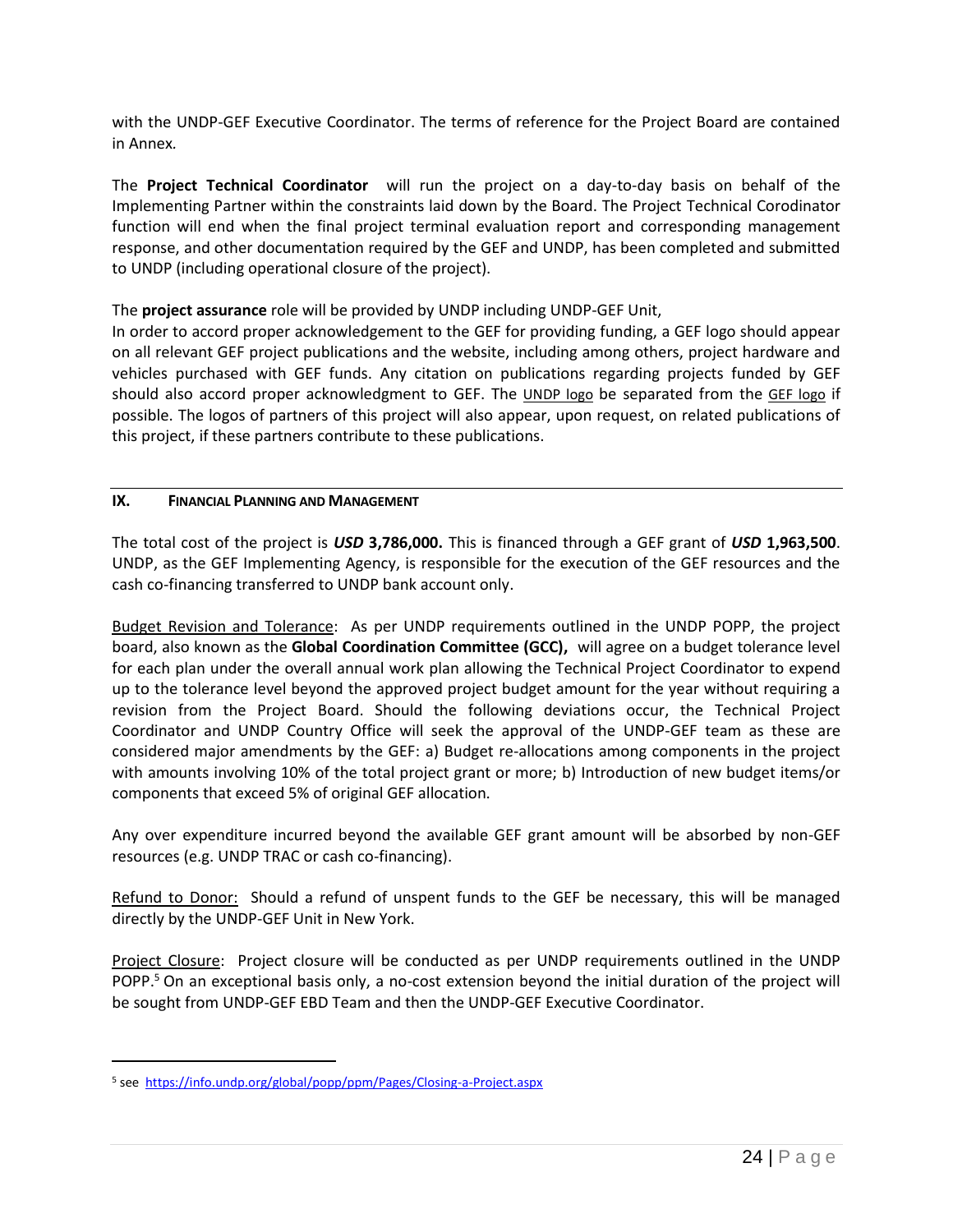Operational completion: The project will be operationally completed when the last UNDP-financed inputs have been provided and the related activities have been completed. This includes the final clearance of the Terminal Evaluation Report (that will be available in English) and the corresponding management response, and the end-of-project review Project Board meeting. The Implementing Partner (UNDP-GEF Unit) through a Project Board decision will notify all the parties (as relevant) when operational closure has been completed. At this time, the relevant parties will have already agreed and confirmed in writing on the arrangements for the disposal of any equipment that is still the property of UNDP.

Financial completion: The project will be financially closed when the following conditions have been met: a) The project is operationally completed or has been cancelled; b) The Implementing Partner (UNDP) has recorded all financial transactions in Atlas; c) UNDP has closed the accounts for the project; d) UNDP have certified a final Combined Delivery Report (which serves as final budget revision) and signed a final budget revision.

The project will be financially completed within 12 months of operational closure or after the date of cancellation. Between operational and financial closure, the implementing partner will identify and settle all financial obligations and prepare a final expenditure report. The UNDP Country Office will send the final signed closure documents including confirmation of final cumulative expenditure and unspent balance to the UNDP-GEF Unit for confirmation before the project will be financially closed in Atlas by UNDP-GEF Unit.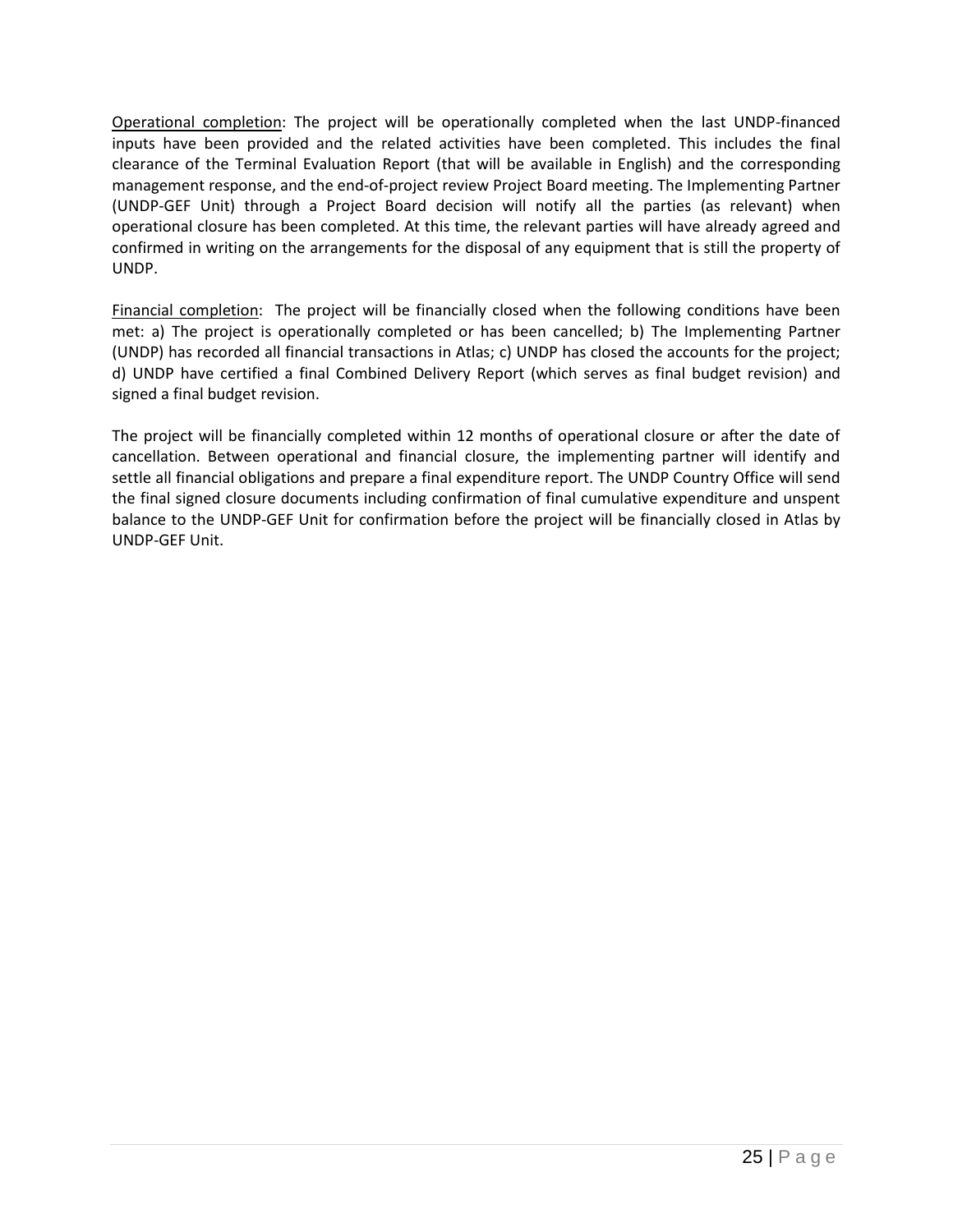## **X. TOTAL BUDGET AND WORK PLAN**

<span id="page-25-0"></span>

| <b>Total Budget and Work Plan</b>                                                                           |                                                                                                                                         |             |                |                      |                                                     |                                                                                                                             |                                            |                                            |                                              |              |                       |
|-------------------------------------------------------------------------------------------------------------|-----------------------------------------------------------------------------------------------------------------------------------------|-------------|----------------|----------------------|-----------------------------------------------------|-----------------------------------------------------------------------------------------------------------------------------|--------------------------------------------|--------------------------------------------|----------------------------------------------|--------------|-----------------------|
| Atlas <sup>6</sup> Proposal or Award ID:                                                                    |                                                                                                                                         |             | 00103302       |                      |                                                     | Atlas Primary Output Project ID:                                                                                            | 00105319                                   |                                            |                                              |              |                       |
| Atlas Proposal or Award Title:                                                                              | (Global) PIMS 6126 Technical Support to Eligible Parties to Produce the Sixth National Report (6NR) to the CBD (6NR - Mixed<br>Regions) |             |                |                      |                                                     |                                                                                                                             |                                            |                                            |                                              |              |                       |
| <b>Atlas Business Unit</b>                                                                                  |                                                                                                                                         | UNDP1       |                |                      |                                                     |                                                                                                                             |                                            |                                            |                                              |              |                       |
| Atlas Primary Output Project<br>Title                                                                       |                                                                                                                                         | Regions)    |                |                      |                                                     | (Global) PIMS 6126 Technical Support to Eligible Parties to Produce the Sixth National Report (6NR) to the CBD (6NR - Mixed |                                            |                                            |                                              |              |                       |
| UNDP-GEF PIMS No.                                                                                           |                                                                                                                                         | 6126        |                |                      |                                                     |                                                                                                                             |                                            |                                            |                                              |              |                       |
| <b>Implementing Partner</b>                                                                                 |                                                                                                                                         | <b>UNDP</b> |                |                      |                                                     |                                                                                                                             |                                            |                                            |                                              |              |                       |
| <b>GEF Component / Atlas</b><br>Responsible<br><b>Activity</b><br>Party<br>(Atlas<br>Implementing<br>Agent) |                                                                                                                                         |             | <b>FUND ID</b> | <b>Donor</b><br>Name | <b>Atlas</b><br>budgetary<br><b>Account</b><br>code | <b>Atlas Budget Description</b>                                                                                             | Amount<br>year one<br><b>USD</b><br>(2017) | Amount<br>year two<br><b>USD</b><br>(2018) | Amount<br>year three<br><b>USD</b><br>(2019) | <b>TOTAL</b> | <b>Budget</b><br>note |
| Outcome Component 1)                                                                                        | <b>UNDP</b>                                                                                                                             |             | 62000          | <b>GEF</b>           | 71300                                               | <b>Local Consultants</b>                                                                                                    | 37,000                                     | 167,000                                    | $\mathbf{0}$                                 | 204,000      | $\mathsf{A}$          |
| Project inception<br>meeting & identification                                                               | 17 Countries                                                                                                                            |             | 62000          | <b>GEF</b>           | 75700                                               | Training, Workshop                                                                                                          | 51,000                                     | $\Omega$                                   | $\Omega$                                     | 51,000       | B                     |
| of funding resources                                                                                        | Subtotal                                                                                                                                |             | 62000          | <b>GEF</b>           |                                                     | <b>Total outcome 1</b>                                                                                                      | 88,000                                     | 167,000                                    |                                              | 255,000      |                       |
| <b>Outcome Component 2</b>                                                                                  | <b>UNDP</b>                                                                                                                             |             | 62000          | <b>GEF</b>           | 71200                                               | <b>International Consultants</b>                                                                                            | 60,000                                     | 110,000                                    | $\mathbf{0}$                                 | 170,000      | $\mathsf C$           |
| Assessment of progress<br>towards each ABT                                                                  | 17 Countries                                                                                                                            |             | 62000          | <b>GEF</b>           | 71300                                               | <b>Local Consultants</b>                                                                                                    | 136,000                                    | 289,000                                    | $\Omega$                                     | 425,000      | D                     |
| and/or national                                                                                             |                                                                                                                                         |             | 62000          | <b>GEF</b>           | 71600                                               | Travel                                                                                                                      | 34,000                                     | 85,000                                     | $\Omega$                                     | 119,000      | $\mathsf E$           |
| equivalent                                                                                                  |                                                                                                                                         |             | 62000          | <b>GEF</b>           | 75700                                               | Training, workshops                                                                                                         | 119,000                                    | 221,000                                    | $\Omega$                                     | 340,000      | F                     |
|                                                                                                             |                                                                                                                                         |             | 62000          | <b>GEF</b>           | 74500                                               | Miscellaneous                                                                                                               | 17,000                                     | 34,000                                     | $\Omega$                                     | 51,000       | G                     |
|                                                                                                             | <b>UNDP Global</b>                                                                                                                      |             | 62000          | <b>GEF</b>           | 71200                                               | <b>International Consultants</b>                                                                                            | 23,500                                     | 42,500                                     | 16,000                                       | 82,000       | H                     |
|                                                                                                             |                                                                                                                                         |             | 62000          | <b>GEF</b>           | 74100                                               | <b>Professional Services</b>                                                                                                | 0                                          | 3,000                                      | $\Omega$                                     | 3,000        |                       |
|                                                                                                             | Subtotal                                                                                                                                |             | 62000          | <b>GEF</b>           |                                                     | <b>Total Outcome 2</b>                                                                                                      | 389,500                                    | 787,000                                    | 13,500                                       | 1,190,000    |                       |
| Outcome Component 3:<br>Production and                                                                      | <b>UNDP</b><br>17 Countries                                                                                                             |             | 62000          | <b>GEF</b>           | 72100                                               | Contractual/Professional services                                                                                           | $\mathbf{0}$                               | 272,000                                    | $\mathbf{0}$                                 | 272,000      |                       |

 $^6$  See separate guidance on how to enter the TBWP into Atlas

 $\overline{a}$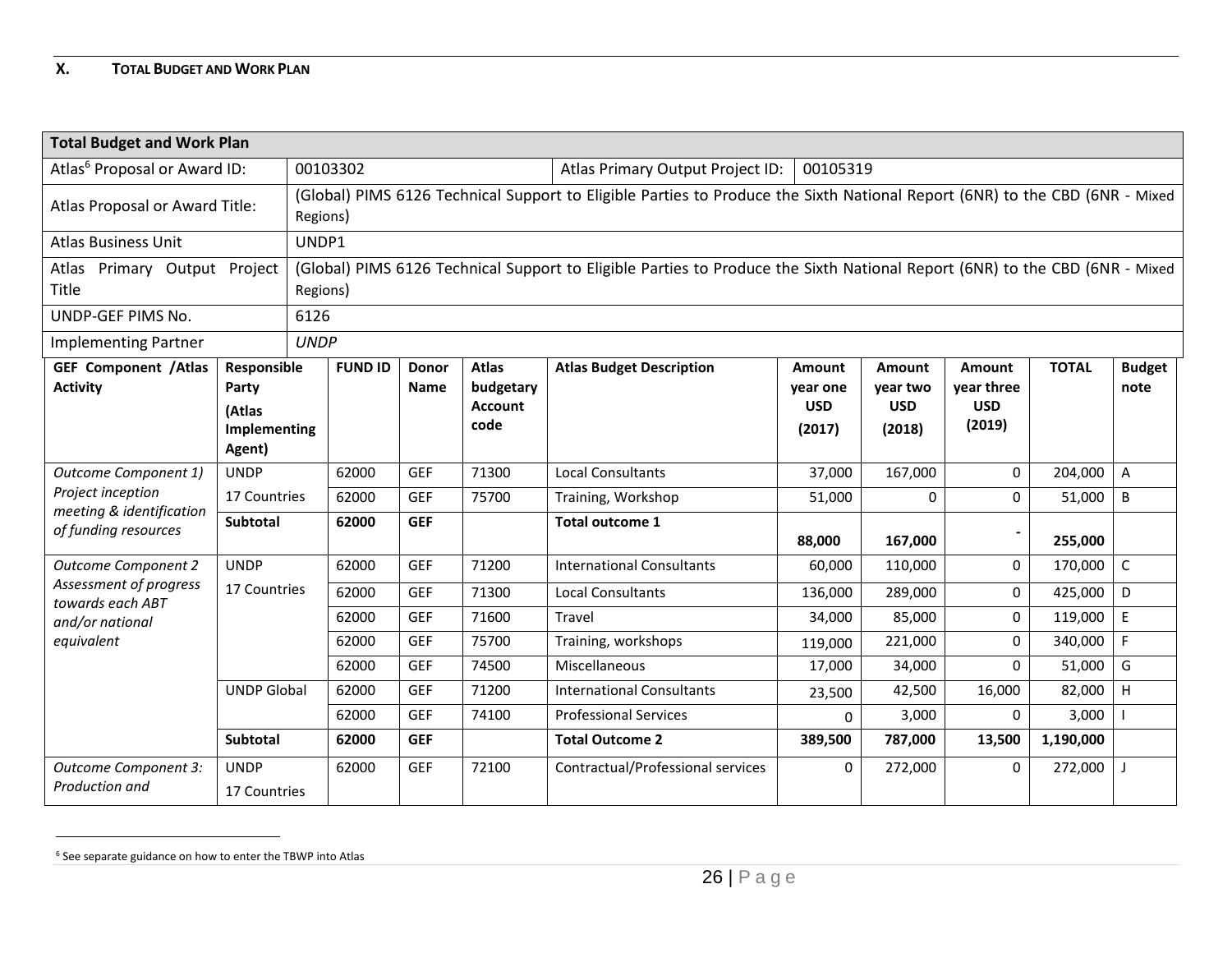| submission of 6NR         | <b>UNDP Global</b> | 62000 | <b>GEF</b> | 71200 | <b>International Consultants</b>                             |         | 52,000    | 16,000 | 68,000    | К |
|---------------------------|--------------------|-------|------------|-------|--------------------------------------------------------------|---------|-----------|--------|-----------|---|
|                           | Subtotal           | 62000 | <b>GEF</b> |       | Total outcome 3                                              | 0       | 324,000   | 16,000 | 340,000   |   |
| <b>Project Management</b> | <b>UNDP Global</b> | 62000 | <b>GEF</b> | 71400 | International Consultants                                    | 10,125  | 20,250    | 10,125 | 40,500    |   |
|                           |                    | 62000 | <b>GEF</b> | 61200 | Project staff = Contractual/<br><b>Professional services</b> | 15,000  | 20,000    | 15,000 | 50,000    | M |
|                           |                    | 62000 | <b>GEF</b> | 71600 | Travel                                                       | 2,000   | 4,000     | 1,000  | 7,000     | N |
|                           |                    | 62000 | <b>GEF</b> | 73100 | Rental & Maintenance-Premises                                | 1,500   | 3,000     | 1,500  | 6,000     | O |
|                           |                    | 62000 | <b>GEF</b> | 74500 | Miscellaneous                                                | 1,000   | 1,500     | 1,000  | 3,500     |   |
|                           |                    | 62000 | <b>GEF</b> | 74596 | Services to projects                                         | 18,733  | 42,562    | 10,205 | 71,500    | Q |
|                           | Subtotal           | 62000 | <b>GEF</b> |       | <b>PMC</b>                                                   | 48,358  | 91,812    | 38,330 | 178,500   |   |
|                           | <b>GRAND TOTAL</b> |       |            |       |                                                              | 525,858 | 1,366,812 | 70,830 | 1,963,500 |   |

\*Note - The 17 countries are Afghanistan, Algeria, Bahamas, Barbados, Egypt, Iraq, Jordan, Kazakhstan, Kyrgyzstan, Lebanon, Mauritania, Morocco, Tajikistan, Tunisia, Turkmenistan, Uzbekistan, Yemen. Each will use 1/17 of funds in 2017, 2018, 2019 and will have a separate row for each budgetary row under each component.

## **Budget notes:**

| A            | Estimates for a local consultant(s) to serve as local technical coordinator, technical specialists or to supplement the staff capacity of existing national<br>staff, based on the needs of each country, \$12,000 x 17 Countries Total: \$204,000                                                             |
|--------------|----------------------------------------------------------------------------------------------------------------------------------------------------------------------------------------------------------------------------------------------------------------------------------------------------------------|
| <sub>R</sub> | Country participation in training and capacity building opportunities on the use of the CBD online reporting tool and the development of data that reports on<br>progress in achieving the targets and activities in the post-2010 NBSAP. \$3,000 X 17 Countries Total: 51,000                                 |
|              | Estimates for international consultants (\$10,000 for each of 17 Countries) for the costs associated with obtaining specialized technical support and<br>data sets that the country does not currently have access to, in particular those data associated with essential ecosystem services. Total: \$170,000 |
| D            | Estimates for a local consultant(s) to serve as local technical coordinator, technical specialists or to supplement the staff capacity of existing national<br>staff, based on the needs of each country, with an estimate of 25,000 x 17 Countries Total: \$425,000                                           |
| F            | Estimates for travel workshops, meetings and trainings related to stakeholder engagement. Estimate \$20,000 x 17 countries. Total: \$ 340,000                                                                                                                                                                  |
| F            | Estimates for travels for technical data gathering, stakeholder consultations etc. \$7,000 X 17 countries. Total: \$119,000                                                                                                                                                                                    |
| G            | A small amount of miscellaneous funding is set aside to fund additional relevant but currently unallocated expenses. \$3,000 x 17 Countries Total: \$<br>51,000                                                                                                                                                |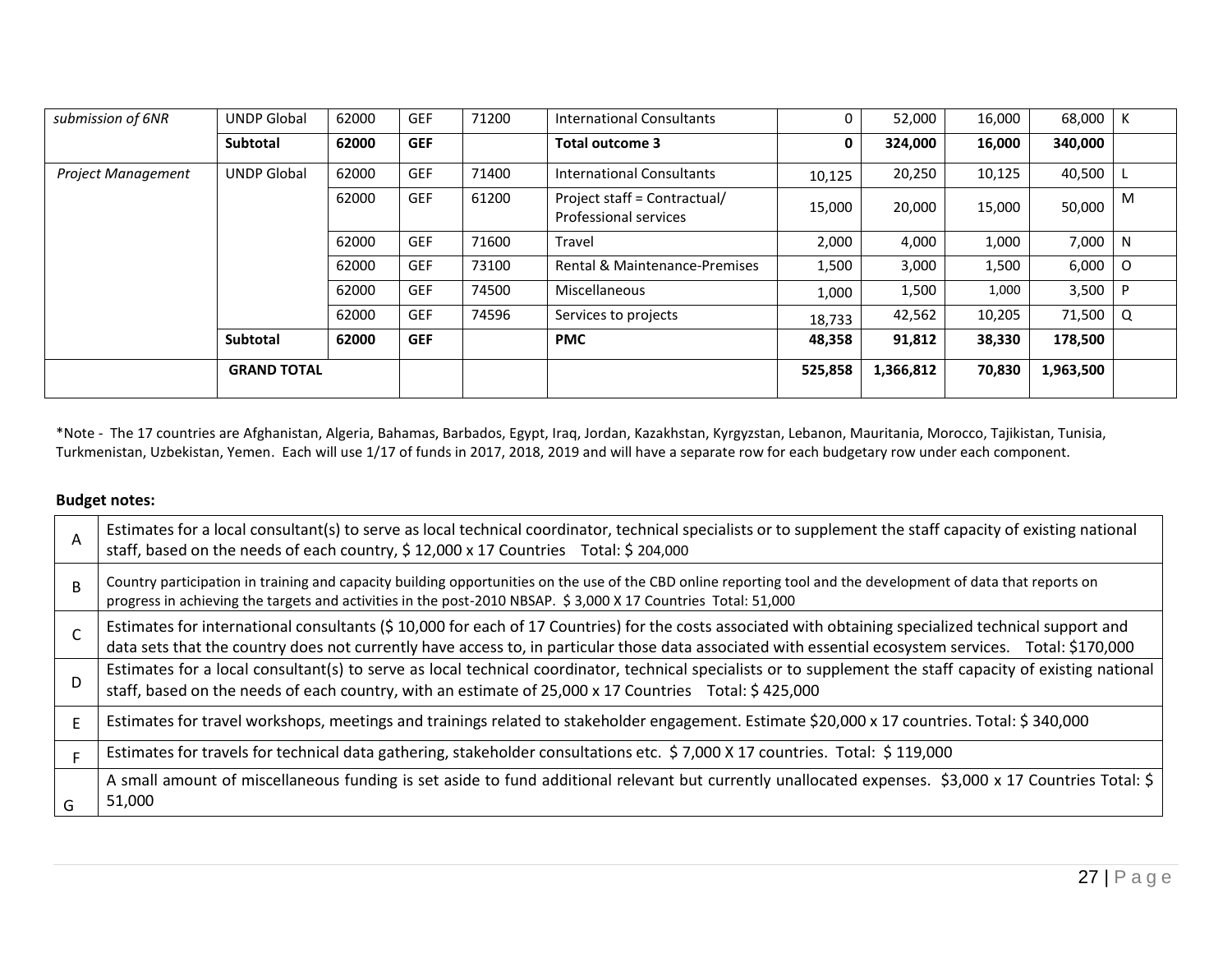| н        | Project Technical Coordinator - 69% of the 1/4 of the position for 2 years (\$ 270,000) to be cost shared with the three sister MSPs (\$46,250);<br>International technical consultant/s for centralized specialized support including: provisioning of data associated with national reporting, as well as<br>specialized data on an as-needed basis; preparing and convening e-learning opportunities, including webinars, self-paced modules, and courses;<br>support to any regional workshops that SCBD may convene, organizing the technical peer review, and providing knowledge products defined during<br>project inception; $(5 30,750)$ and Terminal Evaluation Consultant $(5 5,000)$ ; $(5 61,250)$ Total: $5 82,000$ . |
|----------|--------------------------------------------------------------------------------------------------------------------------------------------------------------------------------------------------------------------------------------------------------------------------------------------------------------------------------------------------------------------------------------------------------------------------------------------------------------------------------------------------------------------------------------------------------------------------------------------------------------------------------------------------------------------------------------------------------------------------------------|
|          | Project audit cost Total \$3,000                                                                                                                                                                                                                                                                                                                                                                                                                                                                                                                                                                                                                                                                                                     |
|          | Contractual and professional services include costs associated with editing mapping, printing, design, translation into local languages and into English,<br>workshop facilitation \$16,000 x 17 Countries. Total: \$ 272,000                                                                                                                                                                                                                                                                                                                                                                                                                                                                                                        |
|          | International technical consultant/s for centralized specialized support: provisioning of data associated with national reporting, as well as specialized<br>data on an as-needed basis; preparing and convening e-learning opportunities, including webinars, self-paced modules, and courses; support to any<br>regional workshops that SCBD may convene, organizing the technical peer review, and providing knowledge products defined during project<br>inception. \$4,000 X 17 Countries. Total: \$68,000.                                                                                                                                                                                                                     |
| L        | Project Technical Coordinator - 31% of the 1/4 of the position for 2 years (\$ 270,000) to be cost shared with the three sister MSPs (\$21,250), Project<br>Data Analysist 1/4 of the position for 2 years (\$77,000) to be cost shared with the three sister MSPs (\$19,250). Total: \$40,500                                                                                                                                                                                                                                                                                                                                                                                                                                       |
| M        | Project Associate (G6-FTA) - ¼ of the cost for this position in NY for 2 years to be cost shared with three sister MSPs. Total: \$50,000                                                                                                                                                                                                                                                                                                                                                                                                                                                                                                                                                                                             |
| N        | Travel includes Project Technical Coordinator's official travels including participation in CBD organized meetings including SBBSTA, etc. cost shared<br>with three sister MSPs Total: 7,000                                                                                                                                                                                                                                                                                                                                                                                                                                                                                                                                         |
| $\Omega$ | G6 Assistant office space 8k year x 2.5 years, to be cost shared with three sister MSPs. Total \$6,000                                                                                                                                                                                                                                                                                                                                                                                                                                                                                                                                                                                                                               |
| P        | A small amount of miscellaneous funding is set aside to fund additional relevant but currently unallocated expenses. Total \$3,500                                                                                                                                                                                                                                                                                                                                                                                                                                                                                                                                                                                                   |
| $\Omega$ | "Budget for Direct Project Costs are estimated for direct project services planned to be carried out by UNDP, such as: recruitment of project<br>personnel, procurement of goods and services, processing travel, payments, logistic support to workshops." Estimated at a maximum of \$3,500 for<br>the global component and $$4,000$ per country for the country components Total: $$71,500$                                                                                                                                                                                                                                                                                                                                       |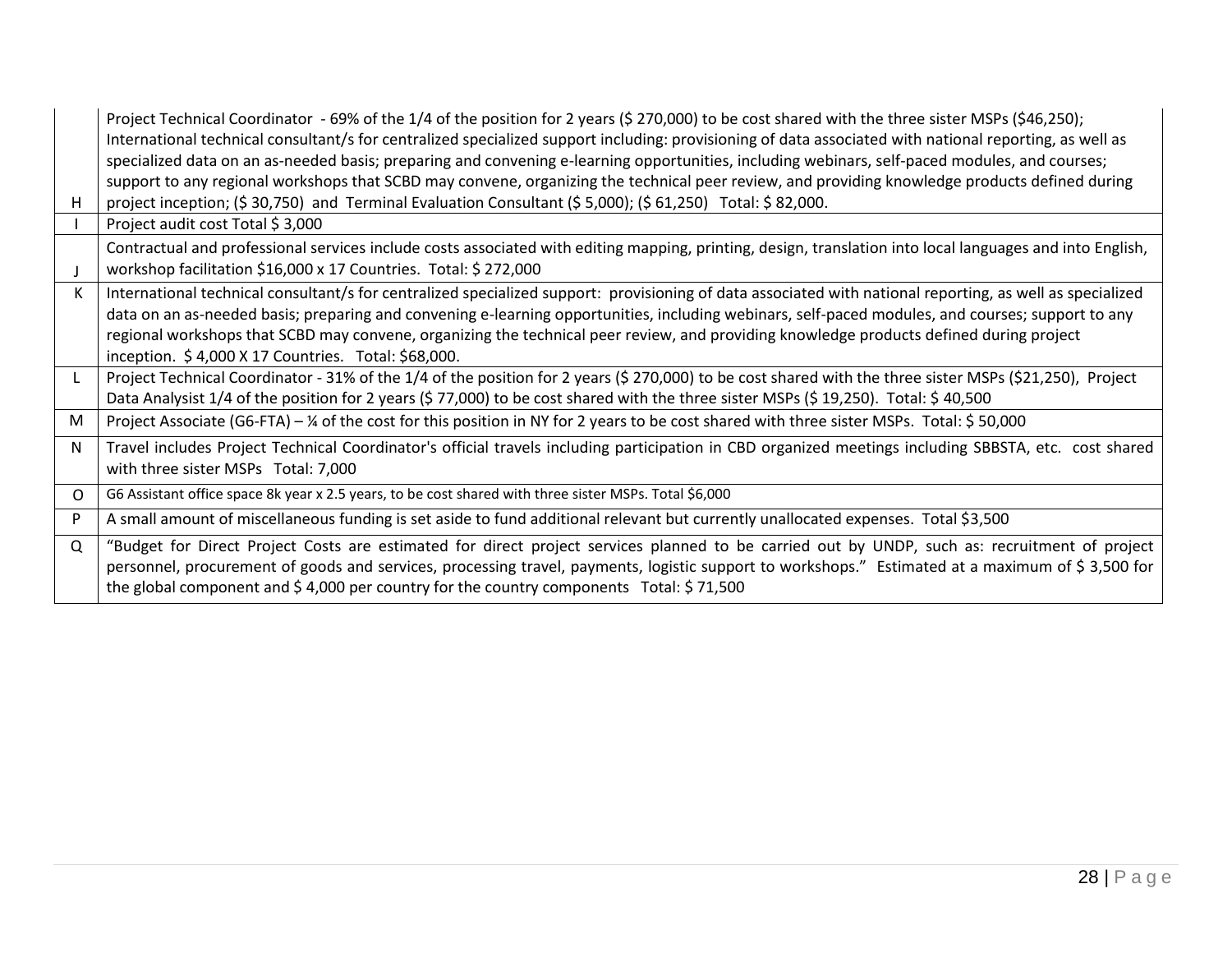## <span id="page-28-0"></span>**XI. LEGAL CONTEXT**

- *1.* This project forms part of an overall programmatic framework under which several separate associated country level activities will be implemented. When assistance and support services are provided from this Project to the associated country level activities, this document shall be the "Project Document" instrument referred to in: (i) the respective signed SBAAs for the specific countries; or (ii) in the Supplemental Provisions attached to the Project Document in cases where the recipient country has not signed an SBAA with UNDP, attached hereto and forming an integral part hereof. All references in the SBAA to "Executing Agency" shall be deemed to refer to "Implementing Partner."
- *2.* This project will be implemented by UNDP-GEF ("Implementing Partner") in accordance with the Financial Regulations and Rules of UNDP. Where the financial governance of an Implementing Partner does not provide the required guidance to ensure best value for money, fairness, integrity, transparency, and effective international competition, the financial governance of UNDP shall apply.
- *3.* The responsibility for the safety and security of the Implementing Partner and its personnel and property, and of UNDP's property in the Implementing Partner's custody, rests with the Implementing Partner. The Implementing Partner shall: (a) put in place an appropriate security plan and maintain the security plan, taking into account the security situation in the country where the project is being carried; (b) assume all risks and liabilities related to the Implementing Partner's security, and the full implementation of the security plan. UNDP reserves the right to verify whether such a plan is in place, and to suggest modifications to the plan when necessary. Failure to maintain and implement an appropriate security plan as required hereunder shall be deemed a breach of this agreement.
- *4.* The Implementing Partner agrees to undertake all reasonable efforts to ensure that none of the UNDP funds received pursuant to the Project Document are used to provide support to individuals or entities associated with terrorism and that the recipients of any amounts provided by UNDP hereunder do not appear on the list maintained by the Security Council Committee established pursuant to resolution 1267 (1999). The list can be accessed [http://www.un.org/sc/committees/1267/aq\\_sanctions\\_list.shtml.](http://www.un.org/sc/committees/1267/aq_sanctions_list.shtml) This provision must be included in all sub-contracts or sub-agreements entered into under this Project Document.
- *5.* Consistent with UNDP's Programme and Operations Policies and Procedures, social and environmental sustainability will be enhanced through application of the UNDP Social and Environmental Standards [\(http://www.undp.org/ses\)](http://www.undp.org/ses) and related Accountability Mechanism [\(http://www.undp.org/secu-srm\)](http://www.undp.org/secu-srm).
- *6.* The Implementing Partner shall: (a) conduct project and programme-related activities in a manner consistent with the UNDP Social and Environmental Standards, (b) implement any management or mitigation plan prepared for the project or programme to comply with such standards, and (c) engage in a constructive and timely manner to address any concerns and complaints raised through the Accountability Mechanism. UNDP will seek to ensure that communities and other project stakeholders are informed of and have access to the Accountability Mechanism.
- *7.* All signatories to the Project Document shall cooperate in good faith with any exercise to evaluate any programme or project-related commitments or compliance with the UNDP Social and Environmental Standards. This includes providing access to project sites, relevant personnel, information, and documentation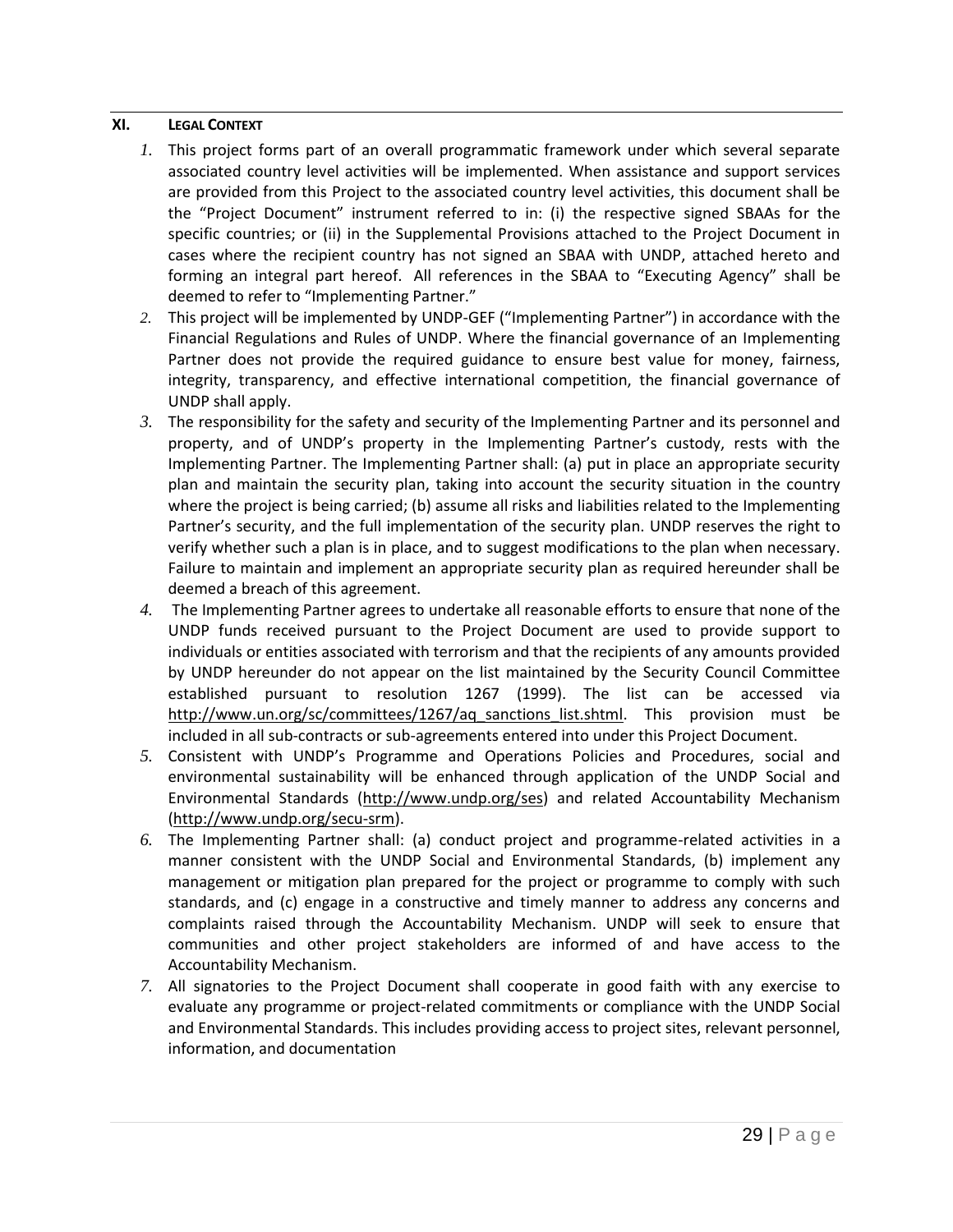# <span id="page-29-0"></span>**XII. ANNEXES**

- **Annex 1: Multi Year Work Plan:**
- **Annex 2: Monitoring Plan**
- **Annex 3: Evaluation Plan:**
- **Annex 4: Summary of ToRs for Project Staff and Key Consultants Financed by the Project**
- **Annex 5: UNDP Co-financing Letter and Letters of Endorsement from Participating Countries**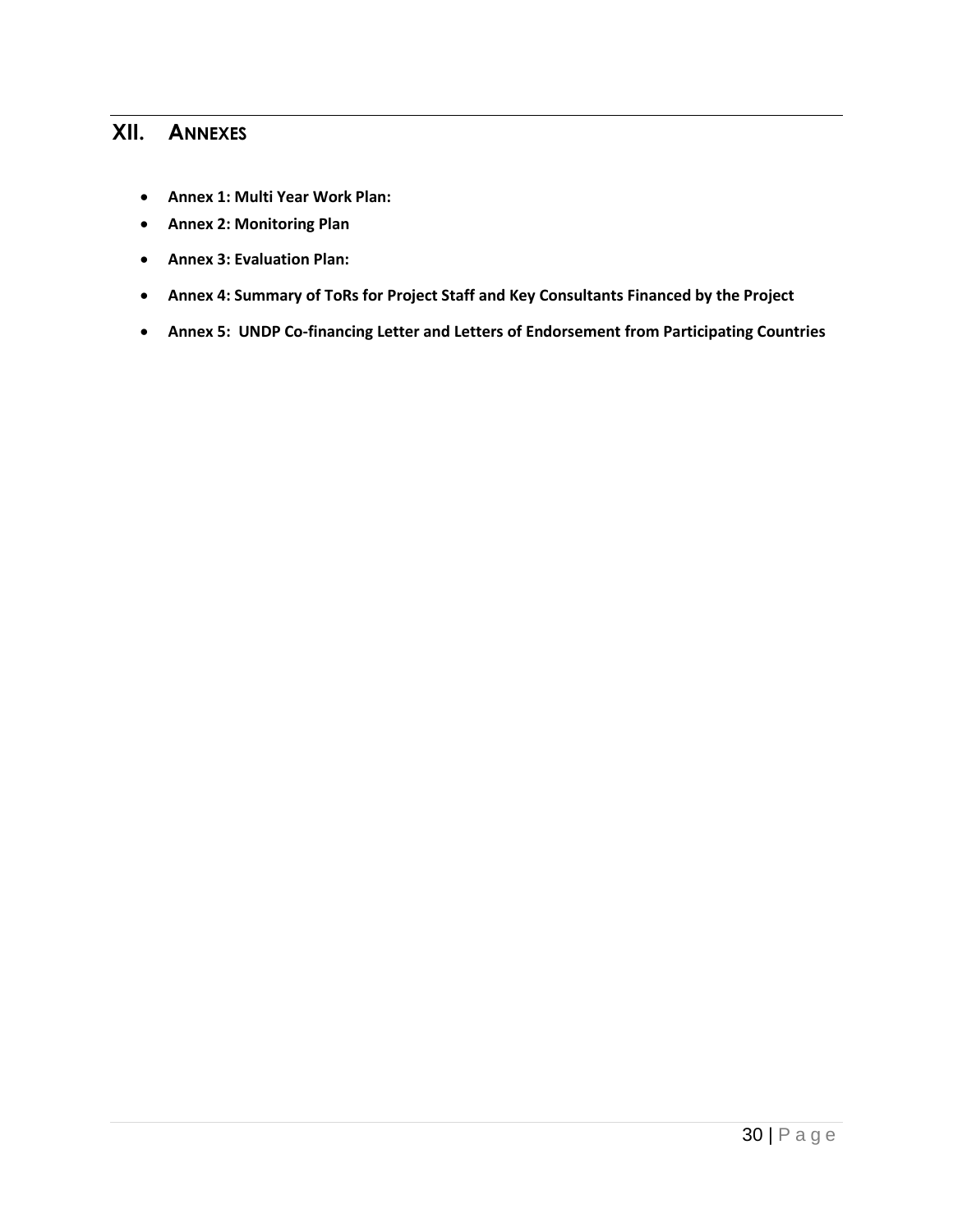|                                                                                           |                                                                                                                                                                                                                                                          |                          | Months |        |                |   |   |        |          |          |                |                 |                 |                |                |    |                |                |                |                |    |    |    |    |                 |
|-------------------------------------------------------------------------------------------|----------------------------------------------------------------------------------------------------------------------------------------------------------------------------------------------------------------------------------------------------------|--------------------------|--------|--------|----------------|---|---|--------|----------|----------|----------------|-----------------|-----------------|----------------|----------------|----|----------------|----------------|----------------|----------------|----|----|----|----|-----------------|
|                                                                                           | Activity                                                                                                                                                                                                                                                 | $\overline{\phantom{0}}$ | $\sim$ | $\sim$ | $\overline{ }$ | ம | ഄ | $\sim$ | $\infty$ | $\sigma$ | $\overline{a}$ | $\overline{11}$ | $\overline{12}$ | $\mathfrak{a}$ | $\overline{1}$ | 15 | $\mathfrak{g}$ | $\overline{L}$ | $\frac{8}{18}$ | $\overline{a}$ | 20 | 21 | 22 | 23 | $\overline{24}$ |
| Project<br>1.<br>inception<br>meeting and<br>identification<br>funding<br>of<br>resources | 1.1. The Steering committee is<br>formed, roles for the<br>preparation of the 6NR are<br>assigned, and a production plan<br>and timeline is developed                                                                                                    |                          |        |        |                |   |   |        |          |          |                |                 |                 |                |                |    |                |                |                |                |    |    |    |    |                 |
|                                                                                           | 1.2. Funding and resource are<br>acquired, including the<br>submission of a funding request<br>and the identification of other<br>funding sources.                                                                                                       |                          |        |        |                |   |   |        |          |          |                |                 |                 |                |                |    |                |                |                |                |    |    |    |    |                 |
|                                                                                           | 1.3. Participation in training and<br>capacity building opportunities<br>on the use of the CBD online<br>reporting tool and the<br>development of data that<br>reports on progress in achieving<br>the targets and activities in the<br>post-2010 NBSAP. |                          |        |        |                |   |   |        |          |          |                |                 |                 |                |                |    |                |                |                |                |    |    |    |    |                 |
| 2.<br>Assessment                                                                          | 2.1. Scoping report/zero draft<br>for each ABT and/or national<br>equivalent is prepared.                                                                                                                                                                |                          |        |        |                |   |   |        |          |          |                |                 |                 |                |                |    |                |                |                |                |    |    |    |    |                 |
| progress<br>οf<br>towards each                                                            | 2.2. Consultations with<br>stakeholders are undertaken                                                                                                                                                                                                   |                          |        |        |                |   |   |        |          |          |                |                 |                 |                |                |    |                |                |                |                |    |    |    |    |                 |
| ABT<br>and/or<br>national<br>equivalent                                                   | 2.3. Reports for each ABT<br>and/or national equivalent are<br>developed                                                                                                                                                                                 |                          |        |        |                |   |   |        |          |          |                |                 |                 |                |                |    |                |                |                |                |    |    |    |    |                 |
| 3: Production<br>and<br>submission of                                                     | 3.1. The draft 6NR is compiled,<br>undergoes a technical peer<br>review, revised and finalized.                                                                                                                                                          |                          |        |        |                |   |   |        |          |          |                |                 |                 |                |                |    |                |                |                |                |    |    |    |    |                 |
| 6NR                                                                                       | 2. Technology needs assessment                                                                                                                                                                                                                           |                          |        |        |                |   |   |        |          |          |                |                 |                 |                |                |    |                |                |                |                |    |    |    |    |                 |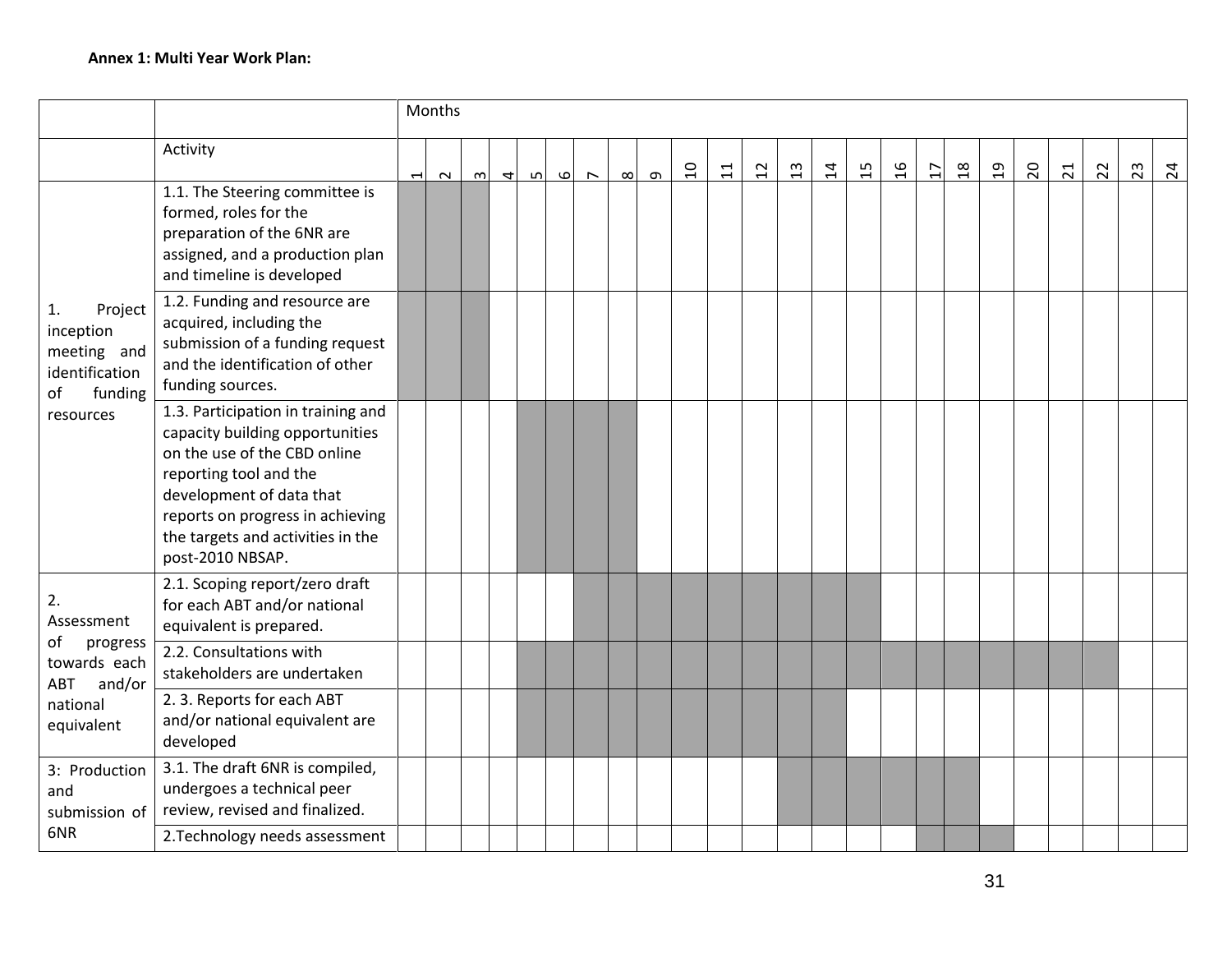|                     |                                                                  |                |          | Months |  |  |  |               |  |      |                |                           |    |    |               |                |                  |                |                |                |                |                 |    |                 |
|---------------------|------------------------------------------------------------------|----------------|----------|--------|--|--|--|---------------|--|------|----------------|---------------------------|----|----|---------------|----------------|------------------|----------------|----------------|----------------|----------------|-----------------|----|-----------------|
|                     | Activity                                                         | $\overline{ }$ | $\sim$ 1 |        |  |  |  | $\frac{1}{2}$ |  | ∞∣ ာ | $\overline{a}$ | $\overline{\mathfrak{u}}$ | 12 | 13 | $\frac{1}{4}$ | $\frac{15}{2}$ | $\mathfrak{g}_1$ | $\frac{1}{12}$ | $\mathfrak{a}$ | $\overline{c}$ | $\overline{z}$ | $\overline{22}$ | 23 | $\overline{24}$ |
|                     | 3.2. The 6NR is validated and<br>officially submitted to the CBD |                |          |        |  |  |  |               |  |      |                |                           |    |    |               |                |                  |                |                |                |                |                 |    |                 |
|                     | Final inventory of non-<br>expendable equipment                  |                |          |        |  |  |  |               |  |      |                |                           |    |    |               |                |                  |                |                |                |                |                 |    |                 |
| <b>UNDP Closure</b> | Equipment transfer letter                                        |                |          |        |  |  |  |               |  |      |                |                           |    |    |               |                |                  |                |                |                |                |                 |    |                 |
|                     | Final expenditure statement                                      |                |          |        |  |  |  |               |  |      |                |                           |    |    |               |                |                  |                |                |                |                |                 |    |                 |
|                     | Independent terminal<br>evaluation report                        |                |          |        |  |  |  |               |  |      |                |                           |    |    |               |                |                  |                |                |                |                |                 |    |                 |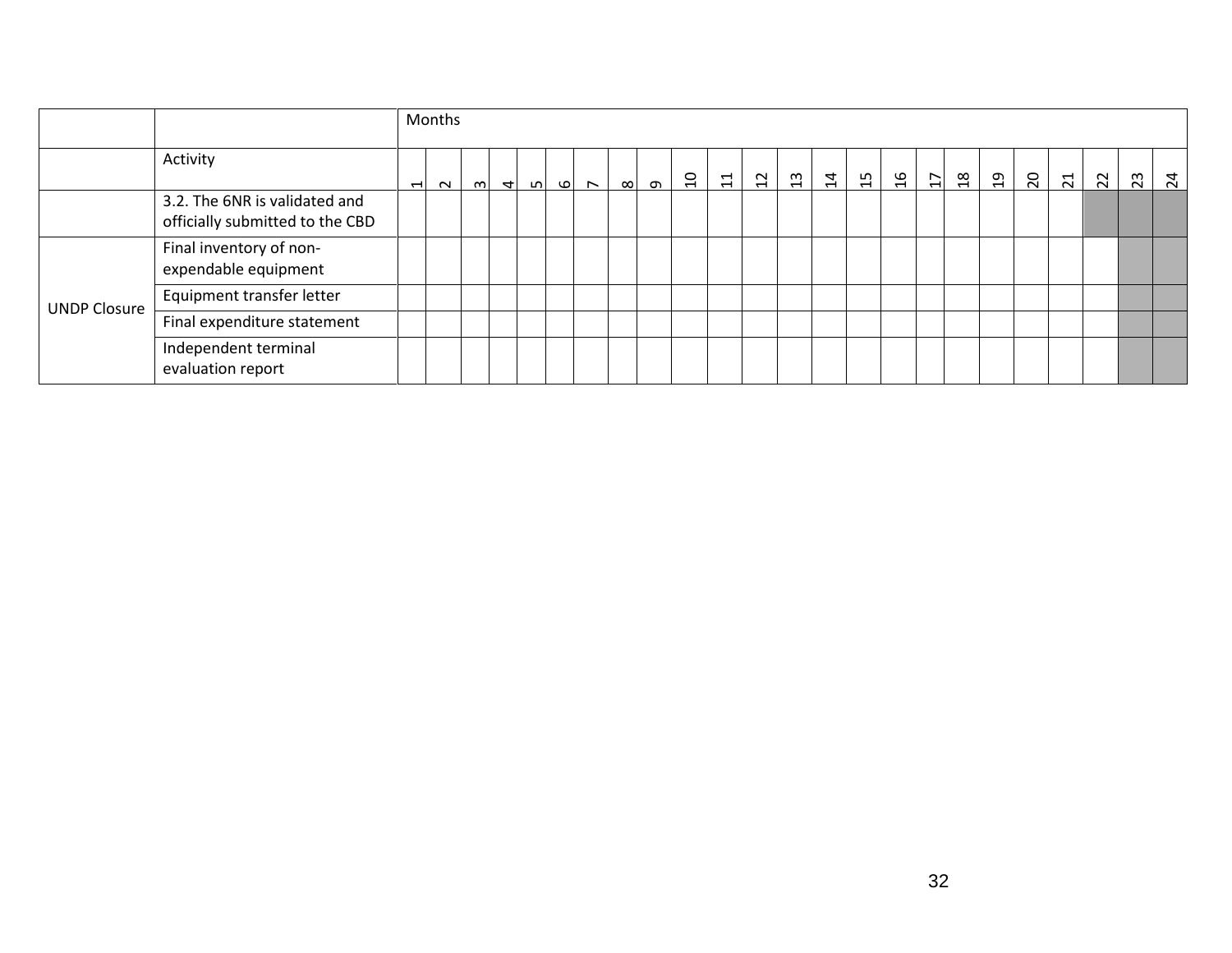## **Annex 2: Monitoring Plan**

| <b>Monitoring</b>                                                                                                                                                                                                                                                                            | Indicat<br>ors  | <b>Description</b>                                                                                                        | Data source/<br>Collection                                                                                 | <b>Frequency</b> | Responsible<br>for<br>data<br>collection                                                                | <b>Means</b><br>of<br>verification                                                                       | <b>Assumptions and Risks</b>                                                                                                                                                                  |
|----------------------------------------------------------------------------------------------------------------------------------------------------------------------------------------------------------------------------------------------------------------------------------------------|-----------------|---------------------------------------------------------------------------------------------------------------------------|------------------------------------------------------------------------------------------------------------|------------------|---------------------------------------------------------------------------------------------------------|----------------------------------------------------------------------------------------------------------|-----------------------------------------------------------------------------------------------------------------------------------------------------------------------------------------------|
|                                                                                                                                                                                                                                                                                              |                 |                                                                                                                           | <b>Methods</b>                                                                                             |                  |                                                                                                         |                                                                                                          |                                                                                                                                                                                               |
| Objective: To provide<br>financial and technical<br>support to GEF-eligible<br>Parties to the Convention on<br>Biological Diversity (CBD) in<br>their work to develop high<br>quality, data driven sixth<br>national reports (6NR) that<br>will improve national<br>Strategy of 2021 - 2030. |                 | Number of<br>countries that<br>have produced<br>their 6th<br>National reports<br>and submitted<br>them to the CBD<br>Sec. | Decision<br>Support<br>System UNDP,<br>national<br>consultations,<br>communicatio<br>ns with<br>countries. | Semi-Annual      | <b>Technical</b><br>Project<br>Coordinator,<br>project<br>assistant, with<br>Country Office<br>support. | Project reports.<br>Minutes of the PSC.<br><b>Terminal evaluation</b><br>Project website at<br>the SCBD. | 1.Development and<br>sectoral planning<br>frameworks at country<br>level integrated<br>measurable biodiversity<br>conservation and<br>sustainable use targets<br>during the NBSAP<br>process. |
|                                                                                                                                                                                                                                                                                              |                 |                                                                                                                           |                                                                                                            |                  |                                                                                                         | Interviews with<br>government agents,<br>CBD focal points                                                | 2. The 16 countries are<br>enabled and informed<br>for better decision<br>making in BD<br>conservation.                                                                                       |
| Project Outcome 1; A<br>functional steering<br>committee (SC) is formed to<br>prepare the 6NR, project<br>timelines and methods are<br>developed, funding is<br>mobilized and training and<br>capacity building activities                                                                   | Indicat<br>or 1 | Percentage of<br>countries with<br>functional<br>steering<br>committees                                                   | Communicatio<br>n with<br>countries.                                                                       | Quarterly        | Technical<br>Project<br>Coordinator,<br>project<br>assistant, with<br>Country Office<br>support.        | Project reports.<br>Minutes of the PSC.<br>Terminal evaluation                                           | <b>Assumption: Relevant</b><br>key institutions will be<br>willing to second their<br>staff for membership of<br>the steering<br>committee.                                                   |
| are complete.                                                                                                                                                                                                                                                                                |                 |                                                                                                                           |                                                                                                            |                  |                                                                                                         | Interviews with<br>government agents,<br>CBD focal points                                                |                                                                                                                                                                                               |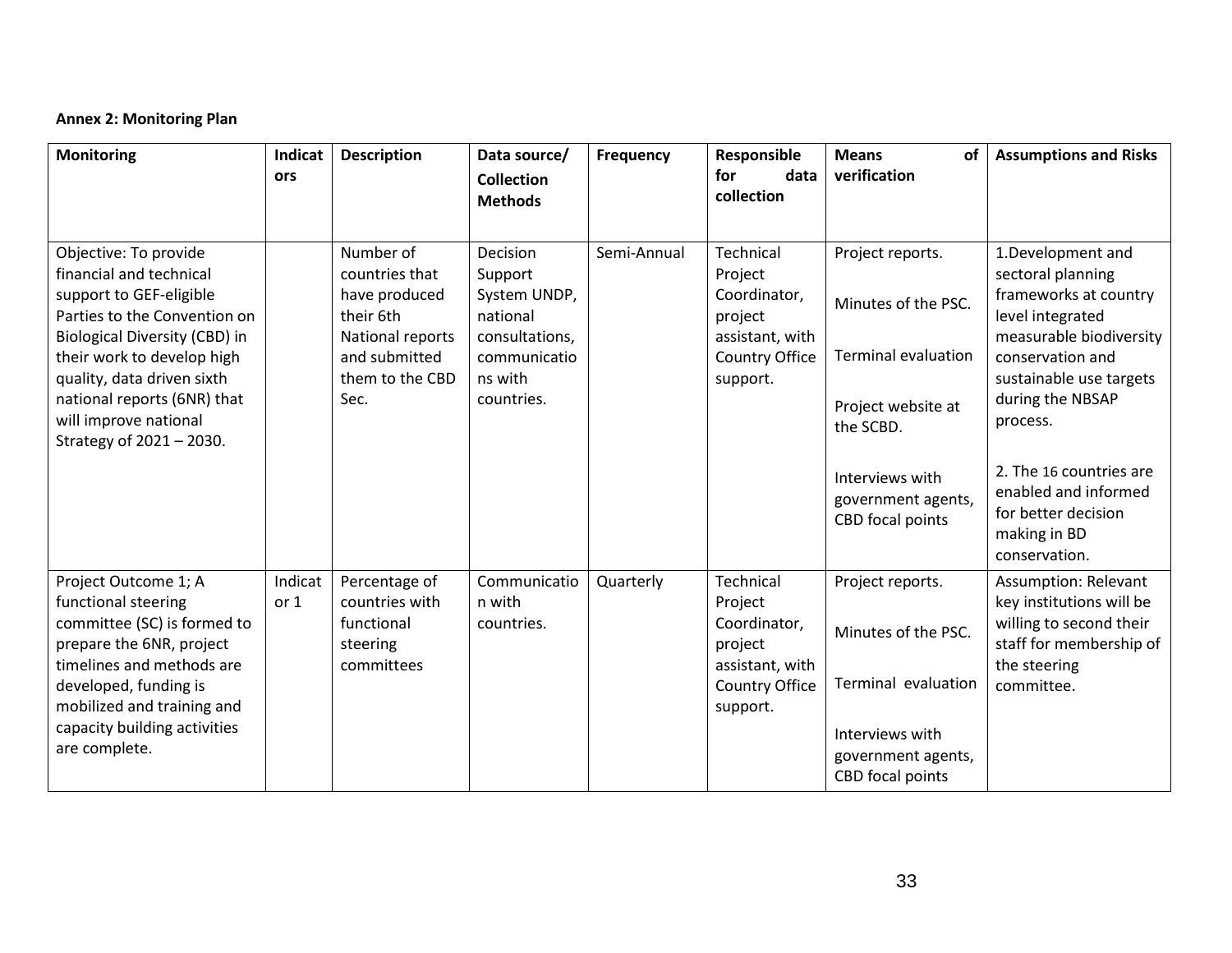| Project Outcome 2            | Indicat | Percentage of all | Communicatio | Quarterly | Technical       | Project reports.    | <b>Assumption: Forming</b> |
|------------------------------|---------|-------------------|--------------|-----------|-----------------|---------------------|----------------------------|
| Stakeholder owned reports    | or 1    | identified        | n with       |           | Project         |                     | partnerships between       |
| for each ABT and/or national |         | stakeholders      | Country      |           | Coordinator,    | Minutes of the PSC. | relevant stakeholders      |
| equivalent are produced and  |         | registered in a   | offices.     |           | project         |                     | interested in              |
| compiled.                    |         | comprehensive     |              |           | assistant, with |                     | biodiversity               |
|                              |         | stakeholder       |              |           | Country Office  | Terminal evaluation | conservation issues and    |
|                              |         | inventory         |              |           | support.        |                     | in development issues.     |
|                              |         | involved in       |              |           |                 | Interviews with     |                            |
|                              |         | producing and     |              |           |                 | government agents,  |                            |
|                              |         | compiling of      |              |           |                 | CBD focal points.   |                            |
|                              |         | ABTs and/or       |              |           |                 |                     |                            |
|                              |         | national          |              |           |                 |                     |                            |
|                              |         | equivalent.       |              |           |                 |                     |                            |
|                              | Indicat | Percentage of     |              |           |                 |                     |                            |
|                              | or 2    | countries that    |              |           |                 |                     |                            |
|                              |         | have produced     |              |           |                 |                     |                            |
|                              |         | reports for each  |              |           |                 |                     |                            |
|                              |         | ABT and/or        |              |           |                 |                     |                            |
|                              |         | national          |              |           |                 |                     |                            |
|                              |         | equivalent.       |              |           |                 |                     |                            |
|                              | Indicat | Number of         |              |           |                 |                     |                            |
|                              | or 3    | countries with    |              |           |                 |                     |                            |
|                              |         | reports for each  |              |           |                 |                     |                            |
|                              |         | ABT and/or        |              |           |                 |                     |                            |
|                              |         | national          |              |           |                 |                     |                            |
|                              |         | equivalent        |              |           |                 |                     |                            |
|                              |         | include a gender  |              |           |                 |                     |                            |
|                              |         | section.          |              |           |                 |                     |                            |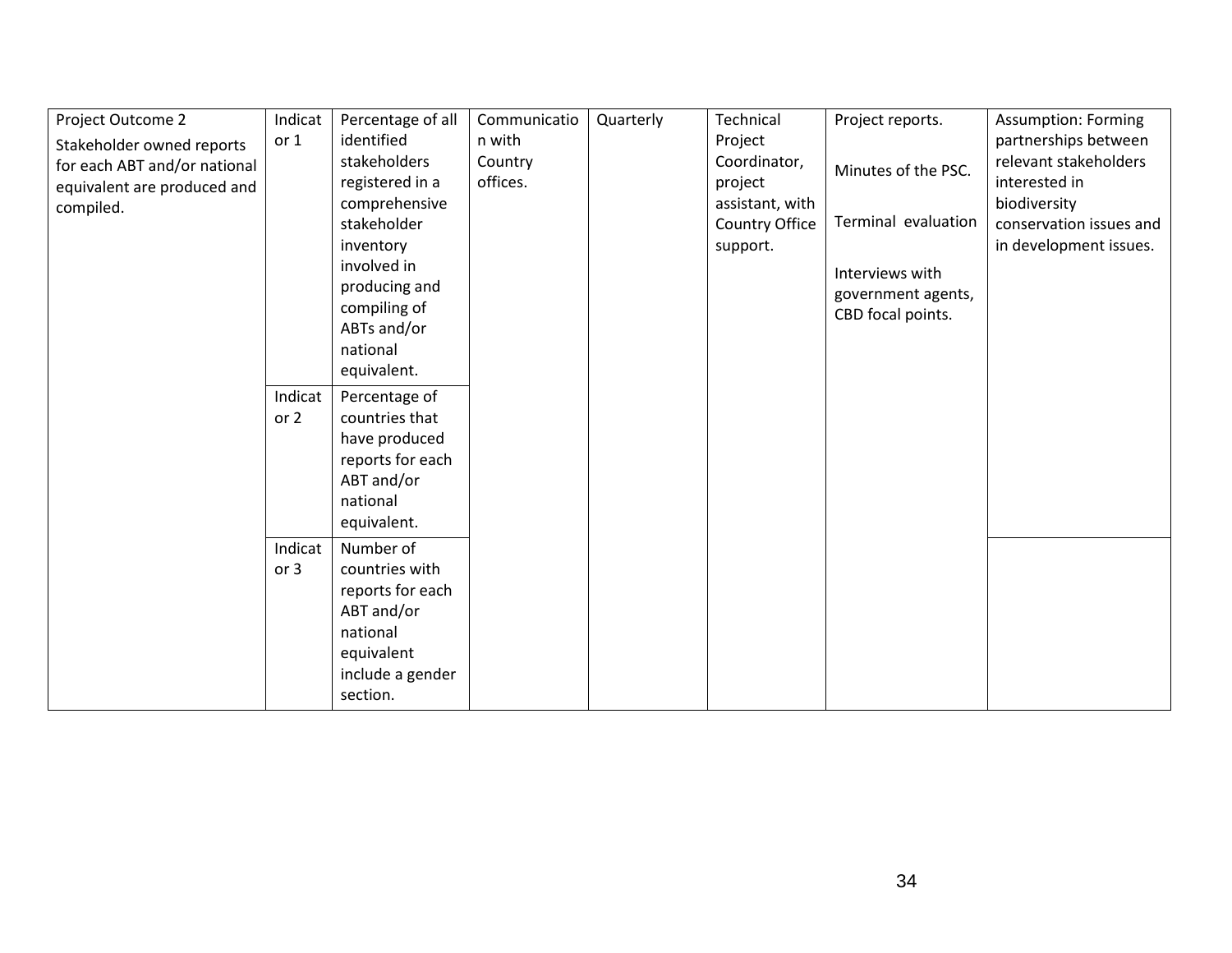| Project Outcome 3                                                 | Indicat | Percentage of                                                | Country office     | Quarterly | Technical                                                                           | Project reports.                                                                                         | Assumption: The                                                                                                                                 |
|-------------------------------------------------------------------|---------|--------------------------------------------------------------|--------------------|-----------|-------------------------------------------------------------------------------------|----------------------------------------------------------------------------------------------------------|-------------------------------------------------------------------------------------------------------------------------------------------------|
| Stakeholder owned 6NR is<br>produced and submitted to<br>the CBD. | or 1    | the number of<br>countries<br>submitting 6NRs<br>to the CBD. | communicatio<br>n. |           | Project<br>Coordinator,<br>project<br>assistant, with<br>Country Office<br>support. | Minutes of the PSC.<br>Terminal evaluation<br>Interviews with<br>government agents,<br>CBD focal points. | ongoing training by<br>SCBD will support<br>countries and<br>contribute to better<br>articulation of country<br>requirements for the<br>project |

**Annex 3: Evaluation Plan:** 

 $\overline{a}$ 

| <b>Evaluation</b><br><b>Title</b> | <b>Planned start</b><br>date<br>Month/year                 | <b>Planned end date</b><br>Month/year                                               | <b>Included in the Country</b><br><b>Office Evaluation Plan</b> | <b>Budget for</b><br>consultants <sup>7</sup> | Other budget<br>(i.e. travel, site<br>visits etc) | <b>Budget for</b><br>translation |
|-----------------------------------|------------------------------------------------------------|-------------------------------------------------------------------------------------|-----------------------------------------------------------------|-----------------------------------------------|---------------------------------------------------|----------------------------------|
| <b>Terminal</b><br>Evaluation     | August, 2019<br>3 months<br>before<br>operation<br>closure | Dec 2019<br>To be submitted to GEF<br>within three months of<br>operational closure | Yes/No<br>Mandatory                                             | USD 15,000                                    | None                                              | None                             |
|                                   |                                                            |                                                                                     | <b>Total evaluation budget</b>                                  | USD 15,000                                    |                                                   |                                  |

<sup>&</sup>lt;sup>7</sup> The budget will vary depending on the number of consultants required (for full size projects should be two consultants); the number of project sites to be visited; and other travel related costs. Average # total working days per consultant not including travel is between 22-25 working days.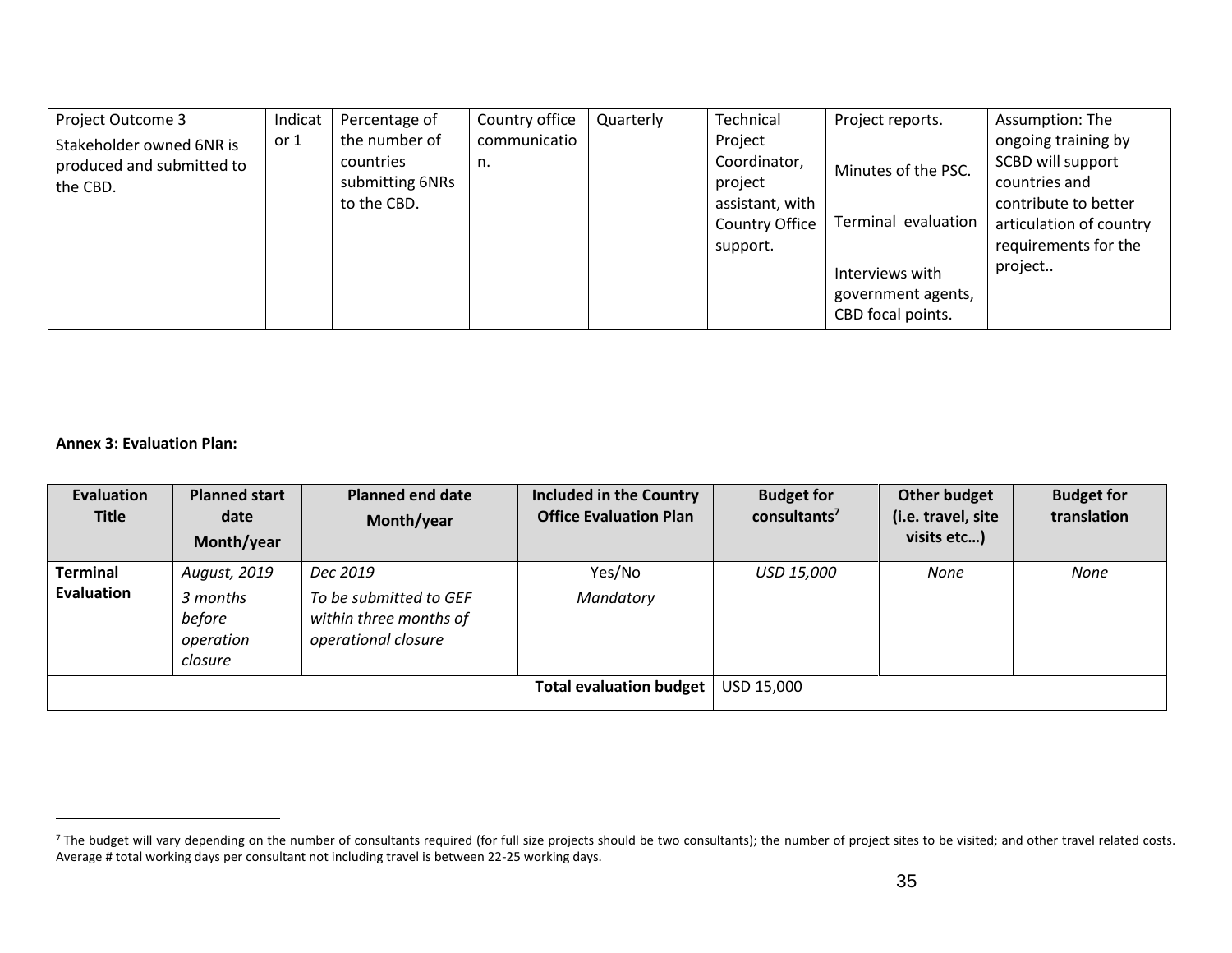| <b>Type of</b><br><b>Consulta</b><br>nt | <b>Position / Titles</b>                      | <b>Terms of Reference: Tasks, Deliverables and Qualifications</b>                                                                                                                                                                                                                                                                                                                                                                                                                                                                                                                                                                                                                                                                                                                                                                                                                                                                                                                                                                                                                                                                                                                                                                                                                                                                                                                                                                                                                                                                                                                                                                                                                                                                                                                                                                                                                                                                                                                                                                                                                                                                                                                                                                                                                                                                                                                                                                                                                                                                                                                                                                                      |
|-----------------------------------------|-----------------------------------------------|--------------------------------------------------------------------------------------------------------------------------------------------------------------------------------------------------------------------------------------------------------------------------------------------------------------------------------------------------------------------------------------------------------------------------------------------------------------------------------------------------------------------------------------------------------------------------------------------------------------------------------------------------------------------------------------------------------------------------------------------------------------------------------------------------------------------------------------------------------------------------------------------------------------------------------------------------------------------------------------------------------------------------------------------------------------------------------------------------------------------------------------------------------------------------------------------------------------------------------------------------------------------------------------------------------------------------------------------------------------------------------------------------------------------------------------------------------------------------------------------------------------------------------------------------------------------------------------------------------------------------------------------------------------------------------------------------------------------------------------------------------------------------------------------------------------------------------------------------------------------------------------------------------------------------------------------------------------------------------------------------------------------------------------------------------------------------------------------------------------------------------------------------------------------------------------------------------------------------------------------------------------------------------------------------------------------------------------------------------------------------------------------------------------------------------------------------------------------------------------------------------------------------------------------------------------------------------------------------------------------------------------------------------|
| Internatio<br>nal<br>Consultan<br>t     | <b>Technical Project</b><br>Coordinator (TPC) | Tasks:<br>Manage the 6NR projects at a global scale, working to maximise and<br>$\bullet$<br>showcase impacts and to strengthen relationships with stakeholders at all<br>levels;<br>Provide strategic guidance and management oversight to 6NR projects to<br>support 64 countries, reviewing on a regular basis progress reports,<br>deliverables, disbursements and budgets to ensure implementation is on<br>track, and troubleshooting and adapting management as required;<br>Ensure the management and administrative requirements (technical,<br>٠<br>financial, communications, audits, evaluations, etc.) of the GEF are met;<br>Ensure that UNDP-specific processes (integrated work planning,<br>budgeting, procurement, monitoring and evaluation etc.) are met;<br>Establish and convene meetings of the Global Coordination Committee<br>$\bullet$<br>(GCC);<br>Manage and monitor risks and issues, submitting newly identified ones to<br>the global head of Biodiversity and/or GCC for consideration and decision<br>if required;<br>Identify and source necessary technical expertise and support, and<br>oversee the recruitment of international consultants and service<br>providers, ensure necessary training and ongoing capacity building are<br>carried out;<br>Liaise with other relevant UNDP staff including in-country colleagues<br>regarding the 6NR projects, including to share information about trends<br>and issues in the thematic area;<br>Liaise with the CBD Secretariat staff on all technical issues related to<br>$\bullet$<br>National Reporting, as well as subsidiary issues, including the<br>Clearinghouse Mechanisms, the status of the Global Biodiversity Outlook,<br>and issues related to each Aichi Biodiversity Target.<br>Provide overall technical quality assurance in the National Report<br>$\bullet$<br>development processes, including review of work plans, review of initial<br>drafts, development and execution of consultation processes<br>Ensure technical excellence of implementation/outcomes and<br>outputs/products by providing inputs to, and critically reviewing, these;<br>Work with UNDP staff and partner organisations to feed lessons learned<br>from 6NR projects into specific case studies, the NBSAP Forum and<br>partner's website.<br><b>Key Deliverables:</b><br>Technically robust 6 <sup>th</sup> National Reports<br>Regular updates in the form of a dashboard or easily digested progress<br>$\bullet$<br>report on the status of development of $6th$ National Reports<br>Expert review template<br>Completion of guidance materials and SESP Plan |
|                                         |                                               |                                                                                                                                                                                                                                                                                                                                                                                                                                                                                                                                                                                                                                                                                                                                                                                                                                                                                                                                                                                                                                                                                                                                                                                                                                                                                                                                                                                                                                                                                                                                                                                                                                                                                                                                                                                                                                                                                                                                                                                                                                                                                                                                                                                                                                                                                                                                                                                                                                                                                                                                                                                                                                                        |

## **Annex 4: Summary of ToRs for Project Staff and Key Consultants Financed by the Project**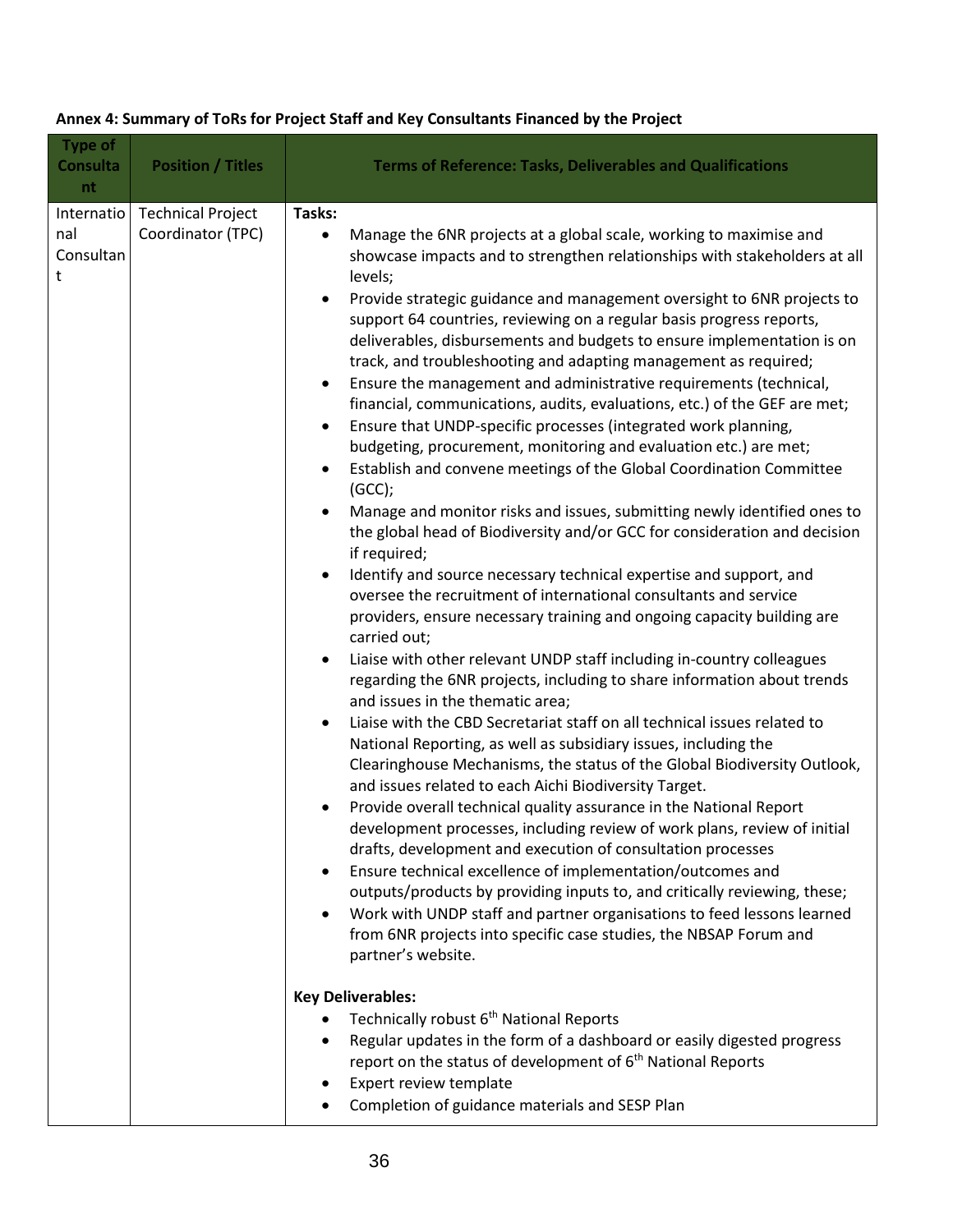| <b>Type of</b><br><b>Consulta</b><br>nt | <b>Position / Titles</b> | <b>Terms of Reference: Tasks, Deliverables and Qualifications</b>                                                                                                                                                                                                                                                                                                                                                                                                                                                                                                                                                                                                                                                                                                                                                                                                                                                                                                                                                                                                              |
|-----------------------------------------|--------------------------|--------------------------------------------------------------------------------------------------------------------------------------------------------------------------------------------------------------------------------------------------------------------------------------------------------------------------------------------------------------------------------------------------------------------------------------------------------------------------------------------------------------------------------------------------------------------------------------------------------------------------------------------------------------------------------------------------------------------------------------------------------------------------------------------------------------------------------------------------------------------------------------------------------------------------------------------------------------------------------------------------------------------------------------------------------------------------------|
|                                         |                          | <b>Expertise &amp; Qualifications:</b>                                                                                                                                                                                                                                                                                                                                                                                                                                                                                                                                                                                                                                                                                                                                                                                                                                                                                                                                                                                                                                         |
|                                         |                          | Master's degree in natural resources or relevant field highly desired<br>Experience with National Biodiversity Strategies and Action Plans and 5 <sup>th</sup><br><b>National Reports</b><br>At least 7 years of experience with thematic areas included in National<br>Biodiversity Strategies and Action Plans and 5 <sup>th</sup> National Reports, including<br>protected areas and their status, the conservation status of biodiversity,<br>threats to biodiversity<br>Experience managing UNDP project highly desired<br>Experience developing and managing technical and expert reviews of<br>national plans and reports                                                                                                                                                                                                                                                                                                                                                                                                                                               |
|                                         | Programme                | Tasks:                                                                                                                                                                                                                                                                                                                                                                                                                                                                                                                                                                                                                                                                                                                                                                                                                                                                                                                                                                                                                                                                         |
| G6 FTA                                  | Associate                | Support on administrative services:<br>Serve as point of contact on administrative and operational issues<br>between the CTU and UNDP finance, other support staff, UNDP country<br>offices, and national implementation teams;<br>Support the TPC in monitoring and facilitating compliance with<br>management and administrative requirements from GEF;<br>Support the TPC in monitoring and facilitating compliance with UNDP-<br>specific processes in managing financial resources, monitoring and<br>evaluation, travel arrangements, etc.;<br>Assist with the development and output of implementation materials,<br>including project documents, guidance materials, templates, technical<br>reports, etc. as required;<br>Support the recruitment of personnel, consultants or service providers<br>ensuring compliance with the applicable UNDP rules & regulations;<br>Facilitate and support the preparation and organisation of meetings and<br>webinars;<br>Facilitate knowledge-building and sharing and provide support and input<br>to the platforms created. |
|                                         |                          | Support on financial and technical management<br>Set up and maintain document control procedures and a document filing<br>system, including for supporting documentation for financial reviews,<br>continuously integrating relevant new information/data;<br>Assist in managing requests for day-to-day financial administration, using<br>advance of funds, direct payments, or reimbursement using Fund<br>Authorization and Certificate of Expenditures;<br>Maintain the internal expenditures control system which ensures that<br>vouchers processed are matched and completed; transactions are<br>correctly recorded and posted in Atlas;<br>Take timely corrective actions on unposted vouchers, including the<br>vouchers with budget check errors, match exceptions, unapproved<br>vouchers;<br>Create requisitions and register goods receipt in ATLAS (ERP);                                                                                                                                                                                                      |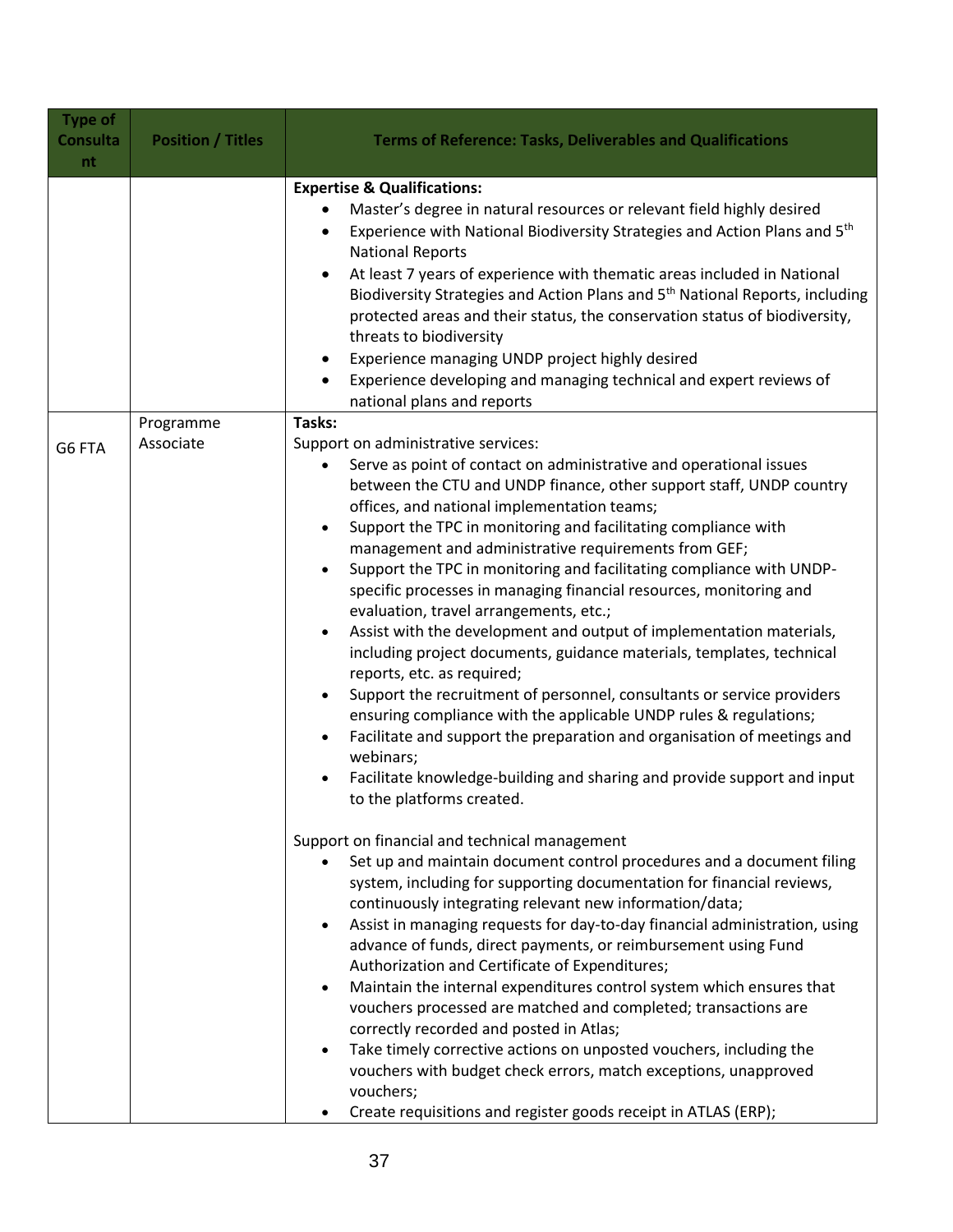| <b>Type of</b><br><b>Consulta</b><br>nt | <b>Position / Titles</b>                 | <b>Terms of Reference: Tasks, Deliverables and Qualifications</b>                                                                                                                                                                                                                                                                                                                                                                                                                                                                                                                                                                                                                                                                                                                                                                                                                                                                                                                    |
|-----------------------------------------|------------------------------------------|--------------------------------------------------------------------------------------------------------------------------------------------------------------------------------------------------------------------------------------------------------------------------------------------------------------------------------------------------------------------------------------------------------------------------------------------------------------------------------------------------------------------------------------------------------------------------------------------------------------------------------------------------------------------------------------------------------------------------------------------------------------------------------------------------------------------------------------------------------------------------------------------------------------------------------------------------------------------------------------|
|                                         |                                          | Make budget checks for requisitions, Purchase Orders and vouchers;<br>$\bullet$                                                                                                                                                                                                                                                                                                                                                                                                                                                                                                                                                                                                                                                                                                                                                                                                                                                                                                      |
|                                         |                                          | Support on monitoring and reporting<br>Support and facilitate results-based programme development and<br>management throughout the different stages of projects/programme<br>implementation;<br>Manage information flows and support regular reviews by the TPC<br>regarding project details, schedules, risks, deliverables and budgets to<br>ensure implementation is on track;<br>Monitor quality indicators and administer quality review processes and<br>independent evaluations of the Initiative;<br>Monitor planning and implementation carried out by responsible parties,<br>$\bullet$<br>such as by contractors and service providers including in pilot countries,<br>and that they are aligned with key milestones;<br>Maintain and manage all financial information, including disbursements to<br>the countries<br>Provide regular (quarterly) financial reports to the technical coordinator<br>Provide support for communication activities related to the project |
|                                         |                                          | <b>Key Deliverables:</b><br>Development of a procurement plan<br>Development of quarterly financial reports<br>٠<br>Development of annual donor narrative and financial reports<br>٠                                                                                                                                                                                                                                                                                                                                                                                                                                                                                                                                                                                                                                                                                                                                                                                                 |
|                                         |                                          | Procurement reports as required<br>Roster of experts                                                                                                                                                                                                                                                                                                                                                                                                                                                                                                                                                                                                                                                                                                                                                                                                                                                                                                                                 |
|                                         |                                          | <b>Expertise &amp; Qualifications:</b><br>At least 2 years of experience working on project support, preferably with<br>a UN agency<br>Experience with all aspects of procurement, preferably within the UN<br>system<br>Experience with all aspects of financial reporting and financial<br>management<br>Experience with UNDP's Atlas system highly desirable<br>Bachelor's degree or equivalency                                                                                                                                                                                                                                                                                                                                                                                                                                                                                                                                                                                  |
| National<br>Consulta<br>nt              | <b>National Technical</b><br>Coordinator | Tasks:<br>Establish, and equip an effective Project Management Unit that will also act as<br>$\bullet$<br>the Secretariat to the project Steering Committee, if so required.<br>Define the inter-institutional coordination and communication mechanisms,<br>$\bullet$<br>including those with the EA, national partners, all members of PMU, and other<br>relevant project stakeholders.<br>Draft TOR for any sub-contracting/ consultants for the national executing<br>٠<br>partners at national levels.                                                                                                                                                                                                                                                                                                                                                                                                                                                                          |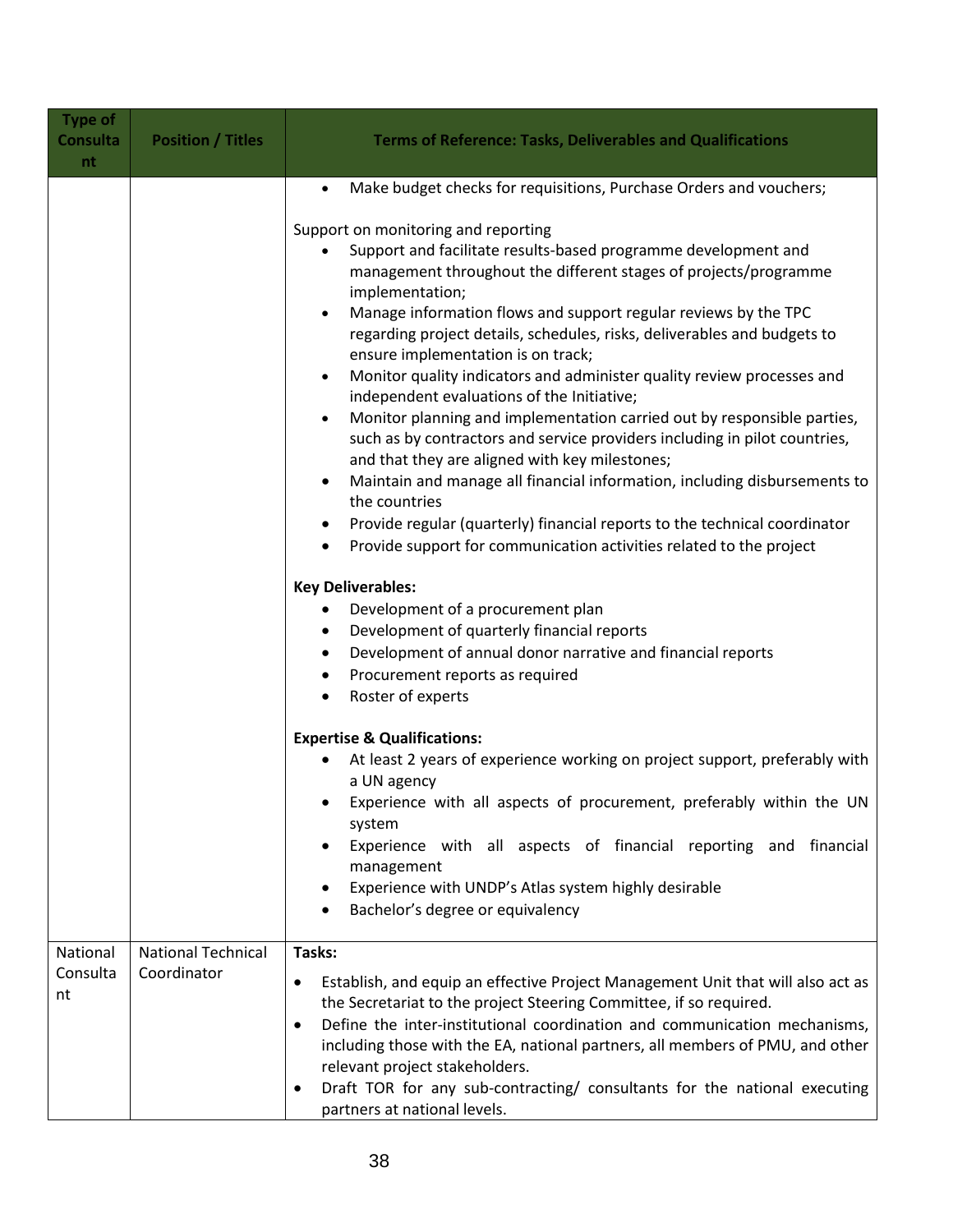| <b>Type of</b><br><b>Consulta</b><br>nt. | <b>Position / Titles</b> | <b>Terms of Reference: Tasks, Deliverables and Qualifications</b>                                                                                                                                                                                                                                                                                                                                                                                                                                                                                                                                                                                                                                                                              |
|------------------------------------------|--------------------------|------------------------------------------------------------------------------------------------------------------------------------------------------------------------------------------------------------------------------------------------------------------------------------------------------------------------------------------------------------------------------------------------------------------------------------------------------------------------------------------------------------------------------------------------------------------------------------------------------------------------------------------------------------------------------------------------------------------------------------------------|
|                                          |                          | Ensure technical direction and project progress for timely and successful<br>$\bullet$<br>completion of the 6 <sup>th</sup> National Report<br>Compile and provide progress reports on quarterly basis.<br>$\bullet$<br>Prepare and implement a project's visibility plan to ensure adequate<br>$\bullet$<br>dissemination of project results and lessons learned.<br><b>Key Deliverables:</b>                                                                                                                                                                                                                                                                                                                                                 |
|                                          |                          | Quarterly and annual reports on progress on national components<br>6 <sup>th</sup> National Report                                                                                                                                                                                                                                                                                                                                                                                                                                                                                                                                                                                                                                             |
|                                          |                          | <b>Expertise &amp; Qualifications:</b><br>Master's degree in natural resources or relevant field highly desired<br>Relevant direct experience related to the technical scope of the project,<br>$\bullet$<br>particularly with regard to Multilateral Conventions, protected areas, climate<br>change, and biodiversity conservation;<br>Experience in environmental and capacity building issues is highly desirable;<br>$\bullet$<br>Leadership as well as strong management and interpersonal skills;<br>$\bullet$<br>Computer skills; strong communication and presentation skills;<br>$\bullet$<br>High flexibility and capacity to work under pressure. Full command of the<br>$\bullet$<br>English language, is required for this post. |